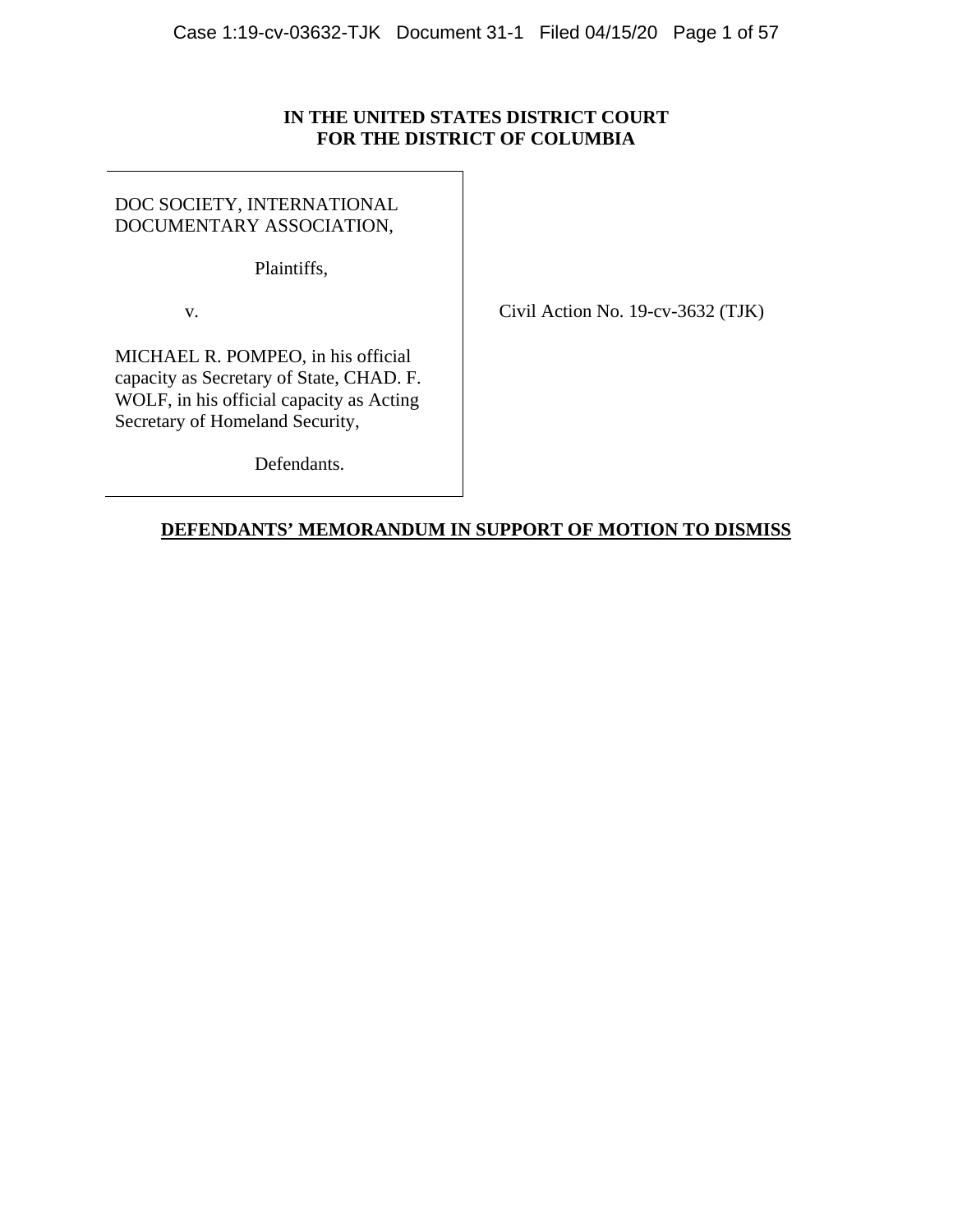# **TABLE OF CONTENTS**

| I.        |                                                                                                                                                        |
|-----------|--------------------------------------------------------------------------------------------------------------------------------------------------------|
| Π.        | RETENTION AND DISSEMINATION OF INFORMATION COLLECTED                                                                                                   |
| Ш.        |                                                                                                                                                        |
|           |                                                                                                                                                        |
| I.        | PLAINTIFFS LACK STANDING TO ASSERT THEIR CLAIMS IN THIS CASE10                                                                                         |
| A.        |                                                                                                                                                        |
| <b>B.</b> | Neither Plaintiff has established standing to sue on behalf of its members11                                                                           |
|           | Plaintiffs cannot establish associational standing by alleging injury to their<br>1.                                                                   |
|           | Even if IDA had identified one or more allegedly injured members, its<br>2.<br>allegations would be insufficient to establish associational standing13 |
|           | The alleged chilling effect on IDA members' speech does not create<br>a.                                                                               |
|           | The alleged burdens on the ability of IDA members in the U.S. to hear<br>b.<br>from and engage with non-U.S. individuals do not create standing17      |
| C.        | Neither Plaintiff has established standing to sue in its capacity as an organization21                                                                 |
|           | .21                                                                                                                                                    |
|           | The social media policy has not injured either organization's interest in<br>a.                                                                        |
|           | b. Doc Society and IDA have not adequately alleged that they diverted                                                                                  |
|           | 2. Plaintiffs' alleged injuries were not caused by the social media policy 26                                                                          |
| II.       | PLAINTIFFS FAIL TO STATE A CLAIM UNDER EITHER THE APA OR                                                                                               |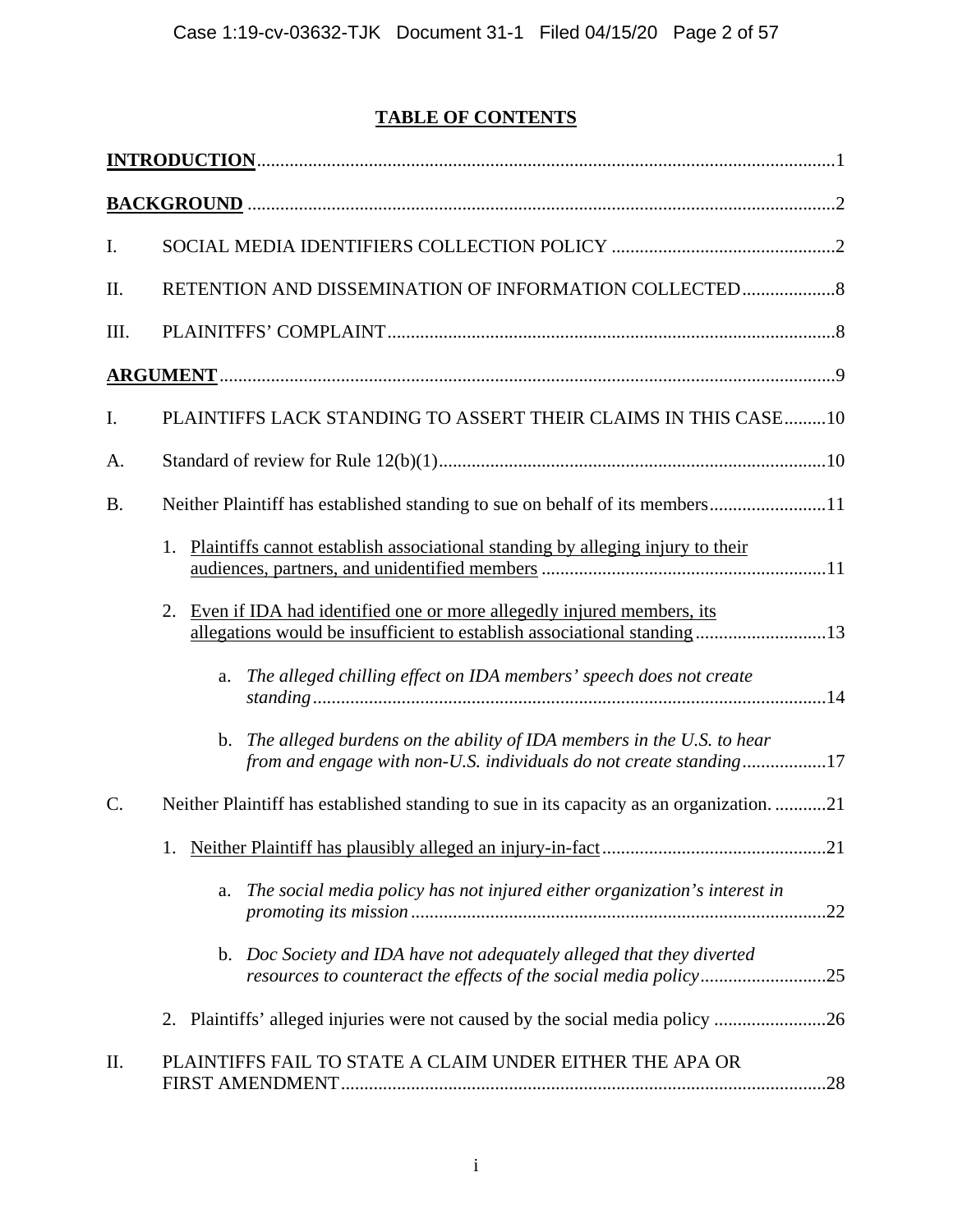| A.              |                                                                                                                                                                        |     |
|-----------------|------------------------------------------------------------------------------------------------------------------------------------------------------------------------|-----|
| <b>B.</b>       | Plaintiffs' APA claims fail as a matter of law because they cannot overcome<br>threshold barriers under the APA and because the claims are legally insufficient29      |     |
|                 | 1.                                                                                                                                                                     |     |
|                 | The Secretary's authority under $8$ U.S.C. $\S$ 1202 is committed to agency<br>a.                                                                                      | .29 |
|                 | b. Plaintiffs' Asserted Organizational Interests Fall Outside the Zone of                                                                                              |     |
|                 | 2.                                                                                                                                                                     |     |
|                 | The Secretary's decision to issue the social media policy was not<br>a.<br>arbitrary or capricious but was instead the product of reasoned                             |     |
|                 | b. The Secretary's decision to issue the social media policy was not in                                                                                                |     |
| $\mathcal{C}$ . |                                                                                                                                                                        |     |
|                 | Supreme Court precedent makes clear that a deferential standard of review<br>1.<br>applies to the social media policy, given its foreign affairs and national security | .40 |
|                 | Because they are plausibly related to the objectives of strengthening screening<br>2.<br>protocols and enforcing immigration law, the social media policy and related  |     |
|                 | The social media policy is plausibly related to strengthening vetting<br>a.                                                                                            |     |
|                 |                                                                                                                                                                        |     |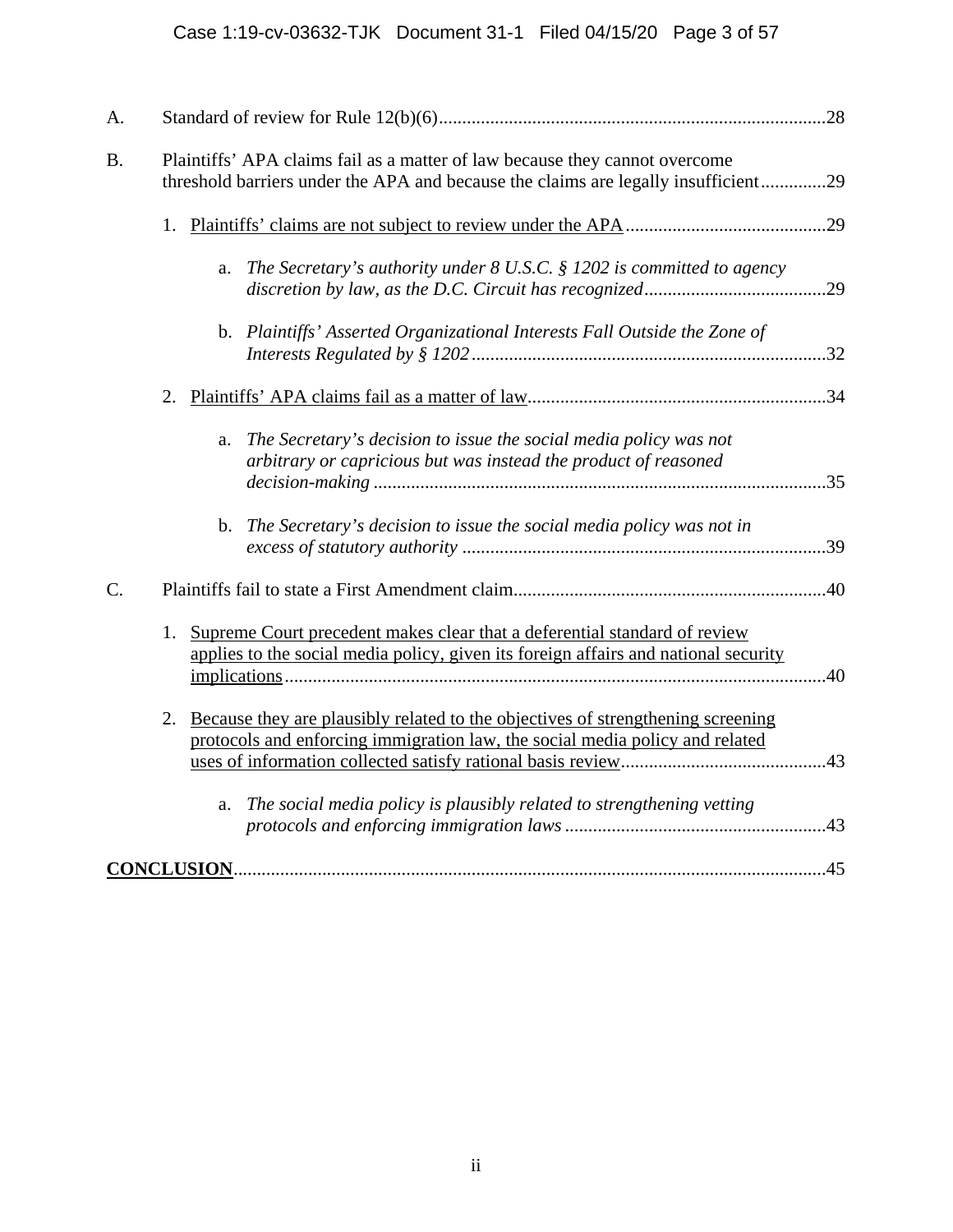# **TABLE OF AUTHORITIES**

# **CASES**

| Abhe & Svoboda, Inc. v. Chao,                                                                                                                    |  |
|--------------------------------------------------------------------------------------------------------------------------------------------------|--|
| Abigail All. for Better Access to Developmental Drugs v. Eschenbach,                                                                             |  |
| Bigail Alliance for Better Access to Developmental DRUGS AND Washington Legal Foundation<br>v. Von Eschenbach,<br>445 F.3d 470 (D.C. Cir. 2006), |  |
| Abourezk v. Reagan,                                                                                                                              |  |
| Allen v. Wright,                                                                                                                                 |  |
| Am. Civil Liberties Union of Ill. v. Alvarez,                                                                                                    |  |
| Am. Legal Found. v. FCC,                                                                                                                         |  |
| Am. Library Ass'n v. Barr,                                                                                                                       |  |
| Am. Soc'y for Prevention of Cruelty to Animals v. Feld Entm't, Inc.,                                                                             |  |
| Arbaugh v. Y&H Corp.,                                                                                                                            |  |
| Arcara v. Cloud Books, Inc.,                                                                                                                     |  |
| Arpaio v. Obama,                                                                                                                                 |  |
| *Ashcroft v. Iqbal,                                                                                                                              |  |
| Babbitt v. United Farm Workers Nat. Union,                                                                                                       |  |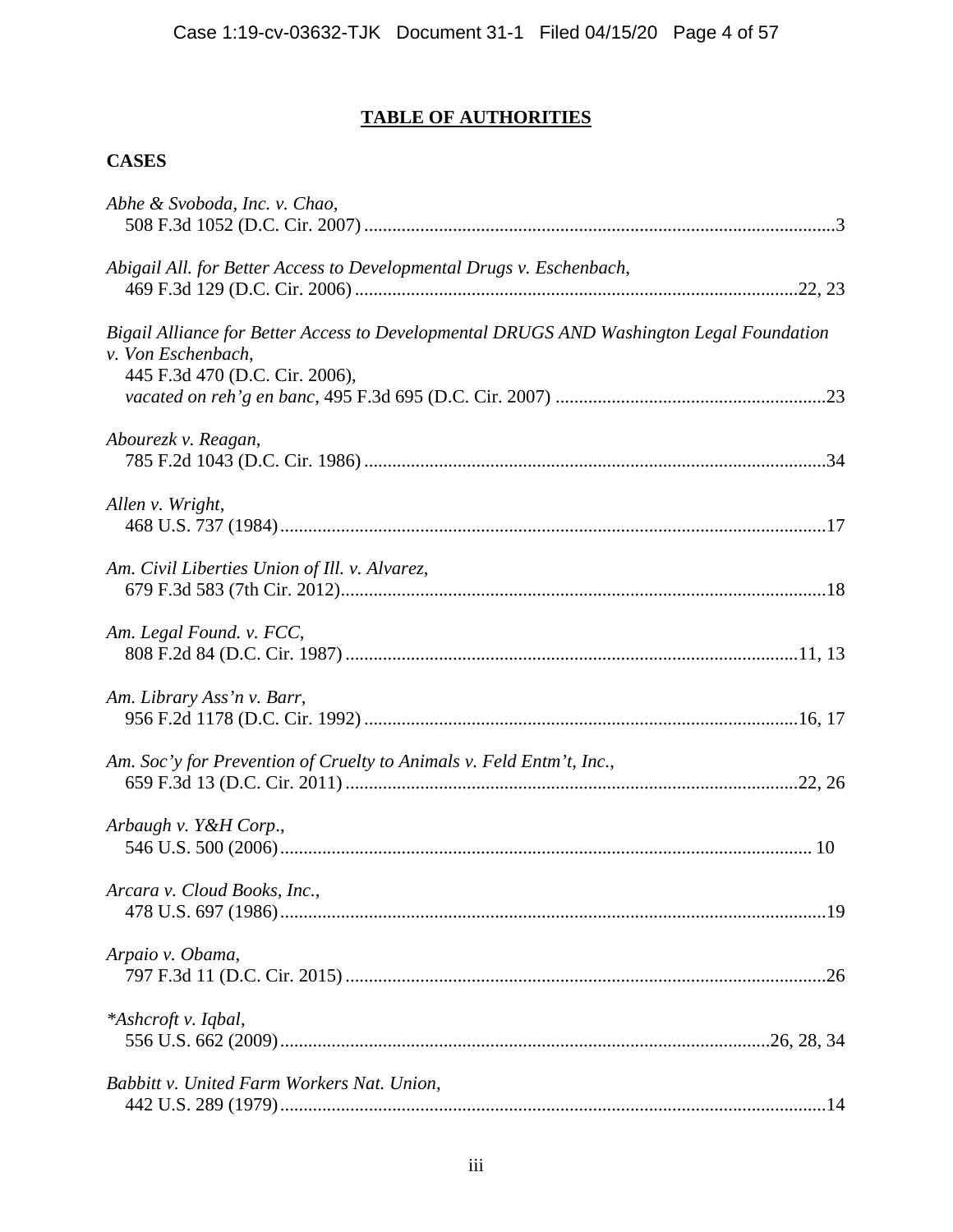| Balt. Gas & Elec. Co. v. NRDC,                                                                                                              |
|---------------------------------------------------------------------------------------------------------------------------------------------|
| Bd. of Educ., Island Trees Union Free Sch. Dist. No. 26 v. Pico,                                                                            |
| <i>*Bell Atl. Corp. v. Twombly,</i>                                                                                                         |
| Cato Inst. v. United States Sec. & Exch. Comm'n,<br>--- F. Supp. 3d ---, No. CV 19-0047 (ABJ), 2020 WL 619793 (D.D.C. Feb. 10, 2020) 18, 19 |
| Chamber of Commerce of U.S. v. EPA,                                                                                                         |
| Citizens to Preserve Overton Park, Inc. v. Volpe,                                                                                           |
| City of Arlington v. FCC,                                                                                                                   |
| *Clapper v. Amnesty Int'l USA,                                                                                                              |
| Clarke v. Sec. Indus. Ass'n,                                                                                                                |
| Common Cause v. FEC,                                                                                                                        |
| Competitive Enter. Inst. v. U.S. Dep't of Transp.,                                                                                          |
| Conservative Baptist Ass'n of Am., Inc. v. Shinseki,                                                                                        |
| Ctr. for Law & Educ. v. Dep't of Educ.,                                                                                                     |
| DaimlerChrysler Corp. v. Cuno,                                                                                                              |
| Delta Air Lines, Inc. v. Ex.-Im. Bank of U.S.,                                                                                              |
| Detroit Int'l Bridge Co. v. Gov't of Canada,                                                                                                |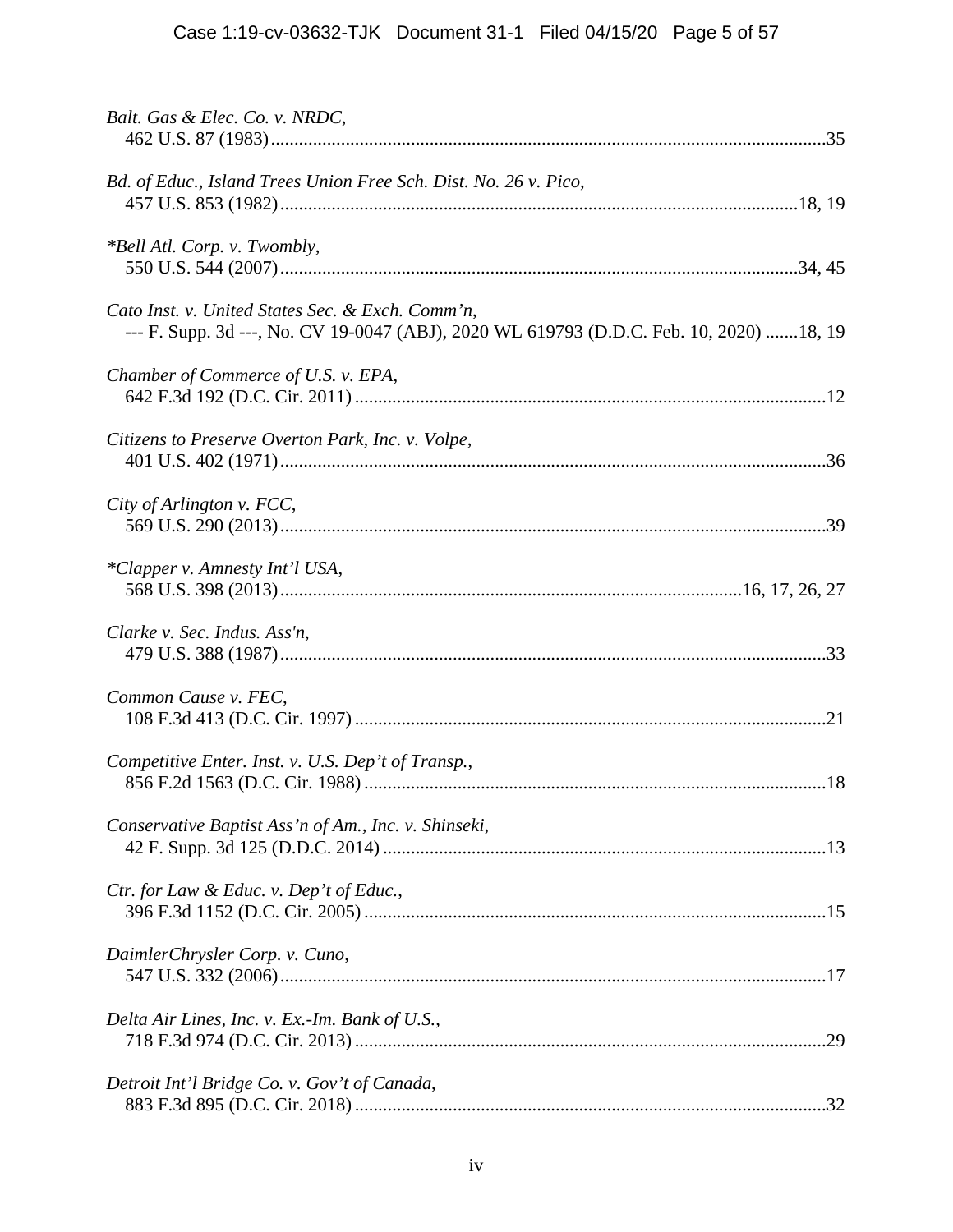| *DKT Mem'l Fund, Ltd. v. Agency for Int'l Dev.,                                                                  |    |
|------------------------------------------------------------------------------------------------------------------|----|
| Elec. Privacy Info. Ctr. v. Presidential Advisory Comm'n on Election Integrity,<br>266 F. Supp. 3d 297 (D.D.C.), |    |
| Equal Rights Ctr. v. Post Properties, Inc.,                                                                      |    |
| Fair Emp't Council of Greater Wash., Inc. v. BMC Mktg. Corp.,                                                    |    |
| FCC v. Fox Television Stations, Inc.,                                                                            |    |
| Fed'n for Am. Immigration Reform, Inc. v. Reno,                                                                  |    |
| Fiallo v. Bell,                                                                                                  |    |
| Food & Water Watch, Inc. v. Vilsack,                                                                             |    |
| Fund Democracy, LLC v. SEC,                                                                                      |    |
| Grand Lodge of Fraternal Order of Police v. Ashcroft,                                                            |    |
| Gregg v. Barrett,<br>771 F.2d 539 (D.C. Cir. 1985)                                                               | 19 |
| Haig v. Agee,                                                                                                    |    |
| Haitian Refugee Ctr. v. Gracey,                                                                                  |    |
| Hampton v. Mow Sun Wong,                                                                                         |    |
| Harisiades v. Shaughnessy,                                                                                       |    |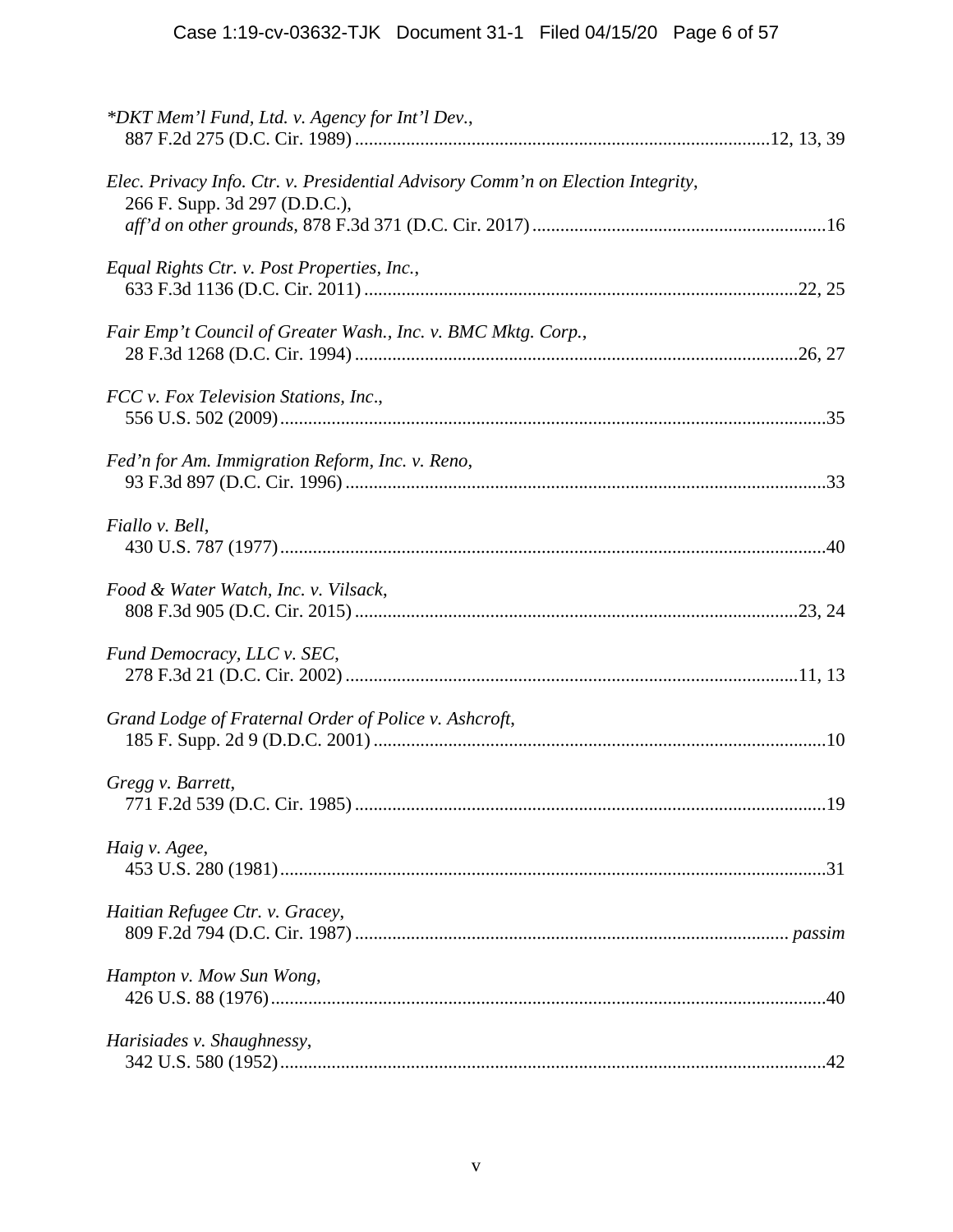| Havens Realty Corp. v. Coleman,                                                                |
|------------------------------------------------------------------------------------------------|
| Hazardous Waste Treatment Council v. Thomas,                                                   |
| Hedges v. Obama,                                                                               |
| Herron v. Fannie Mae,                                                                          |
| Holder v. Humanitarian Law Project,                                                            |
| *Hunt v. Wash. State Apple Advert. Comm'n,                                                     |
| In re Application of Dow Jones & Co., Inc.,                                                    |
| James Madison Ltd. by Hecht v. Ludwig,                                                         |
| Jefferson v. Harris,                                                                           |
| Kerry v. Din,                                                                                  |
| *Kleindienst v. Mandel,                                                                        |
| Kokkonen v. Guardian Life Ins. Co. of Am.,                                                     |
| La Asociacion de Trabajadores de Lake Forest v. City of Lake Forest,                           |
| *Laird v. Tatum,                                                                               |
| Landon v. Plasencia,                                                                           |
| *Legal Assistance for Vietnamese Asylum Seekers v. Dep't of State, Bureau of Consular Affairs, |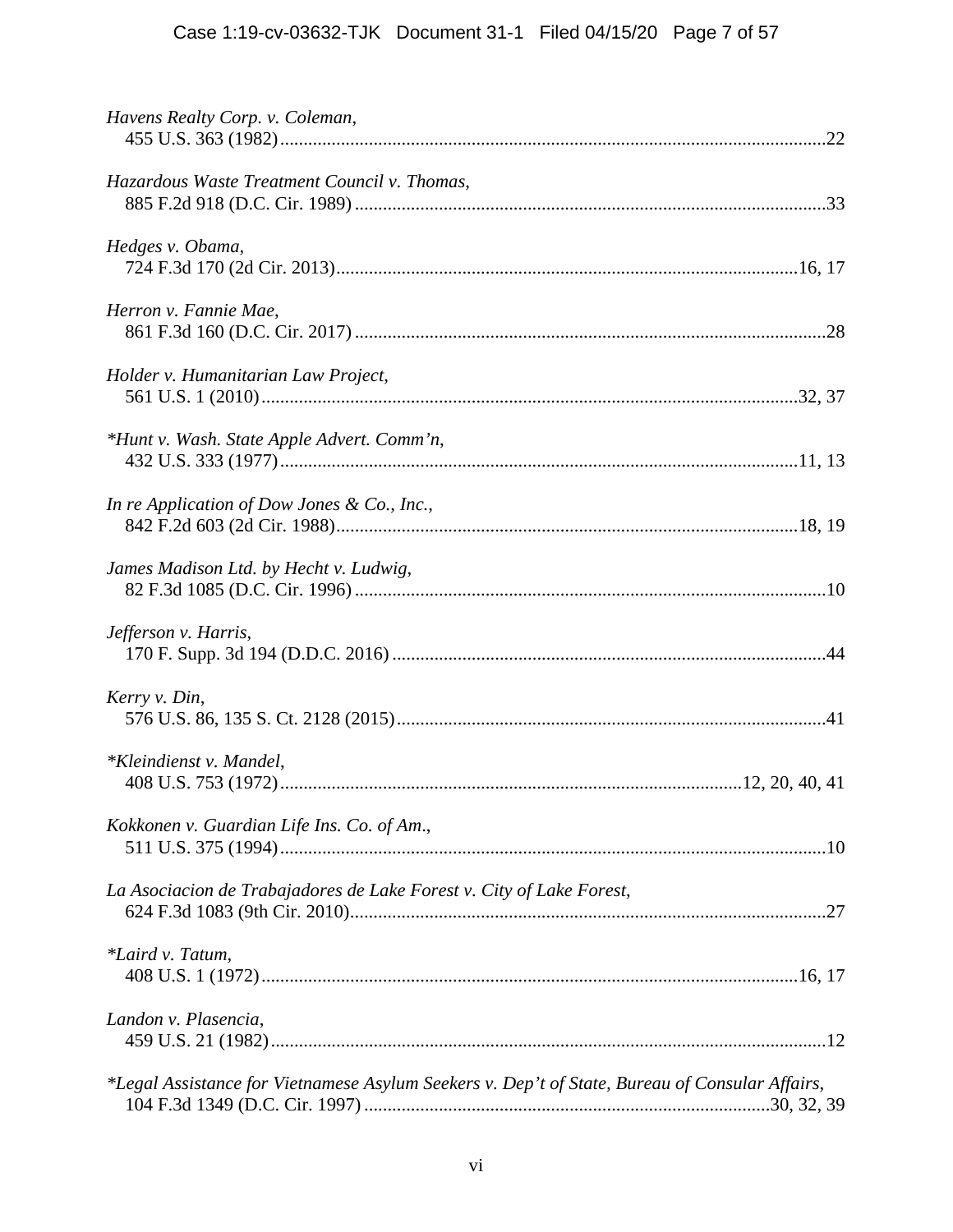| Libertarian Nat'l Comm., Inc. v. FEC,                                  |
|------------------------------------------------------------------------|
| *Lujan v. Defs. of Wildlife,                                           |
| Marouf v. Azar,                                                        |
| Marsh v. Ore. Nat. Res. Council,                                       |
| Martin v. EPA,                                                         |
| Match-E-Be-Nash-She-Wish Band of Pottawatomi Indians v. Patchak,       |
| Mathews v. Diaz,                                                       |
| Mayor & City Council of Balt. v. Trump,                                |
| Motor Vehicle Mfrs. Ass'n of U.S., Inc. v. State Farm Mut. Auto. Ins., |
| Narenji v. Civiletti,                                                  |
| Nat'l Ass'n of Home Builders v. EPA,                                   |
| Nat'l Fair Hous. All. v. Carson,                                       |
| Nat'l Star Route Mail Contractors Ass'n, Inc. v. USPS,                 |
| *Nat'l Taxpayers Union, Inc. v. United States,                         |
| *Nat'l Treasury Emps. Union v. United States,                          |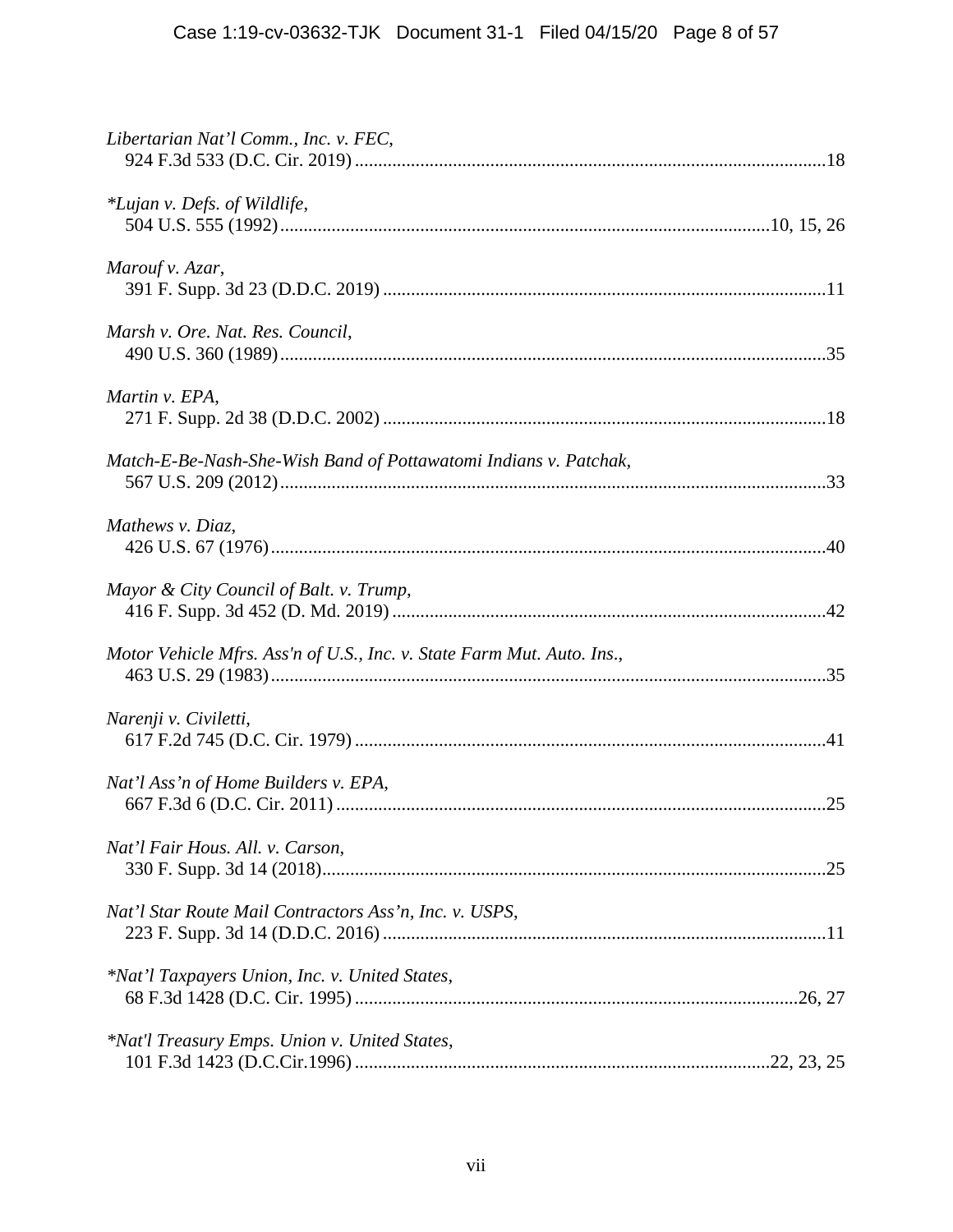| New LifeCare Hosps. of N. Carolina LLC v. Azar,                                                                                              |
|----------------------------------------------------------------------------------------------------------------------------------------------|
| Penn. Family Inst, Inc. v. Black,                                                                                                            |
| People for the Ethical Treatment of Animals v. USDA.,                                                                                        |
| Perez v. Mortg. Bankers Ass'n,                                                                                                               |
| Pub. Citizen, Inc. v. Nat'l Highway Traffic Safety Admin.,                                                                                   |
| Pub. Citizen, Inc. v. Trump,                                                                                                                 |
| Raines v. Byrd,                                                                                                                              |
| Roberts v. U.S. Jaycees,                                                                                                                     |
| Sierra Club v. Jackson,                                                                                                                      |
| Spann v. Colonial Vill., Inc.,                                                                                                               |
| Steenholdt v. FAA,                                                                                                                           |
| Styrene Info. & Research Ctr., Inc. v. Sebelius,                                                                                             |
| Summers v. Earth Island Inst.,                                                                                                               |
| Susan B. Anthony List v. Driehaus,                                                                                                           |
| Telecomm. Research & Action Ctr. v. Allnet Commc'n Servs., Inc.,                                                                             |
| <i>*Tex. Low Income Hous. Info. Serv. v. Carson,</i><br>--- F. Supp. 3d ----, No. 18-644 (TJK), 2019 WL 6498816 (D.D.C. Dec. 3, 2019) 24, 25 |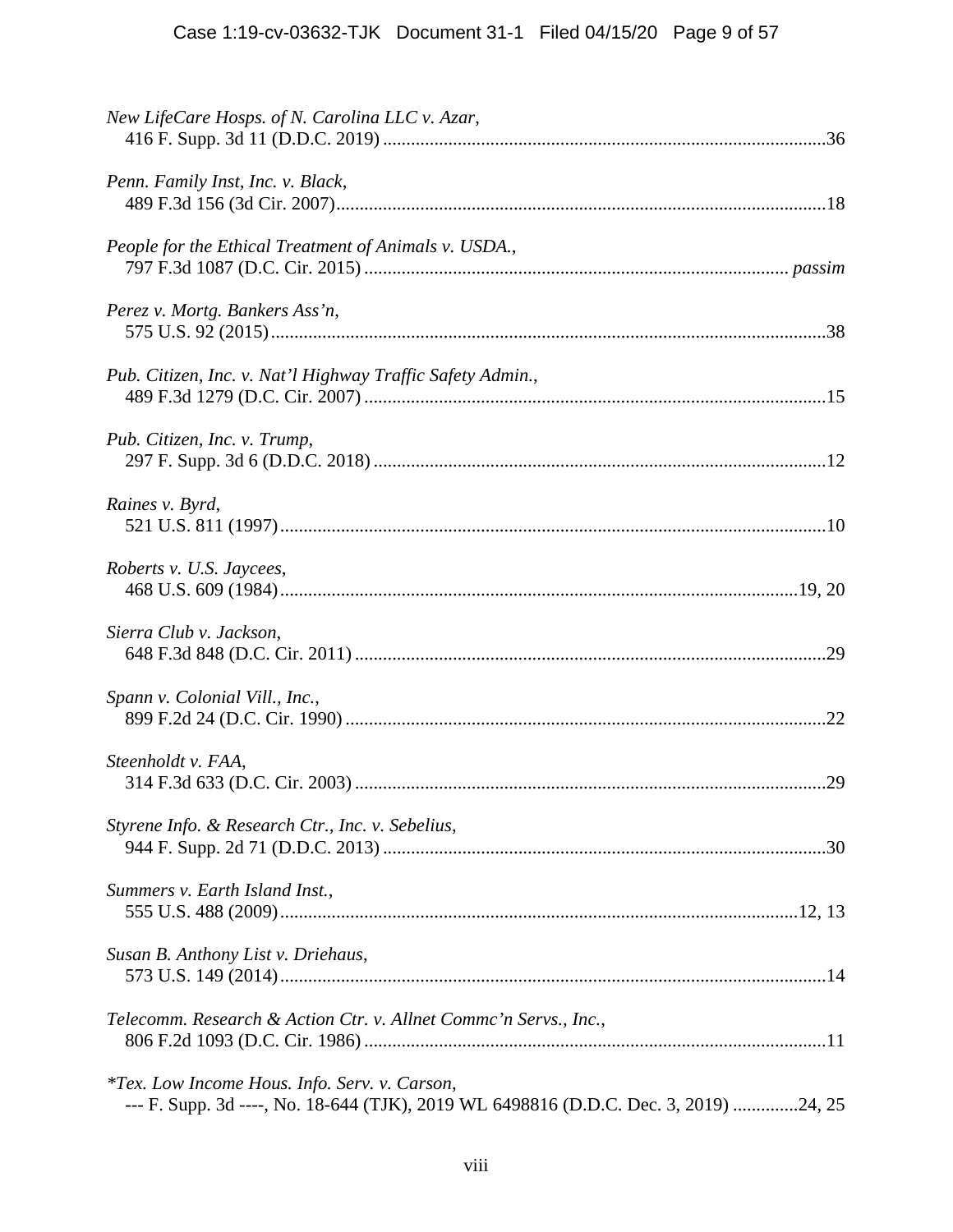| *Trump v. Hawaii,                                                 |
|-------------------------------------------------------------------|
| Twin Rivers Paper Co. v. SEC,                                     |
| United Presbyterian Church in the U.S.A. v. Reagan,               |
| United States ex rel. Turner v. Williams,                         |
| United States v. Simon,                                           |
| United States v. Verdugo-Urquidez,                                |
| Va. State Bd. of Pharmacy v. Va. Citizens Consumer Council, Inc., |
| Ward v. D.C. Dep't of Youth Rehab. Servs.,                        |
| Wells v. Hense,                                                   |
| Yaman v. U.S. Dep't of State,                                     |
| Zemel v. Rusk,                                                    |
| <b>STATUTES</b>                                                   |
|                                                                   |
|                                                                   |
|                                                                   |
|                                                                   |
|                                                                   |
|                                                                   |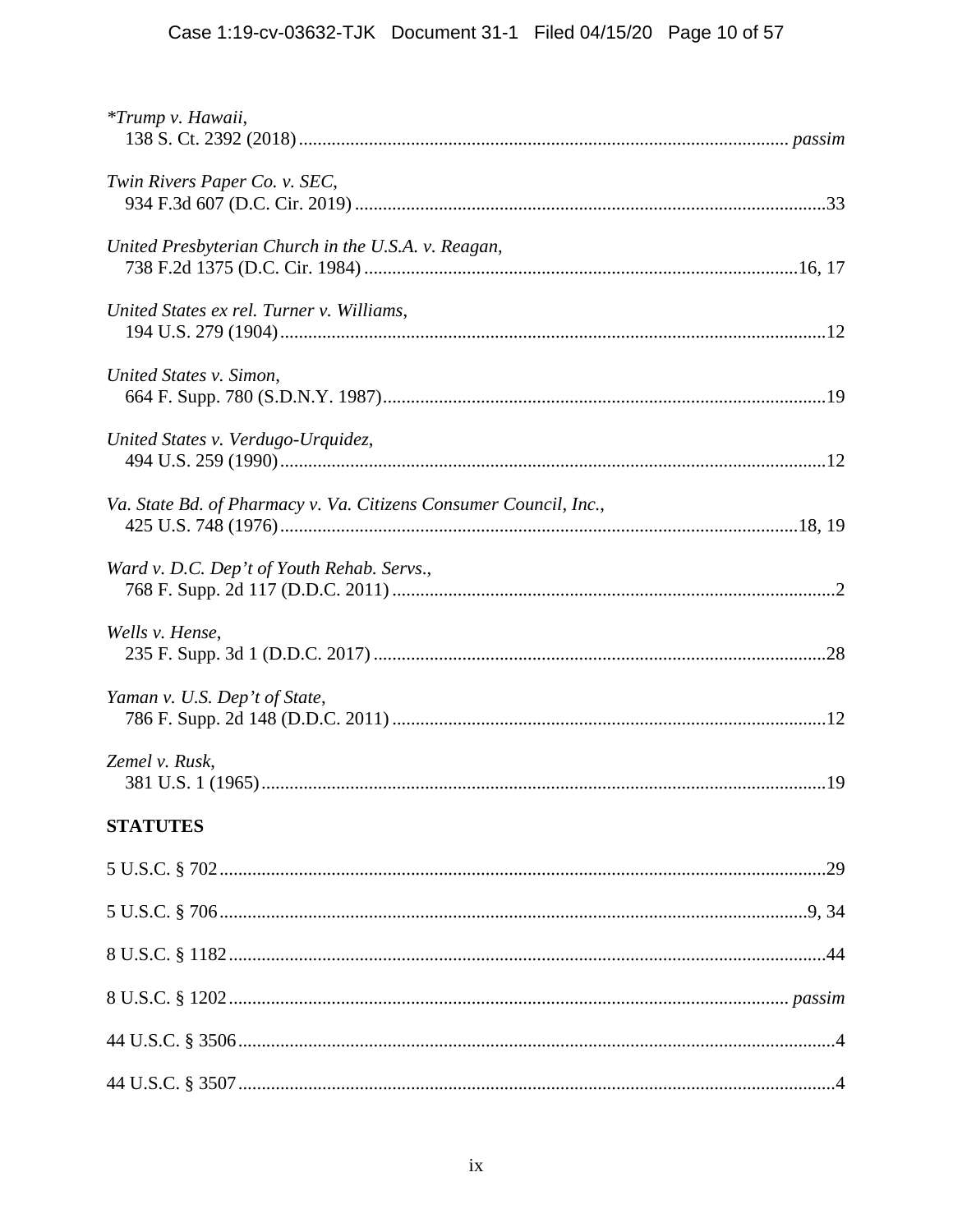# **REGULATIONS**

| 30-Day Notice of Proposed Information Collection: Application for Nonimmigrant Visa,                                   |
|------------------------------------------------------------------------------------------------------------------------|
| 30-Day Notice of Proposed Information Collection: Electronic Application for Immigrant Visa<br>and Alien Registration, |
| 60-Day Notice of Proposed Information Collection: Application for Immigrant Visa and Alien<br>Registration,            |
| 60-Day Notice of Proposed Information Collection: Application for Nonimmigrant Visa,                                   |
| Pres. Mem.,                                                                                                            |
|                                                                                                                        |
| <b>RULES</b>                                                                                                           |
|                                                                                                                        |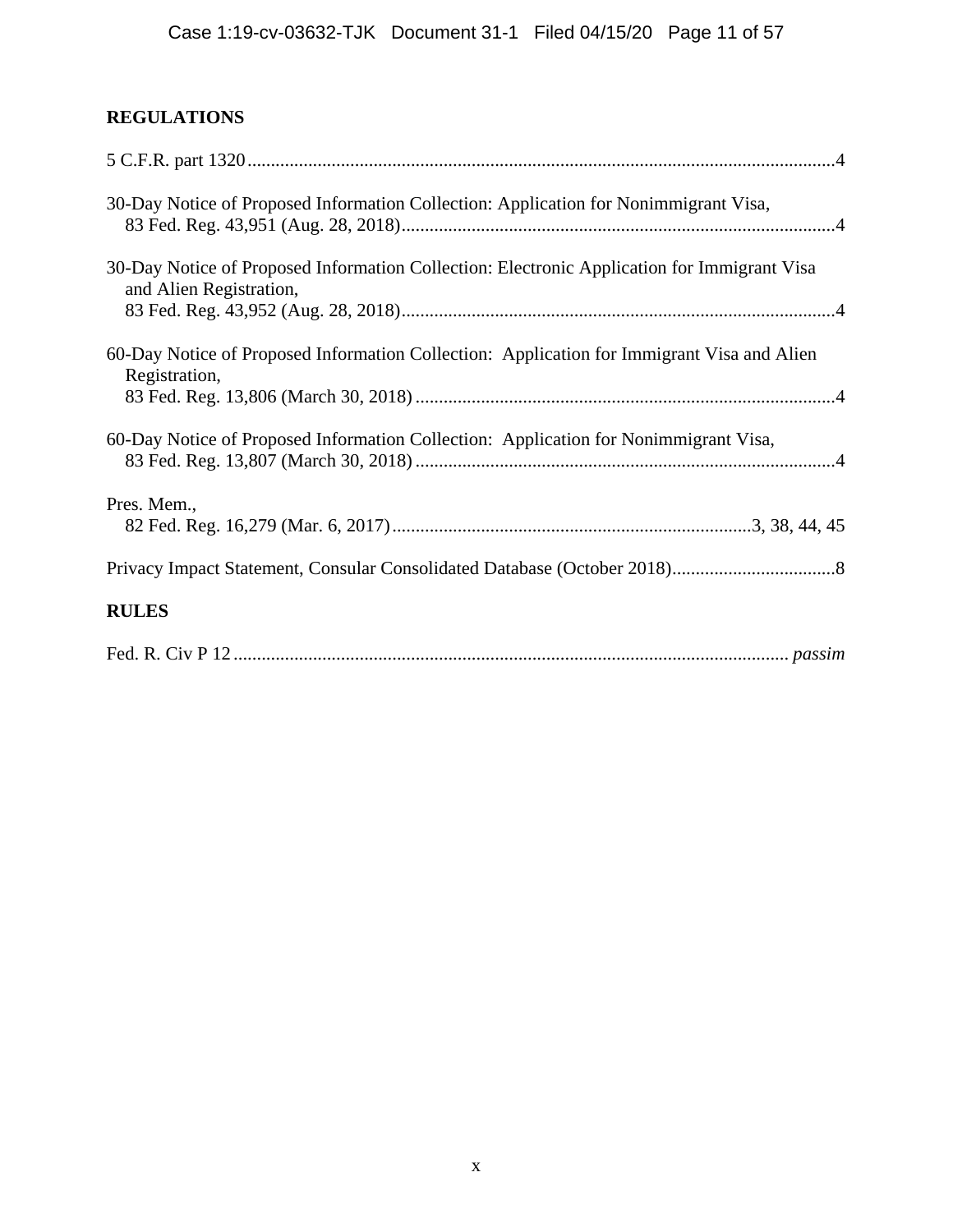### **INTRODUCTION**

 In 2017, the President undertook an Executive Branch-wide effort to strengthen screening protocols and procedures for the visa application process and the enforcement of immigration laws generally. Most relevant to this case, the President directed certain Cabinet officials, including the Secretaries of State and Homeland Security, to ensure that such screening protocols and procedures prevent the entry of foreign nationals who may commit or otherwise support criminal or terrorist acts, and to ensure that all grounds for the inadmissibility or deportability of foreign nationals are more rigorously evaluated.

 As part of this broader effort, the Secretary of State proposed and, following a notice-andcomment period, enacted a policy of requiring that most visa applicants disclose on immigrant and nonimmigrant visa applications their social media identifiers for twenty platforms. Plaintiffs, two documentary film organizations purporting to sue on behalf of themselves and their members, brought the instant lawsuit, challenging the Secretary's action as having violated certain requirements of the Administrative Procedure Act ("APA"). In addition, Plaintiffs allege that this collection of information, as well as policies that allow for the retention and dissemination of that information, violate the First Amendment.

 Plaintiffs' claims should not advance past the pleading stage. First, the allegations in the Complaint fail to establish Article III standing. Plaintiffs lack associational standing because neither they nor their members have demonstrated the requisite harm to sustain this Court's jurisdiction. Nor have Plaintiffs established organizational standing. The policy does not impair their organizational interest in promoting documentary filmmaking, and their assertion that they have diverted time and resources to address the policy is conclusory. Moreover, Plaintiffs have not demonstrated causation between the policy and their alleged organizational injuries, which are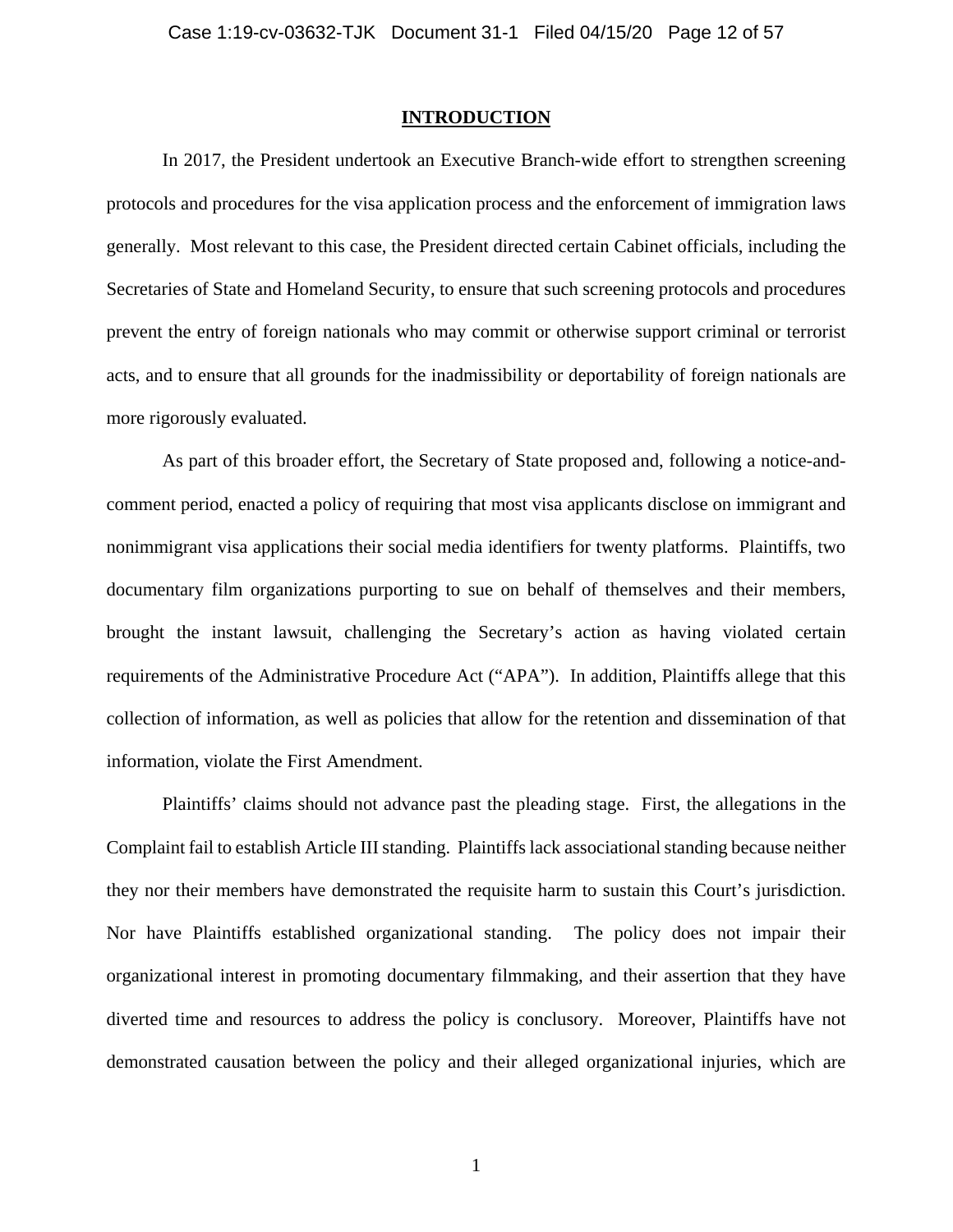#### Case 1:19-cv-03632-TJK Document 31-1 Filed 04/15/20 Page 13 of 57

rooted in speculative fears about how third parties may respond to this policy. For these reasons alone, the Court should dismiss the case for lack of jurisdiction.

 Even if the Plaintiffs could establish standing, the case should still be dismissed for failure to state a claim. Plaintiffs have no viable cause of action under the APA. As a threshold matter, decisions about what information should be required as part of immigrant and nonimmigrant visa applications are committed to the discretion of the Executive Branch, and Plaintiffs—as two organizations specializing in documentary filmmaking—fall outside the zone of interests protected by the relevant provisions of the immigration statutes. In any event, Plaintiffs' claims under the APA, along with their free-standing First Amendment challenge, fail on their own terms. For all of these reasons, Plaintiffs have no legally viable cause of action to take forward in this case.

## **BACKGROUND**

# **I. SOCIAL MEDIA IDENTIFIERS COLLECTION POLICY**

 The social media policy at issue in this case is part of a broader Executive Branch effort to improve the security of the United States by strengthening screening and vetting protocols for foreign nationals seeking to enter the country and the enforcement of immigration laws generally. On March 6, 2017, the President issued an Executive Order stating that such protocols and procedures associated with the visa application process "play a crucial role in detecting foreign nationals who may commit, aid, or support acts of terrorism and in preventing those individuals from entering the United States." Exec. Order No. 13780, 82 Fed. Reg. 13,209, 13,209 (Mar. 6,  $2017$ ) (attached as Exhibit 1).<sup>1</sup> That Order went on to direct the heads of various agencies, including

 $\overline{\phantom{a}1}$ <sup>1</sup> For the Court's convenience, Defendants have included with their motion several documents to which Plaintiffs refer in their Complaint. The Court may consider these materials when ruling on Defendants' motion, including Defendants' motion to dismiss pursuant to Rule 12(b)(6). *See Ward v. D.C. Dep't of Youth Rehab. Servs*., 768 F. Supp. 2d 117, 119 (D.D.C. 2011) (noting that, when considering a Rule 12(b)(6) motion, courts may consider "the facts alleged in the complaint, documents attached as exhibits or incorporated by reference in the complaint" or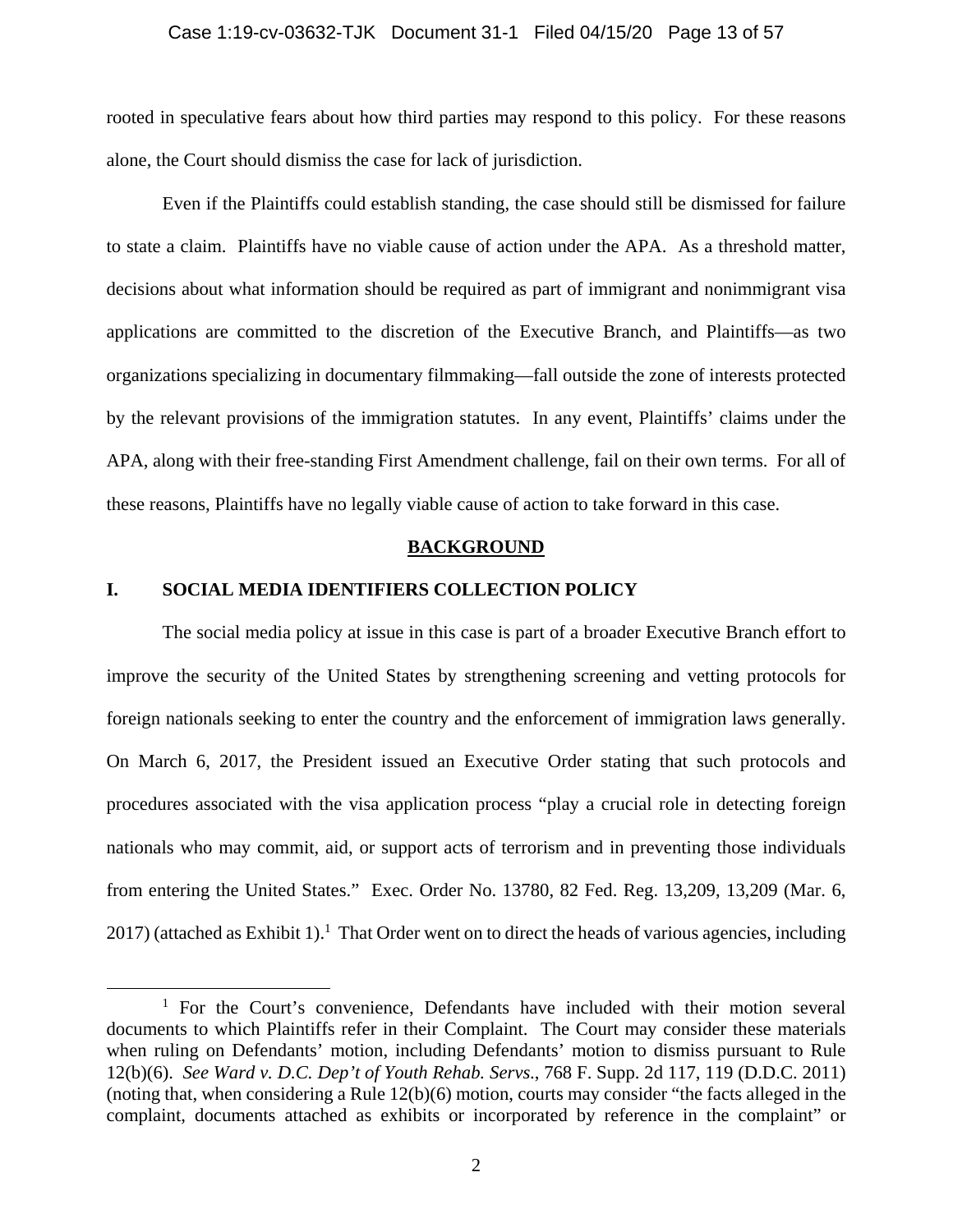#### Case 1:19-cv-03632-TJK Document 31-1 Filed 04/15/20 Page 14 of 57

the Secretaries of State and Homeland Security, to develop "a uniform baseline for screening and vetting standards and procedures" to ensure "the proper collection of all information necessary for a rigorous evaluation of all grounds of inadmissibility or grounds for the denial of other immigration benefits." *Id*. at 13215.

 That same day, the President issued a memorandum to the Secretaries of State and Homeland Security, as well as the Attorney General, concerning the strengthening of screening and vetting protocols. Specifically, the President directed these officials, "as soon as practicable," to implement protocols and procedures "that in their judgment will enhance the screening and vetting of applications for visas and all other immigration benefits, so as to increase the safety and security of the American people." Pres. Memo., 82 Fed. Reg. 16,279, 16,279 (Mar. 6, 2017) (attached as Exhibit 2). Echoing the dictates of the Executive Order, the Memorandum stated that the additional screening protocols and procedures were to focus on the following issues:

- (a) preventing the entry into the United States of foreign nationals who may aid, support, or commit violent, criminal, or terrorist acts; and
- (b) ensuring the proper collection of all information necessary to rigorously evaluate all grounds of inadmissibility or deportability, or grounds for the denial of other immigration benefits.

*Id.* The Memorandum went on to direct the Secretaries and the Attorney General "to rigorously enforce all existing grounds of inadmissibility and to ensure subsequent compliance with related laws after admission." *Id*. at 16280.

 $\overline{a}$ 

<sup>&</sup>quot;documents upon which the plaintiff's complaint necessarily relies even if the document is produced not by the plaintiff in the complaint but by the defendant in a motion to dismiss" (internal quotation marks and citations omitted)). These and other documents attached to this motion as exhibits are also matters of public record, of which the Court may take judicial notice, thereby providing an additional basis for the Court to consider them in ruling upon Defendants' motion. *See Abhe & Svoboda, Inc. v. Chao*, 508 F.3d 1052, 1059 (D.C. Cir. 2007).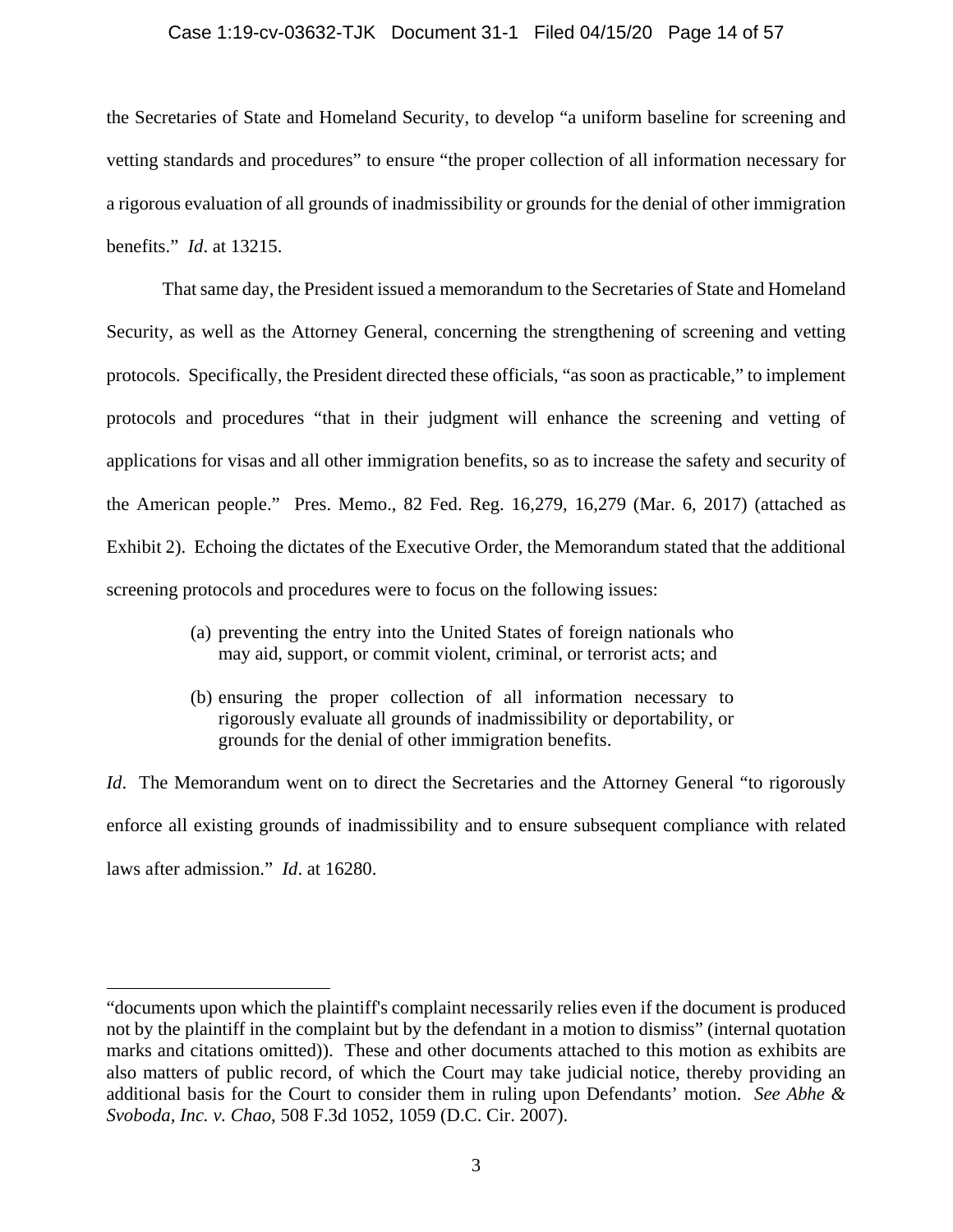Consistent with these orders, the Department of State published notice on March 30, 2018 that it was proposing to modify the Electronic Application for Immigrant Visa and Alien Registration (also known as "DS-260"), which collects a range of information, including biographical information from foreign nationals seeking immigrant visas, and is used by consular officers in making determinations about an applicant's eligibility for a visa. *See* 60-Day Notice of Proposed Information Collection: Application for Immigrant Visa and Alien Registration, 83 Fed. Reg. 13,806, 13,806 (Mar. 30, 2018) (attached as Exhibit 3).<sup>2</sup> As relevant here, the Department proposed adding to the form a requirement that applicants provide all identifiers they have used on twenty different social media platforms in the past five years. *Id*. The Department further noted that the collected information would be used "for identity resolution and vetting purposes based on statutory eligibility standards." *Id*. Also on March 30, 2018, the Department published notice that it would be asking the same question of most foreign nationals who apply for a nonimmigrant visa using a form known as DS-160, which, like DS-260, collects a range of information from foreign nationals and is used by consular officers in making visa eligibility determinations. *See* 60-Day Notice of Proposed Information Collection: Application for Nonimmigrant Visa, 83 Fed. Reg. 13,807, 13,807 (March 30, 2018) (attached as Exhibit 4).3

 $\frac{1}{2}$  $<sup>2</sup>$  Because the changes to the immigrant and nonimmigrant visa application forms constituted</sup> a collection of new information, the Department of State was required under Office of Management and Budget ("OMB") rules implementing the Paperwork Reduction Act to allow for a notice-andcomment period and to obtain approval from the Office of Information and Regulatory Affairs ("OIRA"). *See* 44 U.S.C. §§ 3506(c), 3507(a); 5 C.F.R. part 1320.

<sup>&</sup>lt;sup>3</sup> As required by OMB rules, the Department of State held 60-day comment periods for the information collection, but the Secretary conducted an additional 30-day comment period following the original commenting period. *See* 30-Day Notice of Proposed Information Collection: Application for Nonimmigrant Visa, 83 Fed. Reg. 43,951, 43,951 (Aug. 28, 2018) (attached as Exhibit 5); 30-Day Notice of Proposed Information Collection: Electronic Application for Immigrant Visa and Alien Registration, 83 Fed. Reg. 43,952, 43,952 (Aug. 28, 2018) (attached as Exhibit 6).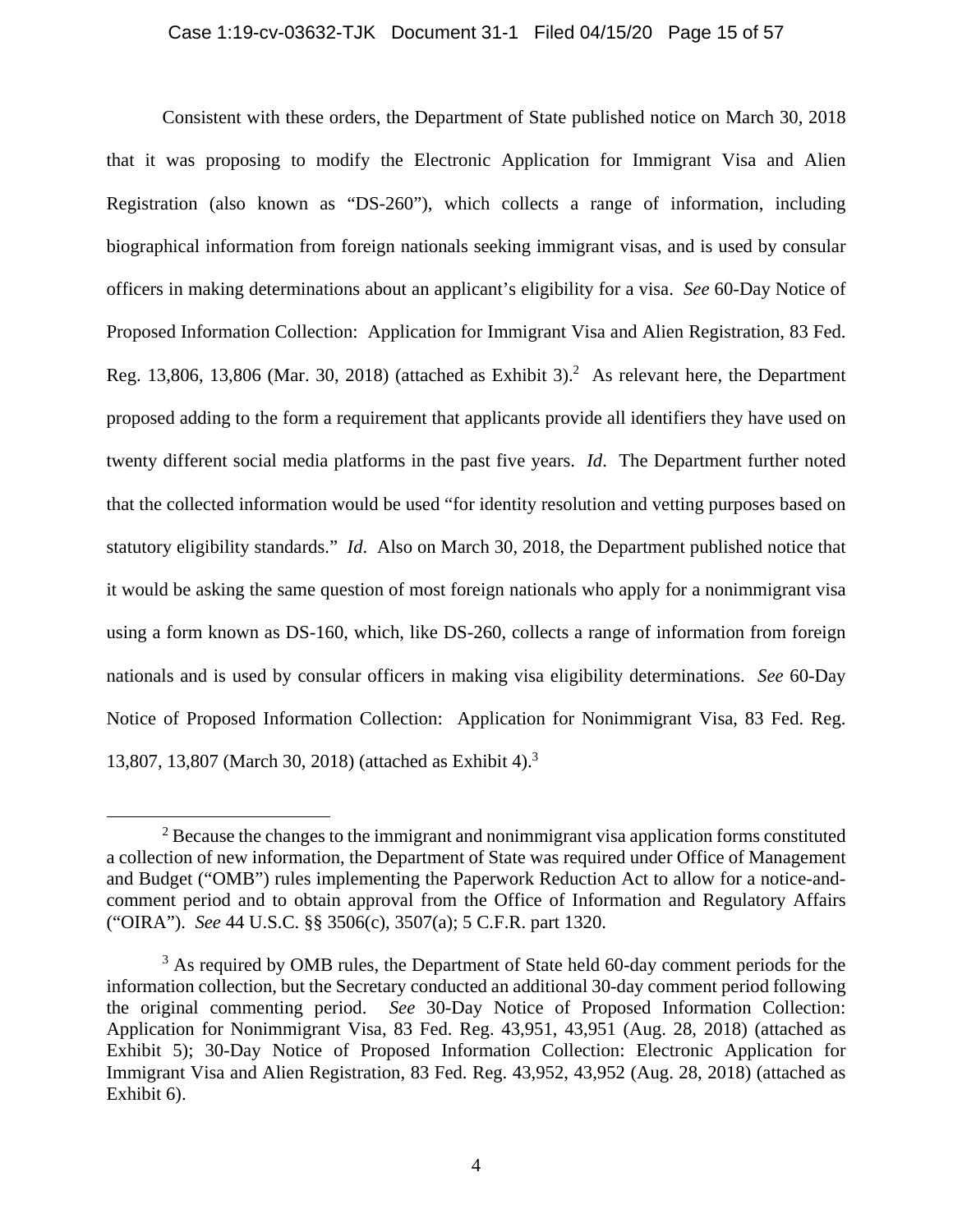As part of the process for seeking approval of an information collection, on April 22, 2019, the Department of State provided the Office of Information and Regulatory Affairs ("OIRA") with Supporting Statements related to its proposal to collect social media identifiers for certain platforms4 on the immigrant and nonimmigrant visa applications (collectively referred to throughout as "the social media policy"). *See* Supporting Statement for Paperwork Reduction Act Submission, Application for Immigrant Visa ("Immigrant Visa Supporting Statement" or "IVSS") (attached as Exhibit 7); Supporting Statement for Paperwork Reduction Act Submission, Application for Nonimmigrant Visa ("Nonimmigrant Visa Supporting Statement" or "NIVSS") (attached as Exhibit 8).<sup>5</sup> These Statements explain the Secretary of State's justification for collecting this information and respond to comments received during the two comment periods. Citing the 2017 Executive Order and Presidential Memorandum, the Supporting Statements make clear that collecting social media identifiers is "essential for confirming [a visa] applicant's identity and determining whether an applicant is eligible for a [] visa." IVSS at 3; NIVSS at 3. The Statements further explain that the information collected "will be assessed in the context of existing U.S. government information holdings, responsible U.S. agencies' knowledge of the identity of applicants, and an understanding of existing and evolving threats to national security, to enable more rigorous evaluation of

 $\overline{4}$ <sup>4</sup> Both forms require disclosure of profiles on twenty social media platforms: ASKfm, douban, Facebook, Flickr, Google+, Instagram, LinkedIn, Myspace, Pinterest, Qzone, Reddit, Sina Weibo, Tencent Weibo, Tumblr, Twitter, Twoo, Vine, VKontakte, Youku, and YouTube. *See* DS-260 IV Application, OIRA Submission (attached as Exhibit 11) at 12 (screenshot of social media question on application for immigrant visa); Screenshot of Nonimmigrant Visa Application (DS-160) (attached as Exhibit 12), at 5. These screenshots of the immigrant and nonimmigrant visa application forms were included as part of the Department of State's submission to OIRA. *See* https://www.reginfo.gov/public/do/PRAViewIC?ref\_nbr=201905-1405-002&icID=189203 (immigrant visa application); https://www.reginfo.gov/public/do/PRAViewIC?ref\_nbr=201905- 1405-001&icID=184376 (nonimmigrant visa application).

<sup>5</sup> The two Supporting Statements are publicly available from the OIRA website. *See* https://www.reginfo.gov/public/do/PRAViewDocument?ref\_nbr=201905-1405-002 (IVSS); https://www.reginfo.gov/public/do/PRAViewDocument?ref\_nbr=201905-1405-001 (NIVSS).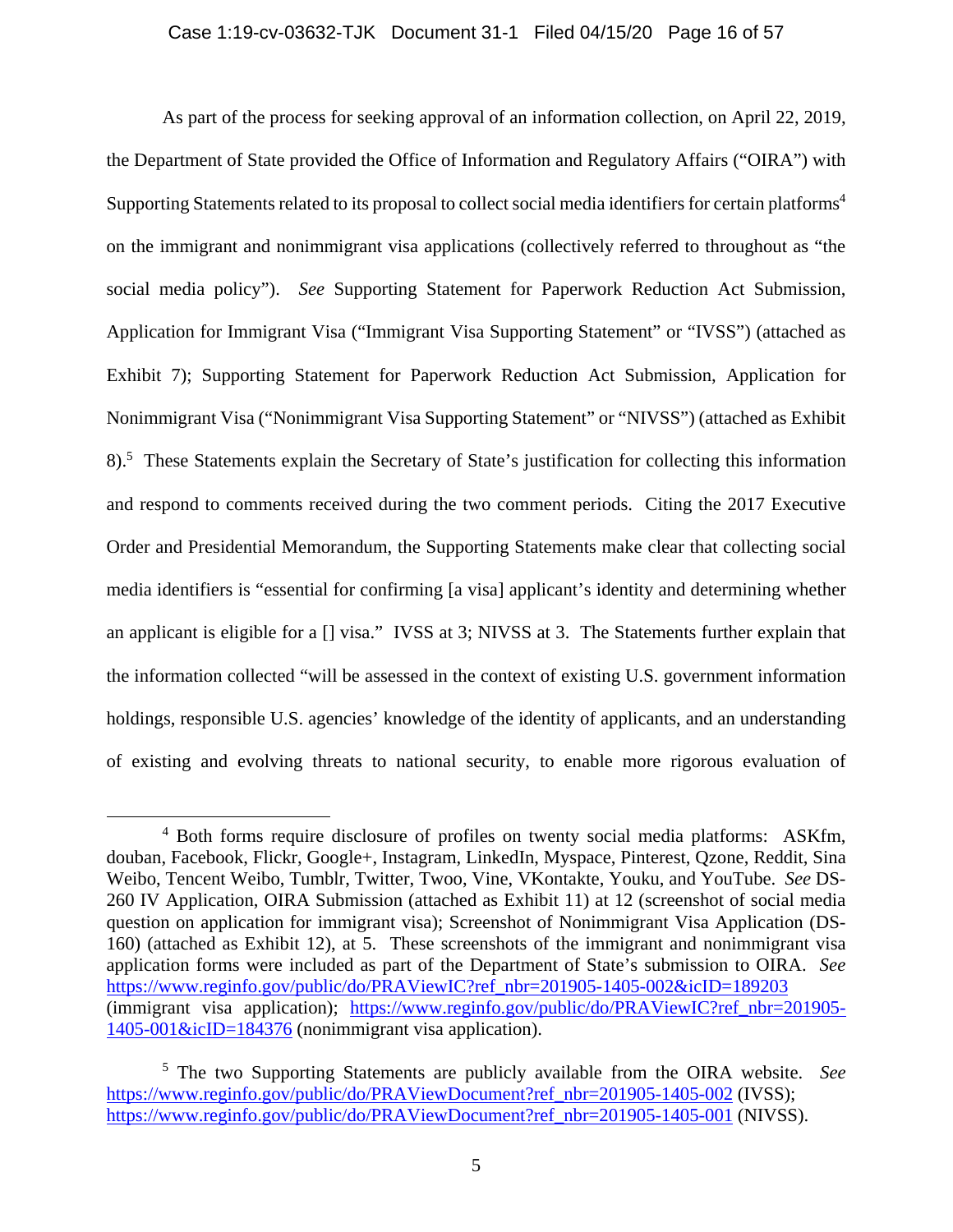#### Case 1:19-cv-03632-TJK Document 31-1 Filed 04/15/20 Page 17 of 57

applicants." IVSS at 5; NIVSS at 6. The eligibility determinations with which social media information would prove helpful include validating legitimate relationships or employment where those relationships are the basis for visa eligibility, identifying indicia of fraud, and identifying misrepresentations that disguise potential threats. *Id*. In addition, information gleaned from social media profiles can be used to determine activity, ties, or intent that would be grounds for visa denial, including criminal acts. IVSS at 10; NIVSS at 10-11. The Supporting Statements emphasize that visa eligibility determinations are made "based on the totality of the circumstances" and with an awareness that social media postings must be understood in light of "the context and circumstances of the applicant, culture, country conditions, and nature of the account." *Id*. Applicants for certain visa applications, such as most diplomatic and official visa applicants, are exempt from the requirement. *See* NIVSS at 23.

 In response to privacy concerns raised in the public comments, the Supporting Statements made two important clarifications about the social media policy. First, the Department of State will use social media identifiers to review only publicly accessible information available to all users of the platform viewing an applicant's account. IVSS at 8; NIVSS at 8-9. Visa applicants are not required to provide—indeed, they are specifically instructed not to disclose—passwords that would allow consular officers access to information on a social media account that is not available to the general public. *Id*. Second, as with all information provided by a foreign national on a visa application form, social media identifiers are treated as confidential information pursuant to 8 U.S.C. § 1202(f). *Id*. Social media identifiers are also collected with the awareness that some individuals maintain social media accounts anonymously, and Department officials are instructed to collect this information "in a manner that best safeguards its transmission." IVSS at 8; NIVSS at 8.

 OIRA approved the social media policy on April 11, 2019. Notice of Office of Management and Budget Action, Electronic Application for Immigrant Visa and Alien Registration (Apr. 11,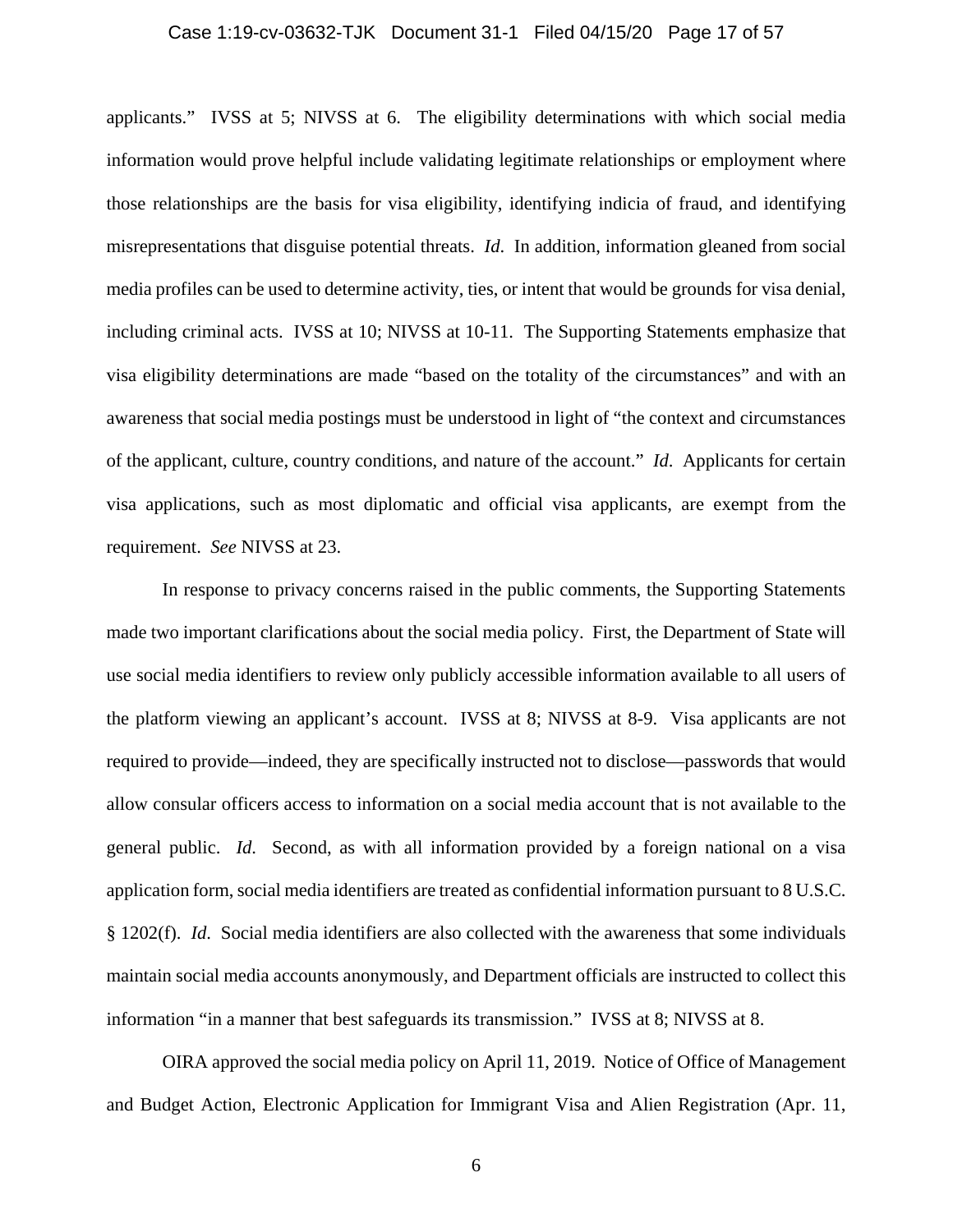#### Case 1:19-cv-03632-TJK Document 31-1 Filed 04/15/20 Page 18 of 57

2019) (attached as Exhibit 9); Notice of Office of Management and Budget Action, Online Application for Nonimmigrant Visa (Apr. 11, 2019) (attached as Exhibit 10).<sup>6</sup>

 The Department of State is not the only Government agency to have used social media as a screening tool in connection with enforcing immigration policies. As Plaintiffs note in their Complaint, *see* Compl. ¶ 24, in 2015 the Department of Homeland Security ("DHS") created a task force to analyze the use of social media for screening and other purposes throughout DHS and how it could be optimized. Department of Homeland Security Office of Inspector General, *DHS's Pilots for Social Media Screening Need Increased Rigor to Ensure Scalability and Long-term Success* (Feb. 27, 2017) ("DHS OIG Report") (attached as Exhibit 13). The genesis for this effort was the 2015 terrorist attack in San Bernardino, California, and a request from New Hampshire Senator Jeanne Shaheen and twenty-four other senators that DHS expand social media background checks to "screen[] for visa determinations." *Id*. at 1. As part of this effort, U.S. Citizenship and Immigration Services began a pilot program to expand social media screening of certain immigrant benefit applicants, and U.S. Immigration and Customs Enforcement began a separate pilot program for social media screening of nonimmigrant visa holders.<sup>7</sup> *Id*. at DHS OIG Highlights. The

 <sup>6</sup> <sup>6</sup> The Department of State also asks for social media identifiers in the DS-5535 form, which contains a set of supplemental questions given to some visa applicants. The documents related to the approval of that information collection are available on the OIRA website. *See*  https://www.reginfo.gov/public/do/PRAViewDocument?ref\_nbr=201711-1405-006*.* Plaintiffs do not challenge this information collection.

<sup>&</sup>lt;sup>7</sup> Plaintiffs mischaracterize the conclusions in the OIG report, claiming that it found that the pilot programs "failed to establish that social media screening was an effective tool for screening visa applicants or identifying national security threats." Compl. ¶ 24. To the contrary, the report made no such findings about the efficacy of social media screening as a tool but instead concluded that the pilot programs "lack[ed] criteria for measuring performance to ensure they meet their objectives." DHS OIG Report at DHS OIG Highlights. Rather than discouraging the use of social media screening in the future, the Report recommended that DHS develop "a clearly defined performance evaluation" to ensure that the Department is able to implement an "effective social media screening program." *Id*. at 4.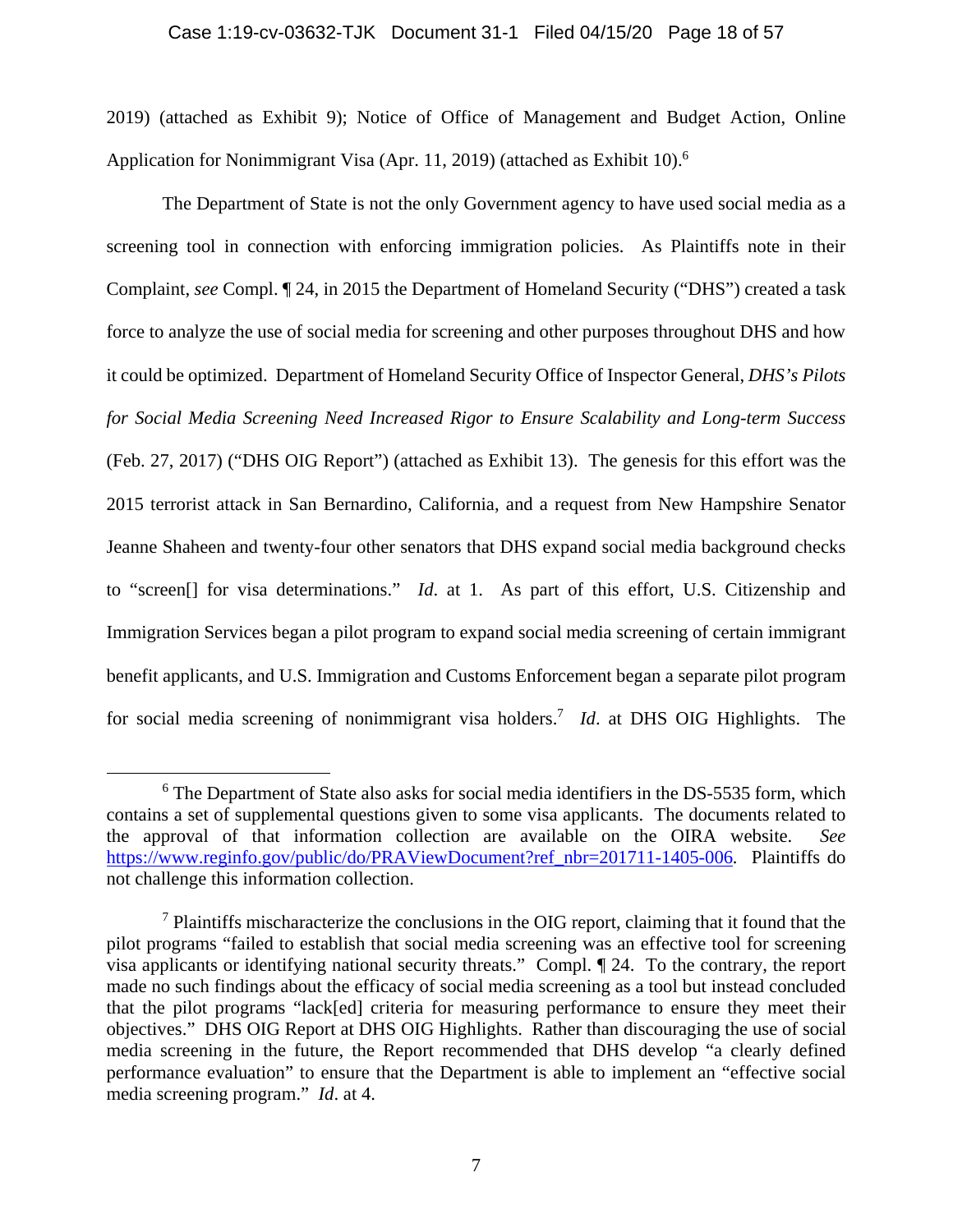Department of State was aware of the DHS pilot programs and OIG Report when it promulgated the social media policy. *See* IVSS at 5; NIVSS at 6.

## **II. RETENTION AND DISSEMINATION OF INFORMATION COLLECTED**

 Like all Department of State records pertaining to the issuance or refusal of a visa, information collected pursuant to the social media policy is protected from disclosure by statute and may "be used only for the formulation, amendment, administration, or enforcement of the immigration, nationality, and other laws of the United States." 8 U.S.C. § 1202(f). The statute further authorizes limited disclosures to courts and to foreign countries under certain circumstances, *id.*, including preventing and investigating criminal acts and acts of terrorism, *id*. § 1202(f)(2)(A).

Information obtained from the visa application process is housed in the Department of State's Consular Consolidated Database ("CCD"). *See* Privacy Impact Statement, Consular Consolidated Database (Oct. 2018) (attached as Exhibit 14), at  $9.8$  Applicants are notified on the application forms that the information they provide on the visa application form is collected and will be retained in the CCD. *Id*. at 10-11. Information retained in the CCD can be accessed internally within the Department of State and is shared externally with interagency partners, pursuant to safe-handling restrictions on the use and transmission of the information. *Id*. at 12-14.

# **III. PLAINTIFFS' COMPLAINT**

 Plaintiffs, two non-profit organizations involved in documentary filmmaking, filed their Complaint challenging the social media policy on December 5, 2019. Compl., ECF No. 1, ¶¶ 13- 14. Plaintiffs bring two types of claims. First, Plaintiffs contend that the social media policy violates the APA because it was enacted in excess of the Department of State's statutory authority, violates the First Amendment, and is arbitrary and capricious. *Id*. ¶ 33 (citing 5 U.S.C. § 706(2)(A)-(C)).

 <sup>8</sup> The Privacy Impact Statement is publicly available at https://www.state.gov/wpcontent/uploads/2019/05/Consular-Consolidated-Database-CCD.pdf.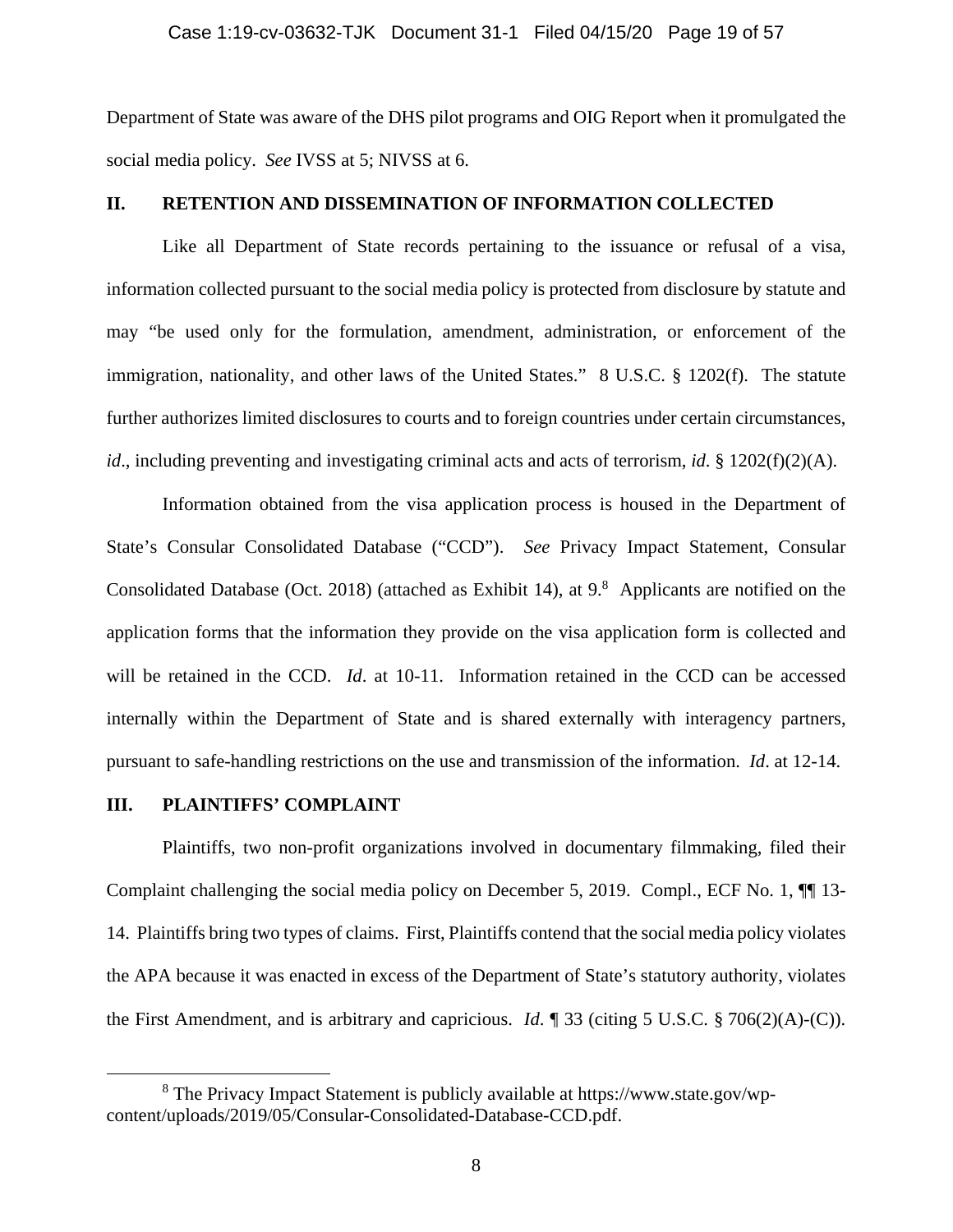#### Case 1:19-cv-03632-TJK Document 31-1 Filed 04/15/20 Page 20 of 57

Second, Plaintiffs argue that the social media policy as well as "related retention and dissemination policies" violate the First Amendment by denying the right to anonymous speech, deterring expressive and associational activity, and being overbroad. *Id*. ¶ 78.

 Plaintiffs' claims are not premised on any obligation that they themselves disclose information. Rather, Plaintiffs claim that the social media policy will deter their foreign members and partners from applying for visas and/or engaging in expressive activity on their social media accounts, which will in turn harm Plaintiffs and their members. *See id*. ¶¶ 65-76.

## **ARGUMENT**

 Plaintiffs' Complaint must be dismissed for two principal reasons. First, Plaintiffs have failed to establish Article III standing, so the Court lacks jurisdiction to hear this case. Plaintiffs have not adequately demonstrated that either they or their members were harmed in a way that would give rise to associational or organizational standing. Dismissal of this case without examination of the merits of Plaintiffs' claims is therefore warranted.

 Second, even if Plaintiffs had standing, their Complaint should still be dismissed because they have failed to state a viable claim. Review is not available for Plaintiffs' APA claims because the Secretary's authority pursuant to which the social media policy was issued is committed to agency discretion and Plaintiffs fall outside of the statutory zone of interests. In any event, Plaintiffs have not made out a legally sufficient claim under either the APA or the First Amendment. Consequently, Defendants are entitled to judgment as a matter of law.

# **I. PLAINTIFFS LACK STANDING TO ASSERT THEIR CLAIMS IN THIS CASE**

At the outset, Plaintiffs' Complaint should be dismissed pursuant to Federal Rule of Civil Procedure 12(b)(1) for lack of jurisdiction because Plaintiffs have failed to establish standing. "No principle is more fundamental to the judiciary's proper role in our system of government than the constitutional limitation of federal-court jurisdiction to actual cases or controversies." *Raines v.*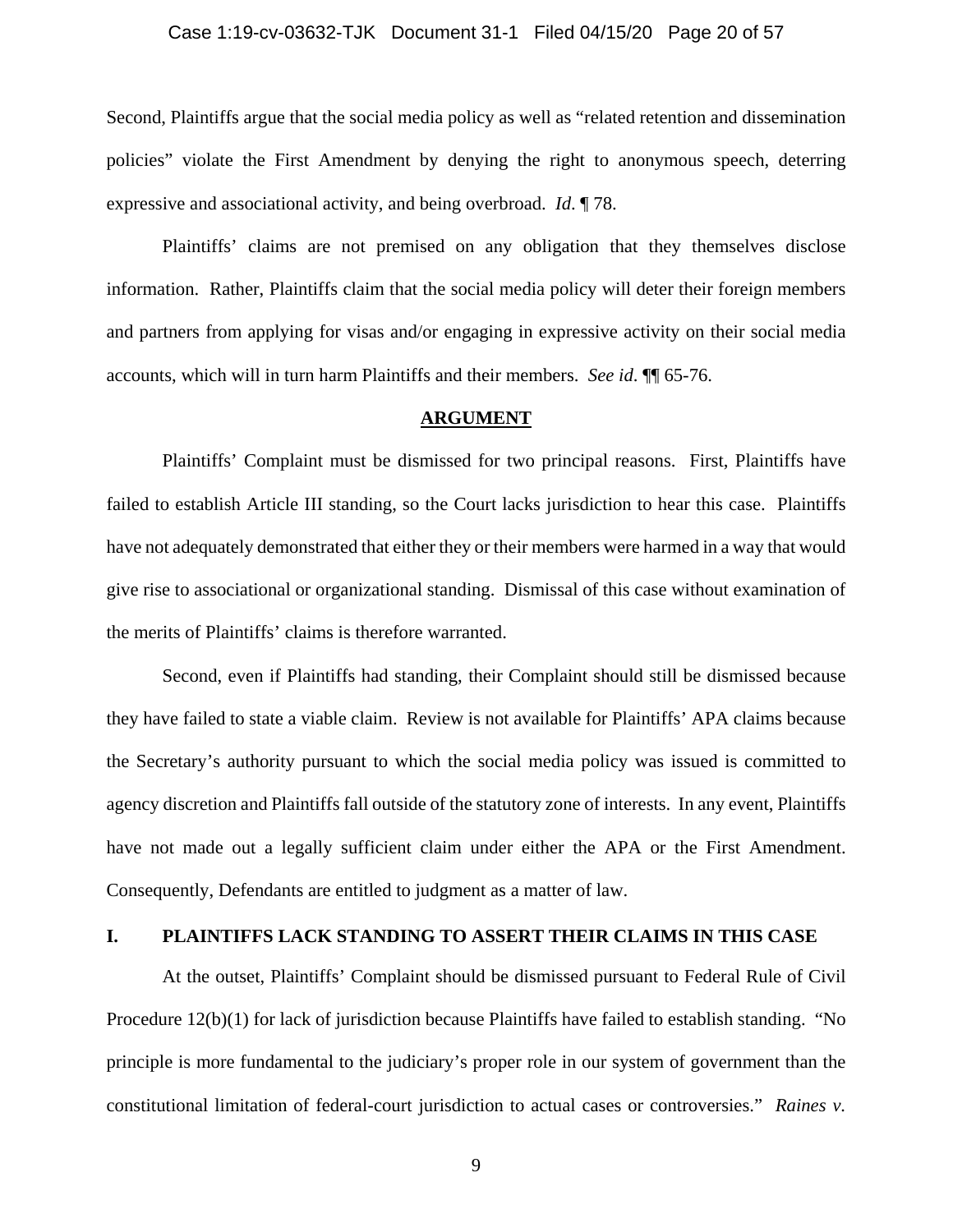*Byrd*, 521 U.S. 811, 818 (1997); *Lujan v. Defs. of Wildlife*, 504 U.S. 555, 560 (1992). ("[S]tanding is an essential and unchanging part of the case-or-controversy requirement of Article III."). In this case, Doc Society and IDA have failed to establish standing to invoke this Court's subject-matter jurisdiction either on behalf of their members or in their capacity as organizations. Their Complaint should therefore be dismissed.

## **A. Standard of review for Rule 12(b)(1)**

 Because Article III standing is necessary to establish the Court's jurisdiction, Defendants bring their motion pursuant to Federal Rule of Civil Procedure 12(b)(1). Such motions "impose<sup>[]</sup> on the court an affirmative obligation to ensure that it is acting within the scope of its jurisdictional authority." *Grand Lodge of Fraternal Order of Police v. Ashcroft*, 185 F. Supp. 2d 9, 13 (D.D.C. 2001) (citation omitted). Courts "have an affirmative obligation to consider whether the constitutional and statutory authority exists," *James Madison Ltd. by Hecht v. Ludwig*, 82 F.3d 1085, 1092 (D.C. Cir. 1996) (internal citation omitted), and if a court "concludes that it lacks subjectmatter jurisdiction, [it] must dismiss the complaint in its entirety," *Arbaugh v. Y&H Corp*., 546 U.S. 500, 514 (2006). A plaintiff bears the burden of establishing the factual predicates of jurisdiction. *Kokkonen v. Guardian Life Ins. Co. of Am*., 511 U.S. 375, 377 (1994). Although a "court must accept as true all well-pleaded factual contentions and draw all reasonable inferences therefrom, [] it need not accept thread-bare recitals of the elements of standing or legal conclusions couched as an assertion of fact." *Marouf v. Azar*, 391 F. Supp. 3d 23, 29 (D.D.C. 2019) (citation omitted).

## **B. Neither Plaintiff has established standing to sue on behalf of its members**

An organization cannot sue on behalf of its members unless at least one member would have standing to sue in his or her own right. *See, e.g.*, *Hunt v. Wash. State Apple Advert. Comm'n*, 432 U.S. 333, 343 (1977). Plaintiffs attempt to bring this lawsuit "on behalf of . . . their non-U.S. members and partners" and "their U.S. members, partners, and audiences." Compl. ¶ 39. They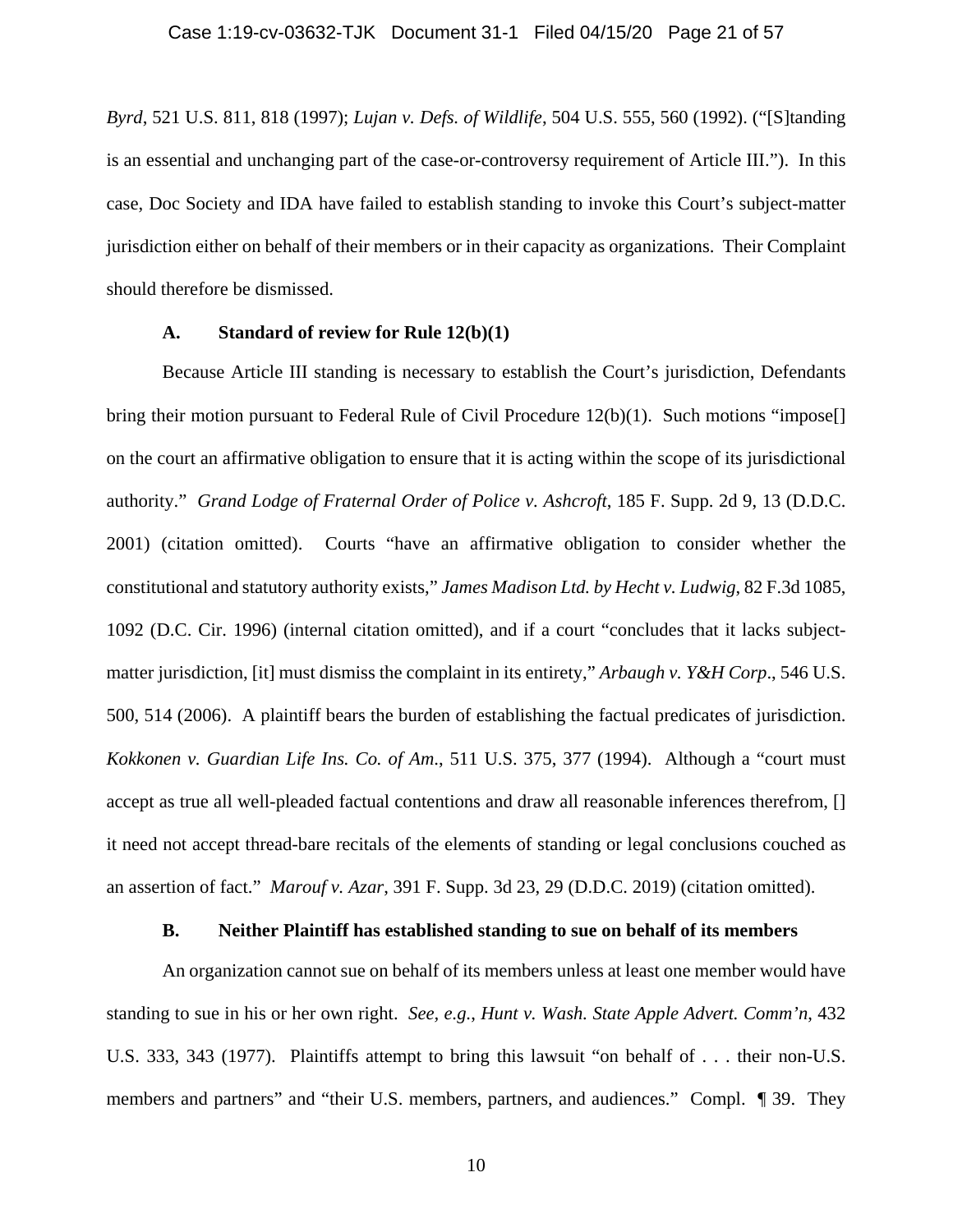#### Case 1:19-cv-03632-TJK Document 31-1 Filed 04/15/20 Page 22 of 57

allege that the social media policy harms their members and partners by chilling their expressive activity. *See id.* ¶¶ 52-64; 74. They further allege that the policy harms their U.S. members, partners, and audiences by depriving them of opportunities to hear from and engage with foreign nationals online, *id.* ¶ 69, and at Plaintiffs' U.S.-based events, *id.* ¶ 73. None of these allegations, however, provides a sufficient basis for associational standing.

# 1. Plaintiffs cannot establish associational standing by alleging injury to their audiences, partners, and unidentified members

Associational standing must rest on alleged injuries to *members* or "equivalent affiliates." *Fund Democracy, LLC v. SEC*, 278 F.3d 21, 25-26 (D.C. Cir. 2002); *see also*, *Am. Legal Found. v. FCC*, 808 F.2d 84, 89-91 (D.C. Cir. 1987). The doctrine is premised on the "theoretical identity" between an organization and its members. *Am. Legal Found.* 808 F.2d at 91 (quoting *Telecomm. Research & Action Ctr. v. Allnet Commc'n Servs., Inc.*, 806 F.2d 1093, 1095 (D.C. Cir. 1986)). Yet Doc Society is not a membership organization, *compare* Compl. ¶ 40 (alleging that Doc Society has "partners" but failing to allege that it has any members), *with id.* ¶ 41 (alleging that IDA has "over 2,700 dues-paying members across fifty-three countries"), so it cannot claim associational standing.

Unlike Doc Society, IDA alleges injuries on behalf of its members, but these allegations are insufficient to establish standing. IDA alleges that the social media policy "burdens the speech and association of [its] non-U.S. members." Compl. ¶¶ 52-64. But the Complaint states that "[m]any" of these non-U.S. members are nonresident aliens—individuals from fifty-two foreign countries who merely "have plans to come to the United States." *Id.*  $\P$  41-42. Nonresident aliens lack standing to assert First Amendment rights. *See United States v. Verdugo-Urquidez*, 494 U.S. 259, 265 (1990); *DKT Mem'l Fund, Ltd. v. Agency for Int'l Dev.*, 887 F.2d 275, 284 (D.C. Cir. 1989) ("[N]onresident aliens are without First Amendment rights" (citation omitted)). IDA cannot establish associational standing to sue on behalf of members who are nonresident aliens because the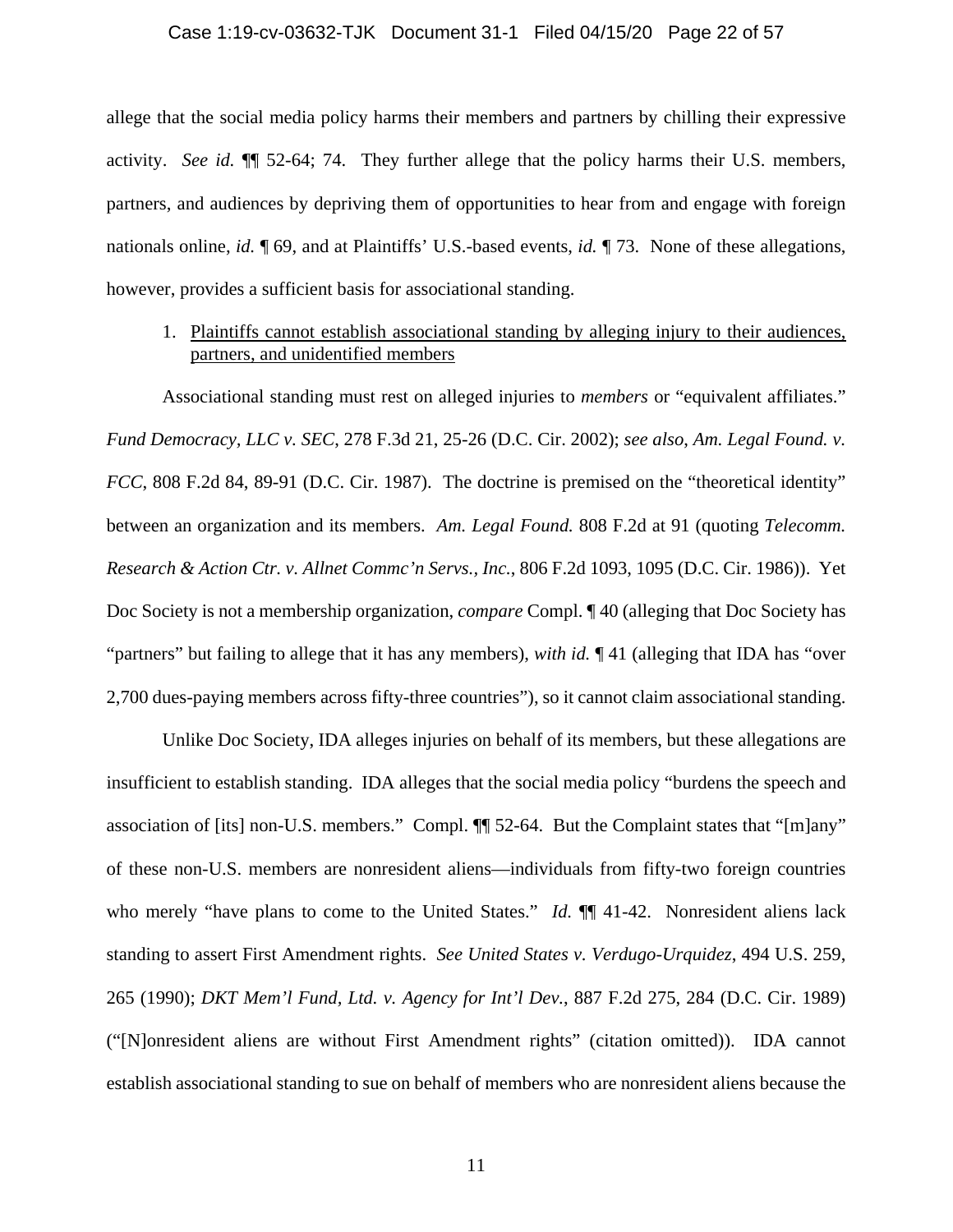#### Case 1:19-cv-03632-TJK Document 31-1 Filed 04/15/20 Page 23 of 57

alleged burdens on their speech and association would not give them standing to sue on their own behalf. *See Landon v. Plasencia*, 459 U.S. 21, 32 (1982); *Kleindienst v. Mandel*, 408 U.S. 753, 762 (1972); *DKT Memorial Fund*, 887 F.2d at 285.

Moreover, a plaintiff claiming associational standing must "identify at least one *specific* member who has suffered, or is likely to suffer, an injury in fact." *Pub. Citizen, Inc. v. Trump*, 297 F. Supp. 3d 6, 18 (D.D.C. 2018) (citing *Summers v. Earth Island Inst.*, 555 U.S. 488, 497-98 (2009)); *see also Chamber of Commerce of U.S. v. EPA*, 642 F.3d 192, 199-200 (D.C. Cir. 2011). IDA has not made this showing. The Complaint describes IDA's membership in general terms, *see* Compl. ¶¶ 42-45, and references the activities of certain non-U.S. members, *see id.* ¶¶ 50-51, 55-56, 58, 60, but it does not identify these non-U.S. members or provide key facts such as their nationality, country of residence, immigration status, and whether they have or will apply for a visa.<sup>9</sup>

In addition to IDA's claim that it may sue on behalf of its members, Plaintiffs purport to bring their legal challenges on behalf of "partners"—organizations and filmmakers with whom they collaborate—and the audiences at their U.S.-based events. Compl. ¶ 39; *see also id.* ¶¶ 4, 7, 40-45. But there is no theoretical link between Plaintiffs and their partners and audiences; the Complaint does not even suggest that these partners and audiences have the attributes of members. *See, e.g.*, *Conservative Baptist Ass'n of Am., Inc. v. Shinseki*, 42 F. Supp. 3d 125, 133-34 (D.D.C. 2014) (holding that membership entails, at a minimum, "electing the leadership of the association, guiding the association's activities, and financing those activities" (citation omitted)); *cf. Hunt*, 432 U.S. at

 <sup>9</sup> <sup>9</sup> IDA asserts that its non-U.S. members "cannot realistically challenge the [social media policy] themselves," because doing so would require them "to surrender the very anonymity or obscurity they seek to protect." *Id.* ¶ 64. But privacy concerns may be addressed through a motion to file sensitive information under seal. *See, e.g.*, *Yaman v. U.S. Dep't of State*, 786 F. Supp. 2d 148, 151-54 (D.D.C. 2011). They do not excuse noncompliance with the requirements of Article III. Moreover, IDA fails to identify a single U.S. member, even though the asserted privacy concerns apply only to its non-U.S. members. *See* Compl. ¶ 64.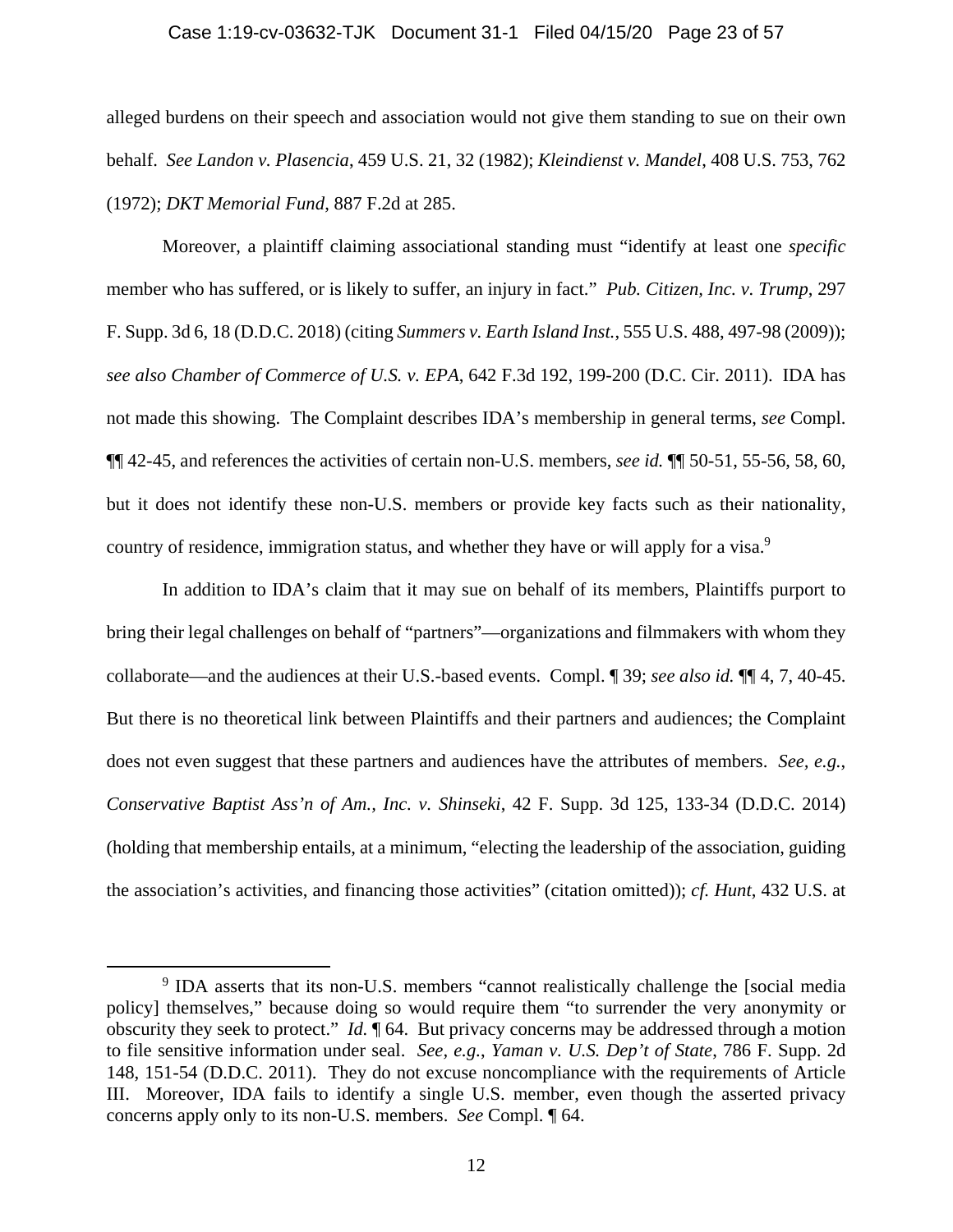#### Case 1:19-cv-03632-TJK Document 31-1 Filed 04/15/20 Page 24 of 57

344-45 (allowing a state apple-advertising agency to sue on behalf of apple growers and dealers who "possess[ed] all of the indicia of membership in an organization"). Plaintiffs therefore lack standing to sue on behalf of their partners and audiences. *See Am. Legal Found.*, 808 F.2d at 89-91 (rejecting an organization's attempt to establish standing by alleging injuries to its "supporters").

In sum, Plaintiffs do not have associational standing in this case because Doc Society is not a membership organization, *see Fund Democracy*, 278 F.3d at 25-26; because IDA cannot assert claims on behalf of its foreign members that they cannot assert themselves, *see DKT Memorial Fund*, 887 F.2d at 284; and because IDA has not specifically identified any allegedly injured member, *see Summers*, 555 U.S. at 497-98.

# 2. Even if IDA had identified one or more allegedly injured members, its allegations would be insufficient to establish associational standing

IDA's principal contention is that the social media policy will injure its members by chilling their speech. *See* Compl. ¶¶ 3, 5, 52-63, 74. This contention is dubious because many people already associate their names with their social media profiles such that any member of the general public can view their online speech. Assuming the alleged chill exists, however, it does not give IDA standing. The social media policy is not causing IDA members an actual or imminent injury, and they cannot manufacture an injury by purporting to self-censor their social media activity in response to hypothetical future harms.

IDA further contends that the social media policy will deprive its U.S. members of opportunities to hear from and engage with non-U.S. individuals online. *See id.* ¶ 69. But the social media policy does not proscribe or restrict speech, nor does it burden free association. And any incidental impact the policy may have on speakers' choices about what to say and how to say it, or individuals' choices about whom to associate with online, does not amount to an Article III injury. IDA's final contention—that the policy will prevent its U.S. members from engaging with non-U.S.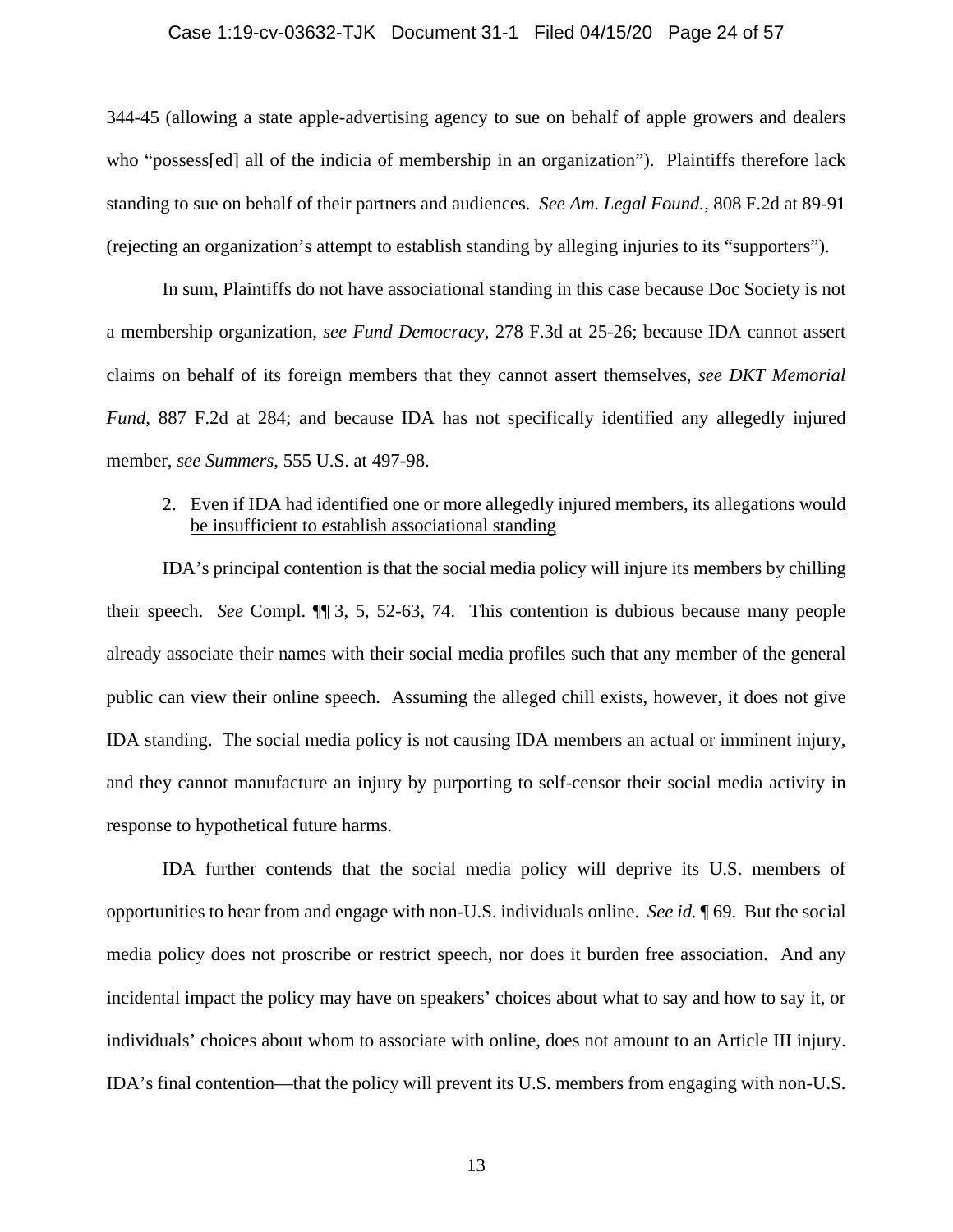individuals at IDA events, *see id.* ¶ 73—is simply speculative; the Complaint does not reference any foreign national who declined to attend an IDA event because he or she did not wish to apply for a visa. In any event, such non-attendance would not be traceable to the social media policy or redressable by its invalidation. Each alleged ground for standing is addressed below.

## a. *The alleged chilling effect on IDA members' speech does not create standing*

A plaintiff can establish standing by alleging that he intends to engage in arguably constitutional speech or conduct that is "proscribed by a statute" under which "there exists a credible threat of prosecution." *Susan B. Anthony List v. Driehaus*, 573 U.S. 149, 159 (2014) (quoting *Babbitt v. United Farm Workers Nat. Union*, 442 U.S. 289, 298 (1979)). But there is no credible threat of prosecution here because the social media policy does not proscribe any speech or conduct.

IDA asserts that the policy exposes its non-U.S. members to risk of potential future injuries, including "the risk that a U.S. official will misinterpret their speech on social media, impute others' speech to them," subject their visa applications to "additional scrutiny or delayed processing" because of their social media activity, or reveal their pseudonymous social media identifiers. *See*  Compl. ¶¶ 5, 54-61. But IDA does not claim that these alleged risks are Article III injuries, nor could it given the well-established requirement that a plaintiff allege harm that is concrete and imminent. *See, e.g.*, *Pub. Citizen, Inc. v. Nat'l Highway Traffic Safety Admin.*, 489 F.3d 1279, 1294- 95 (D.C. Cir. 2007) (Kavanaugh, J.) (recognizing "a powerful argument that 'increased-risk-ofharm' claims . . . fail to meet the constitutional requirement that a plaintiff demonstrate harm that is 'actual or imminent, not conjectural or hypothetical'" (quoting *Lujan*, 504 U.S. at 560)); *Ctr. for Law & Educ. v. Dep't of Educ.*, 396 F.3d 1152, 1161 (D.C. Cir. 2005) ("Were all purely speculative increased risks deemed injurious, the entire requirement of actual or imminent injury would be rendered moot, because all hypothesized, nonimminent injuries could be dressed up as increased risk of future injury.").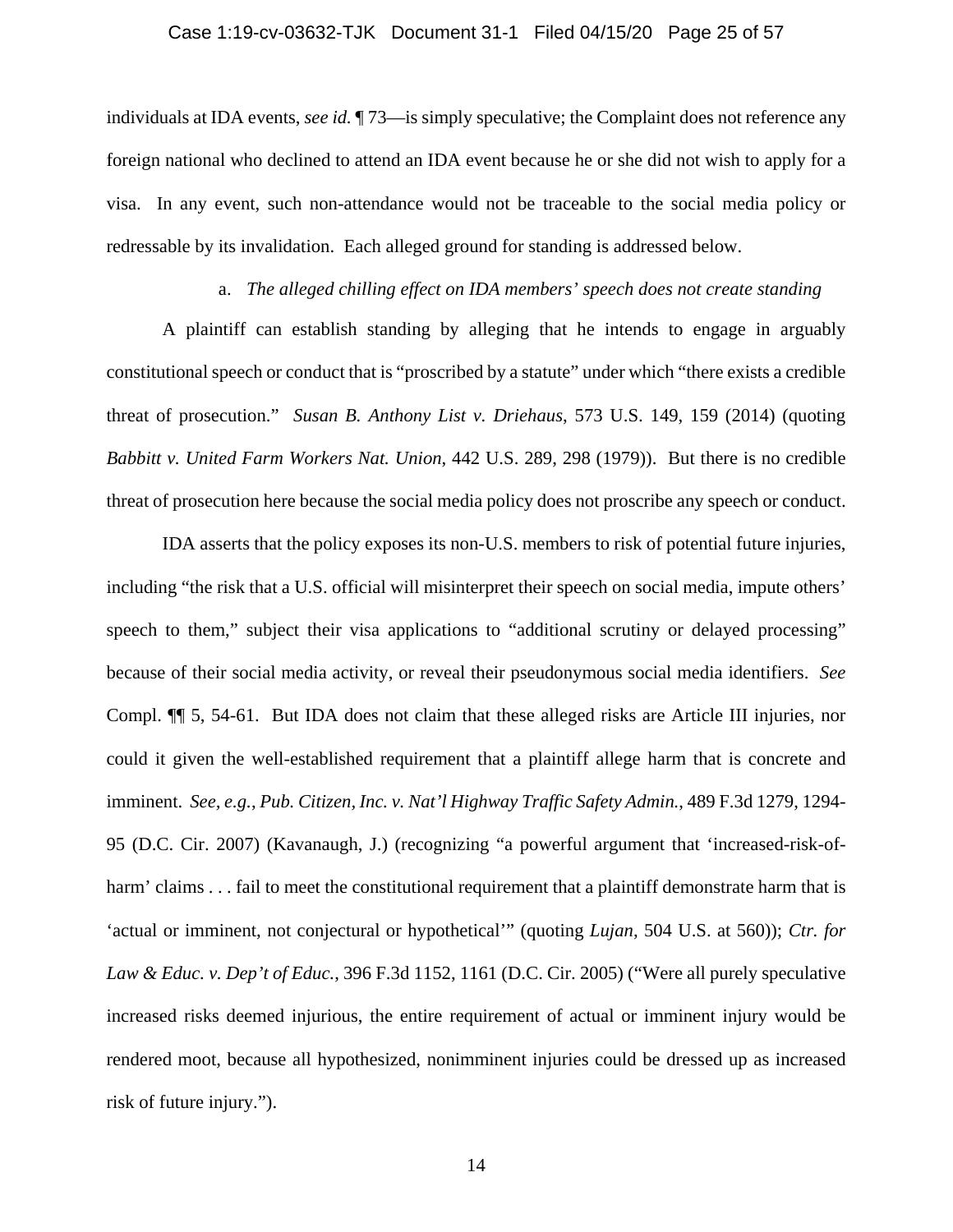## Case 1:19-cv-03632-TJK Document 31-1 Filed 04/15/20 Page 26 of 57

Instead, IDA alleges that because of these risks, the policy has a "chilling effect" on its members' speech. *See, e.g.*, Compl. ¶¶ 3, 5, 52-64, 74. IDA asserts that its non-U.S. members who have been or may someday be asked to provide their social media identifiers on a visa application are engaging in "self-censorship" because they fear "government surveillance" of their online speech and association. *Id.* ¶¶ 52-63. IDA further asserts that its U.S. members are modifying their online behavior out of fear that consular officers might consider their posts when reviewing the social media activity of their non-U.S. contacts. *Id.* ¶ 74.

As an initial matter, IDA's allegation that the social media policy has "a significant chilling effect on [its members'] use of social media," *id.* ¶ 5, is implausible. For IDA members who use social media in their own names, the policy merely makes it easier for Government officials to find information that the IDA members have made public. Absent the policy, the Government could still access the same information by looking up a visa applicant's name on the relevant social media platform. Indeed, the Complaint alleges that the Government reviewed the social media activity of individuals seeking entry to the United States long before the social media policy was created. *See*  Compl. ¶¶ 57-58. Thus, with the possible exception of individuals who use pseudonymous social media identifiers, IDA cannot plausibly claim that its members' online speech is materially affected by the social media policy. *See Elec. Privacy Info. Ctr. v. Presidential Advisory Comm'n on Election Integrity*, 266 F. Supp. 3d 297, 308 (D.D.C. 2017) (finding no standing where "already publicly available information would be rendered more easily accessible" by the challenged government action), *aff'd on other grounds,* 878 F.3d 371 (D.C. Cir. 2017).

In any event, the purported self-censorship is an insufficient basis for standing. The Supreme Court has held that a plaintiff fails to establish standing by alleging that his speech "is being chilled by the mere existence, without more, of a governmental investigative and data-gathering activity that is alleged to be broader in scope than is reasonably necessary for the accomplishment of a valid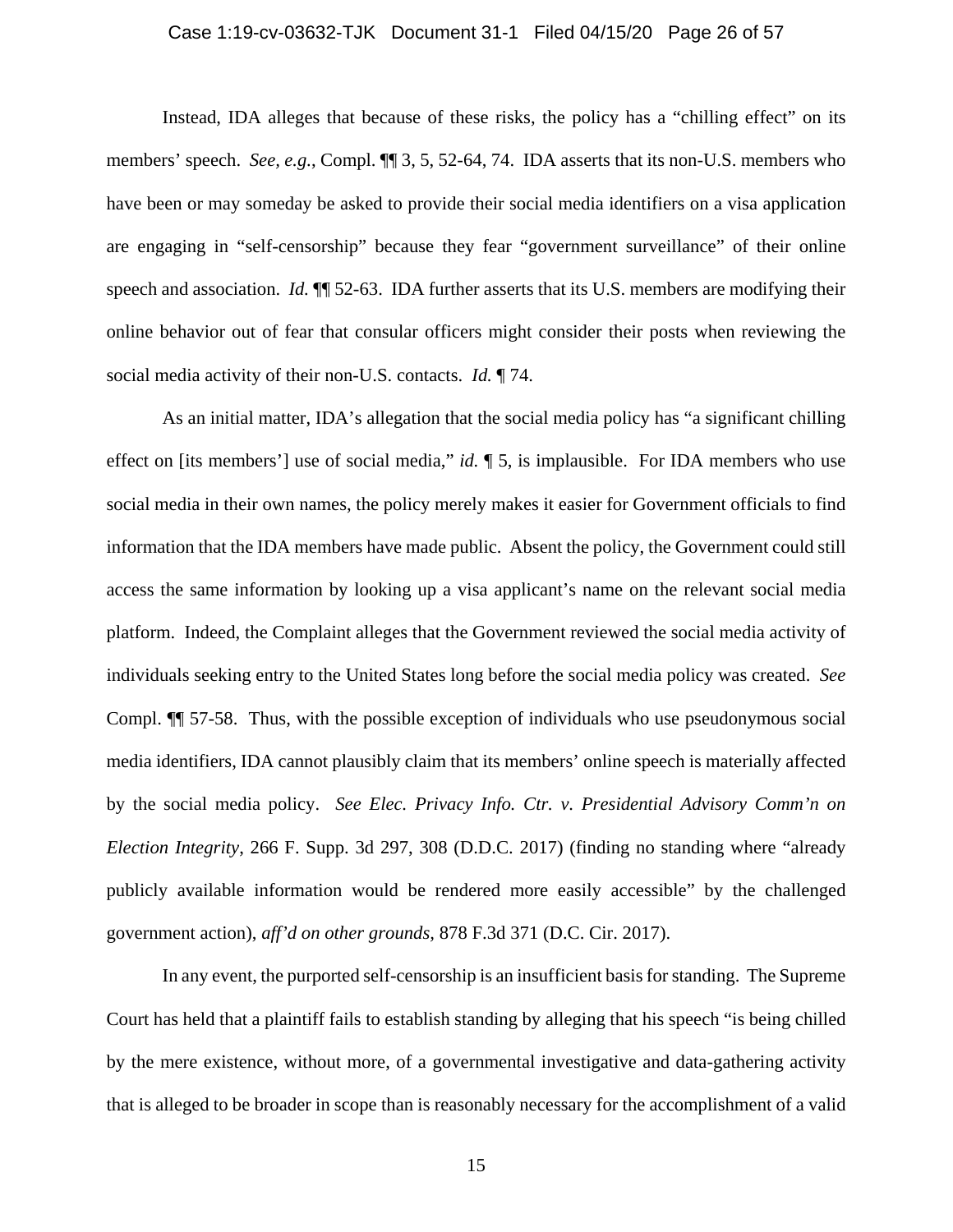## Case 1:19-cv-03632-TJK Document 31-1 Filed 04/15/20 Page 27 of 57

governmental purpose." *Laird v. Tatum*, 408 U.S. 1, 10 (1972); *see also Clapper v. Amnesty Int'l USA*, 568 U.S. 398, 417-18 (2013). And the D.C. Circuit has repeatedly held that plaintiffs cannot establish standing merely by alleging that a government regulation is chilling their speech. *See, e.g.*, *Am. Library Ass'n v. Barr*, 956 F.2d 1178, 1193-94 (D.C. Cir. 1992); *United Presbyterian Church in the U.S.A. v. Reagan*, 738 F.2d 1375, 1378-80 (D.C. Cir. 1984) (Scalia, J.).

As the D.C. Circuit has explained, the chilling-effect doctrine permits a person who has already suffered an Article III injury—*e.g*., "threatened arrest for specifically contemplated First Amendment activity"—to represent the interests of third parties when challenging a restriction on speech as facially overbroad. *See United Presbyterian Church*, 738 F.2d at 1378-80; *see also Hedges v. Obama*, 724 F.3d 170, 204 (2d Cir. 2013). "'[C]hilling effect' is cited as the *reason* why [a] governmental imposition is invalid rather than as the *harm* which entitles the plaintiff to challenge it." *American Library*, 956 F.3d at 1193 (quoting *United Presbyterian Church*, 738 F.2d at 1378). A "[s]ubjective 'chill'"—particularly a chill allegedly caused by an information-gathering regulation that in no way proscribes or restricts speech—"is not enough to constitute injury-in-fact." *American Library*, 956 F.2d at 1193; *see Hedges*, 724 F.3d at 204.

Accepting Plaintiffs' self-censorship theory of injury would "improperly water[] down the fundamental requirements of Article III." *Clapper*, 568 U.S. at 416. If a plaintiff could sue by merely alleging a chilling effect, it would allow IDA members to "manufacture standing . . . based on their fears of hypothetical future harm that is not certainly impending." *Id.* This dramatic expansion of standing doctrine would establish "the federal courts as virtually continuing monitors of the wisdom and soundness of Executive action"—which is "not the role of the judiciary." *Laird*, 408 U.S. at 15; *see also DaimlerChrysler Corp. v. Cuno*, 547 U.S. 332, 341 (2006) (explaining that limits on Article III standing "ensur[e] that the Federal Judiciary respects 'the proper—and properly limited—role of the courts in a democratic society'") (quoting *Allen v. Wright*, 468 U.S. 737, 750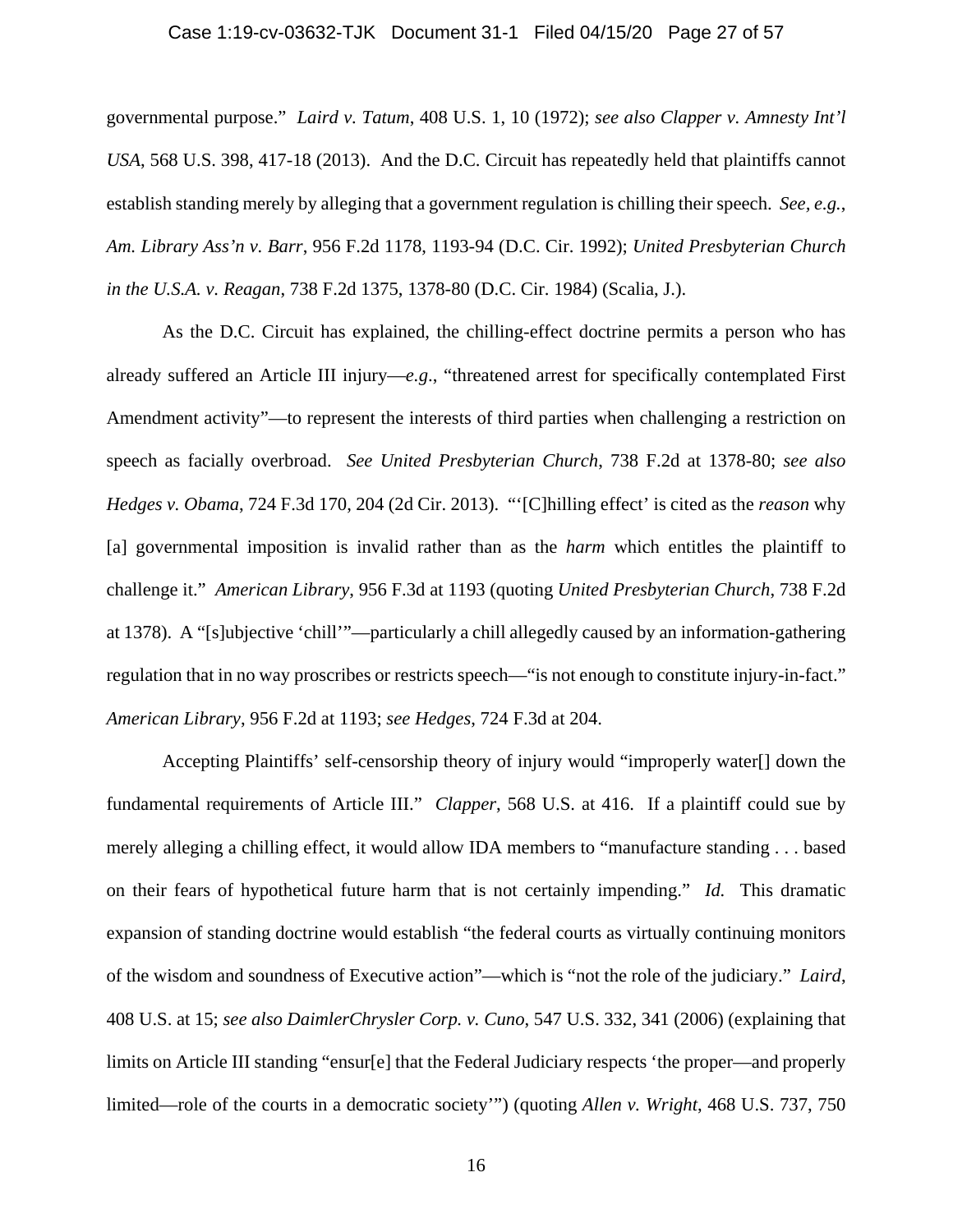(1984)). The law is clear: neither IDA members' speculative fear of future harms, nor their alleged self-censorship in response to that fear, gives them standing to challenge the social media policy.

> b. *The alleged burdens on the ability of IDA members in the U.S. to hear from and engage with non-U.S. individuals do not create standing*

Next, IDA claims that the social media policy will harm its U.S. members by "depriv[ing]" them of (1) "opportunities to hear from" non-U.S. individuals online, Compl.  $\P$  69; (2) "opportunities to . . . engage with" non-U.S. individuals online, *id.*; and (3) "opportunities to hear from and engage with" non-U.S. individuals in person at IDA's U.S.-based events, *id.* ¶ 73. None of these allegations provides a sufficient basis for Article III standing.

First, the alleged deprivation of "opportunities to hear from" non-U.S. individuals online is merely the flipside of IAD's chilling-effect argument: if speakers self-censor their online speech, potential listeners cannot receive that speech. "The Supreme Court generally treats the rights of [speakers and listeners] as 'reciprocal.'" *Libertarian Nat'l Comm., Inc. v. FEC*, 924 F.3d 533, 560 (D.C. Cir. 2019) (en banc) (Katsas, J., concurring in part) (quoting *Va. State Bd. of Pharmacy v. Va. Citizens Consumer Council, Inc.*, 425 U.S. 748, 757 (1976)). Although the right to receive information is not mentioned in the First Amendment, it "follows ineluctably from the *sender's* First Amendment right to send" information. *Martin v. EPA*, 271 F. Supp. 2d 38, 47 (D.D.C. 2002) (quoting *Bd. of Educ., Island Trees Union Free Sch. Dist. No. 26 v. Pico*, 457 U.S. 853, 867 (1982) (opinion of Brennan, J.)) A would-be listener's rights are therefore "derivative of the First Amendment rights of the speaker." *Id.* (citation omitted); *accord Am. Civil Liberties Union of Ill. v. Alvarez*, 679 F.3d 583, 592 (7th Cir. 2012); *Penn. Family Inst, Inc. v. Black*, 489 F.3d 156, 165 (3d Cir. 2007). The chilling effect alleged here does not confer standing on speakers. *See supra*  Section I(B)(2)(a). It follows *a fortiori* that it does not confer standing on would-be listeners whose rights are wholly derivative of potential speakers' rights.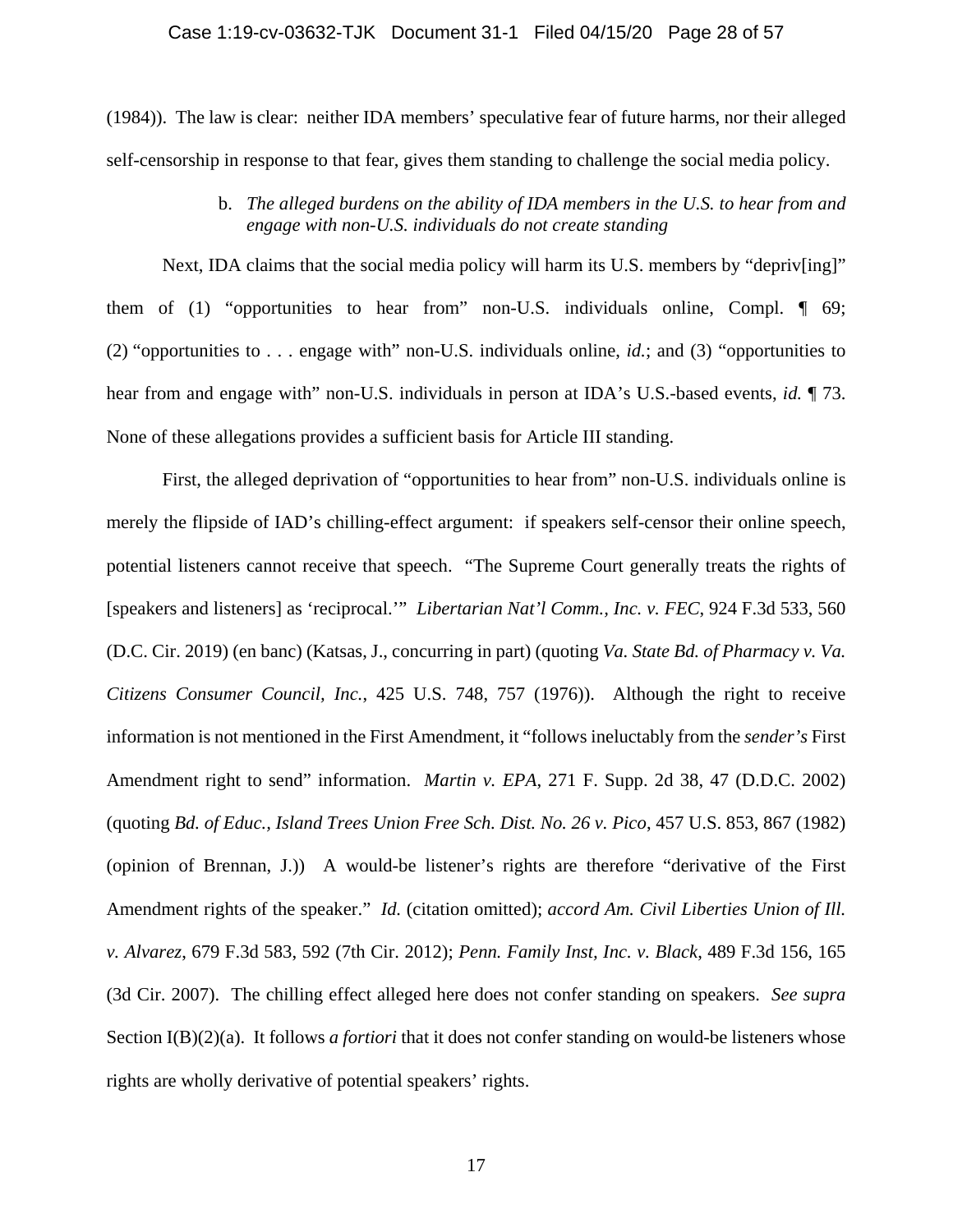## Case 1:19-cv-03632-TJK Document 31-1 Filed 04/15/20 Page 29 of 57

The relationship between the rights of speakers and listeners notwithstanding, IDA's reliance on the First Amendment right to receive speech is misplaced because the social media policy does not prevent anyone from saying anything. "[T]he D.C. Circuit has recognized that 'listeners . . . can suffer injury from government regulations that prevent speakers from saying what the listeners wish to hear." *Cato Inst. v. U.S. Sec. & Exch. Comm'n*, --- F. Supp. 3d ---, No. CV 19-0047 (ABJ), 2020 WL 619793, at \*8 (D.D.C. Feb. 10, 2020) (quoting *Competitive Enter. Inst. v. U.S. Dep't of Transp.*, 856 F.2d 1563, 1566 (D.C. Cir. 1988)). But such injury occurs only where the government directly interferes with a willing speaker's ability to transfer certain information—*e.g*., by banning certain books from public school libraries or banning prescription drug advertising. *See Gregg v. Barrett*, 771 F.2d 539, 548 (D.C. Cir. 1985) (citing *Pico*, 457 U.S. 853, and *Virginia Pharmacy*, 425 U.S. 748); *United States v. Simon*, 664 F. Supp. 780, 786 (S.D.N.Y. 1987) ("[The] right to receive speech becomes cognizable only when an individual has indicated a willingness to speak and is being restrained from doing so."), *aff'd sub nom. Application of Dow Jones*, 842 F.2d 603.

In this case, the social media policy does not prevent the transfer of *any* information. IDA has not identified any particular speech its members wish to hear, nor has it identified a willing speaker with First Amendment rights who is prevented from speaking. Instead, IDA alleges that the policy will incidentally affect some (mostly foreign) individuals' choices about what to say and how to say it, leading to a general decrease of the "sharing [of] information on social media." Compl. ¶ 69; *cf. Cato Inst.*, 2020 WL 619793, at \*8. To find First Amendment injury based on this type of "theory of indirect interference with free speech," as IDA urges, would be "an impermissible expansion of the right to receive information doctrine." *Gregg*, 771 F.2d at 548. Indeed, accepting IDA's theory of injury would dramatically expand Article III standing given that many regulations incidentally affect information sharing. *See Arcara v. Cloud Books, Inc.*, 478 U.S. 697, 706 (1986) ("[E]very civil and criminal remedy imposes some conceivable burden on First Amendment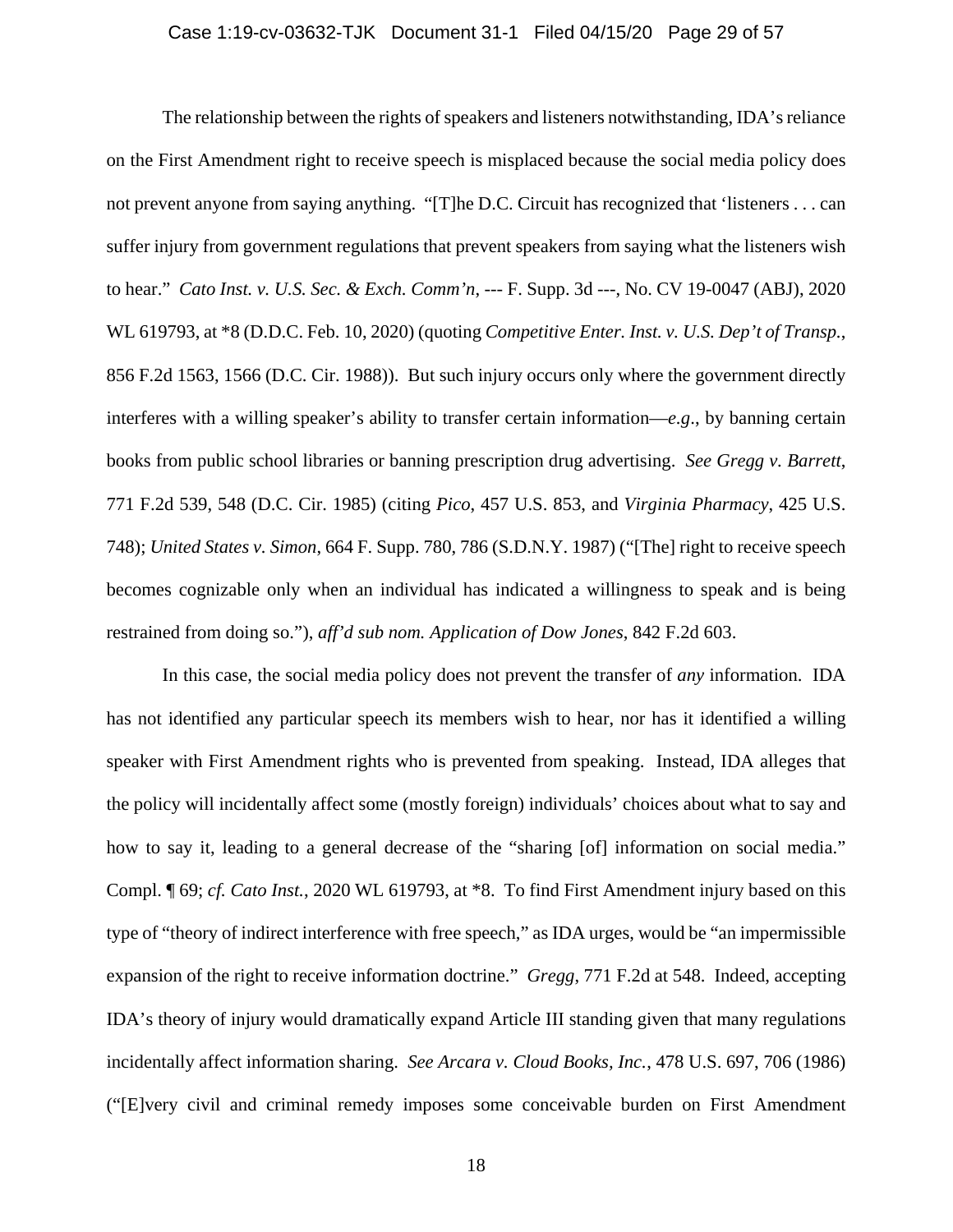#### Case 1:19-cv-03632-TJK Document 31-1 Filed 04/15/20 Page 30 of 57

protected activities."); *Zemel v. Rusk*, 381 U.S. 1, 16-17 (1965) ("There are few restrictions on action which could not be clothed by ingenious argument in the garb of decreased data flow.").

Second, IDA has not plausibly alleged that the social media policy interferes with its U.S. members' right to associate with non-U.S. individuals online. The Supreme Court has long recognized a First Amendment "right to associate with others in pursuit of a wide variety of political, social, economic, educational, religious, and cultural ends." *Roberts v. U.S. Jaycees*, 468 U.S. 609, 622 (1984) (citations omitted). And IDA members from the United States allegedly associate with non-U.S. individuals via social media. *See* Compl. ¶ 49. But the policy does not directly burden that association. *Cf. Roberts*, 468 U.S. at 622-23 (identifying various burdens on the right of free association). Plaintiffs allege that their "members and partners are more cautious in associating with others online" because they are concerned that "U.S. officials will impute to visa applicants the speech of others linked to them on social media." *Id.* 159. This type of self-censorship does not amount to an Article III injury. *See supra* Section I(B)(2)(a). Even if it did, the purported injury would not be fairly traceable to the social media policy because the risk of imputed online speech exists independently of the policy. *See* Compl. ¶¶ 57-58. Indeed, asking visa applicants for their social media identifiers could lessen the risk of government officials misidentifying online speakers or misattributing others' speech to them.

Third, IDA's allegation that the social media policy will deprive its members of opportunities to "hear from and engage with" non-U.S. individuals "in person," Compl. ¶ 73, is also insufficient. The Supreme Court has recognized that "United States citizens [may sue] regarding violations of their personal rights allegedly caused by the Government's exclusion of particular foreign nationals." *Trump v. Hawaii*, 138 S. Ct. at 2416 (citations omitted); *see also Mandel*, 408 U.S. at 762. Here, however, the Complaint does not allege any exclusion of foreign nationals. IDA asserts that two of its members recently decided not to apply for visas. *See* Compl. ¶ 56. But IDA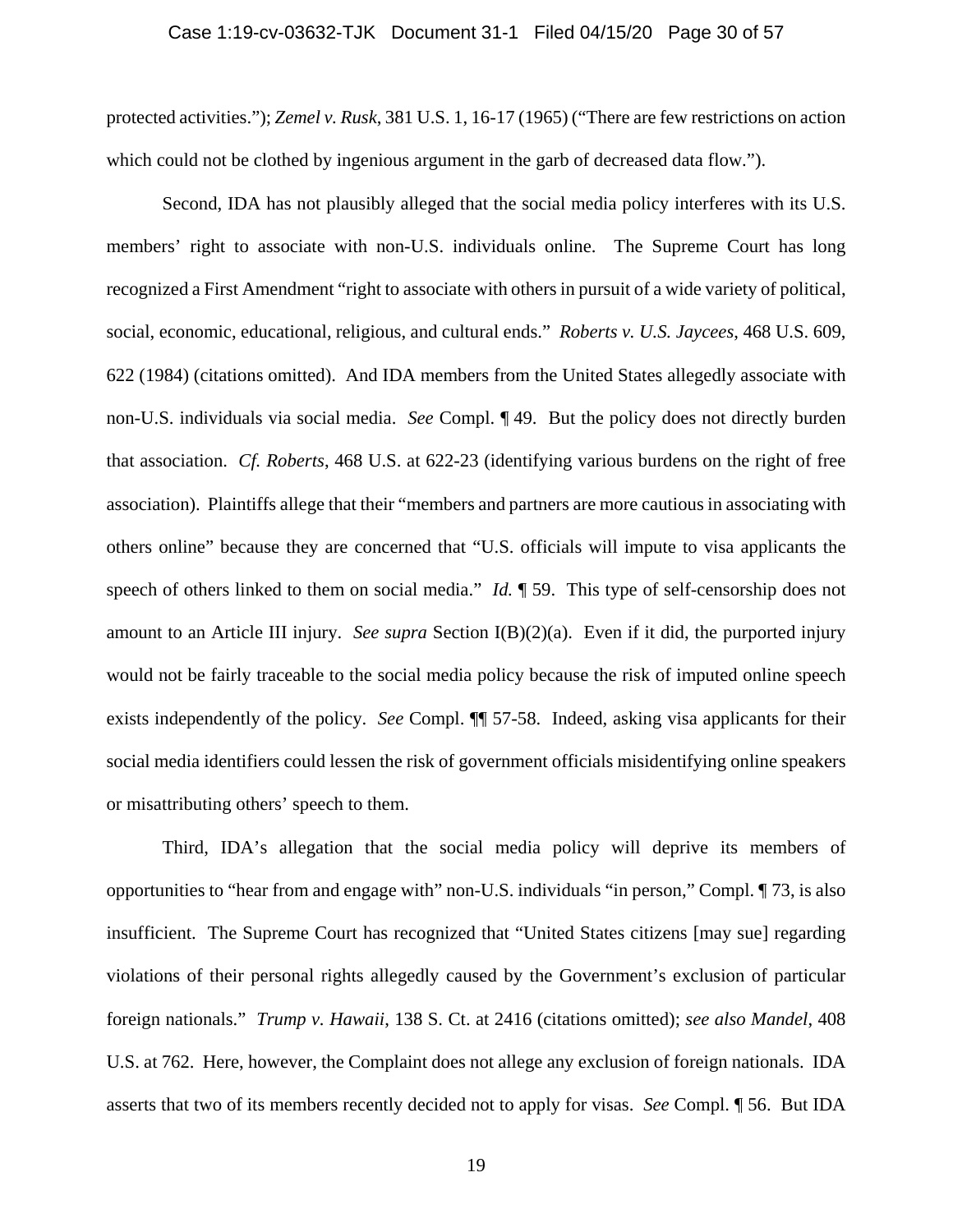#### Case 1:19-cv-03632-TJK Document 31-1 Filed 04/15/20 Page 31 of 57

has not plausibly alleged that their future absence from the United States is fairly traceable to the social media policy; their voluntary decisions not to apply for visas may have been affected by other personal, professional, and economic considerations. Moreover, IDA has not explained how these two individuals' future absence from the United States will harm IDA's U.S. members. *Cf. Trump v. Hawaii*, 138 S. Ct. at 2416 (holding that U.S.-citizen plaintiffs were injured by an executive order that kept them "separated from certain relatives who [sought] to enter the country"). Nor would a court order invalidating the social media policy redress the alleged deprivation of opportunities for IDA's U.S. members to engage with non-U.S. individuals in person, because the court's capacity to provide redress depends on "a prediction about the independent action" of third parties—*i.e.*, whether the non-U.S. individuals would apply for visas in the absence of the policy, whether their applications would be approved, and whether they "would consent to associate with" IDA's U.S. members in person. *See Haitian Refugee Center*, 809 F.2d at 806-07 (holding that an organization's alleged inability to engage with certain foreign nationals in person was not redressable by invalidation of the policy that barred them from entering the country).

For all of these reasons, none of the alleged injuries to IDA members provides a basis for associational standing.

# **C. Neither Plaintiff has established standing to sue in its capacity as an organization.**

Plaintiffs' claim to organizational standing is equally without merit. When an organization attempts to sue in its own right, it must establish standing in the same manner as an individual. *See People for the Ethical Treatment of Animals v. USDA.*, 797 F.3d 1087, 1093 (D.C. Cir. 2015) (*PETA*) (explaining that an organizational plaintiff, "like an individual plaintiff," must "show actual or threatened injury in fact that is fairly traceable to the alleged illegal action and likely to be redressed by a favorable court decision"); *Common Cause v. FEC*, 108 F.3d 413, 417 (D.C. Cir. 1997) (observing that "standing requirements apply with no less force to suits brought by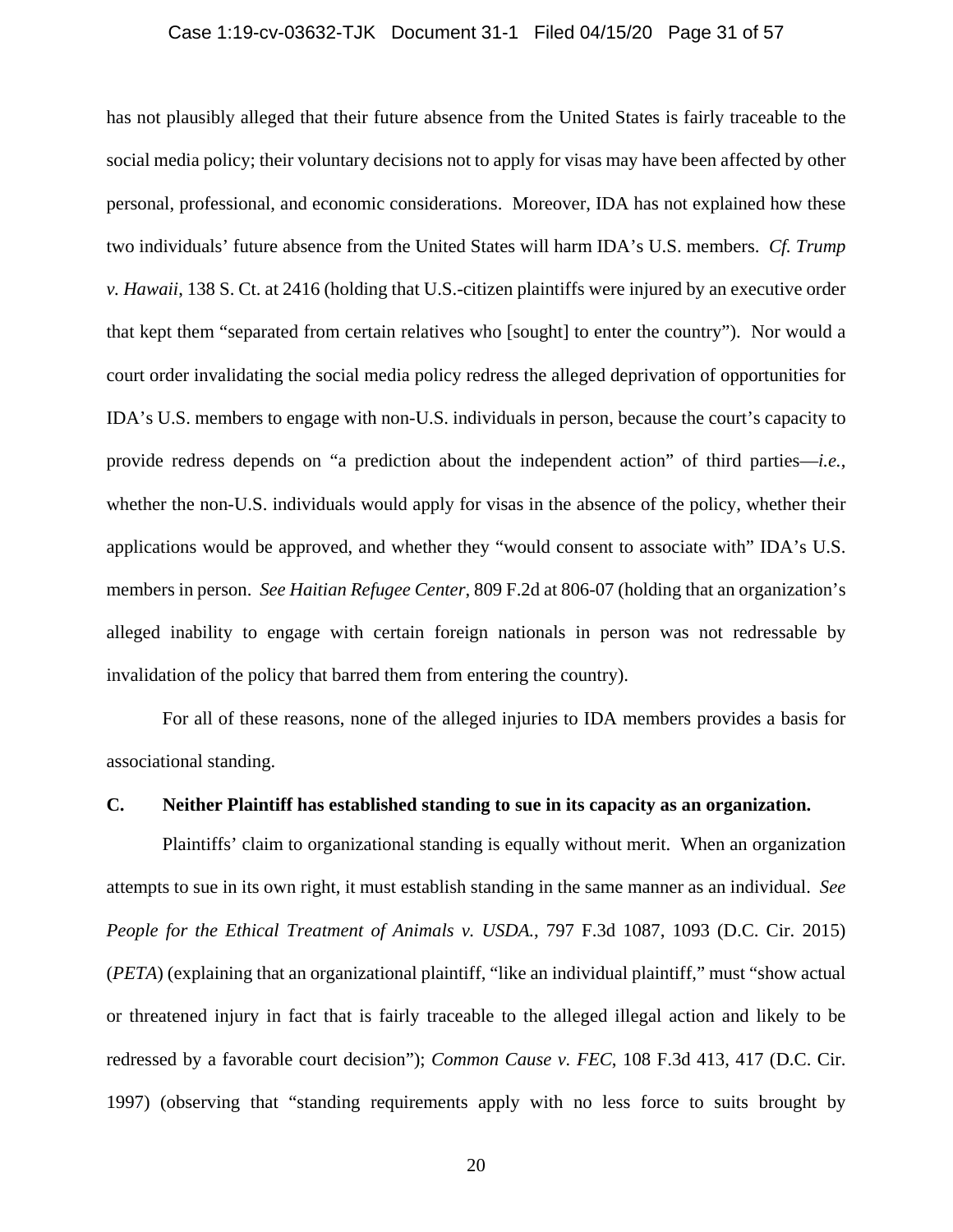#### Case 1:19-cv-03632-TJK Document 31-1 Filed 04/15/20 Page 32 of 57

organizational plaintiffs"). Doc Society and IDA fail to establish organizational standing for two independent reasons: they have not plausibly alleged an injury-in-fact, and their alleged injuries are not fairly traceable to the challenged policy.

#### 1. Neither Plaintiff has plausibly alleged an injury-in-fact

To satisfy the injury-in-fact requirement, an organization must show a "concrete and demonstrable injury to [its] activities." *Am. Soc'y for Prevention of Cruelty to Animals v. Feld Entm't, Inc.*, 659 F.3d 13, 25 (D.C. Cir. 2011) (quoting *Havens Realty Corp. v. Coleman*, 455 U.S. 363, 379 (1982)). The D.C. Circuit applies a two-part test for determining whether an organization's injury is concrete and demonstrable. *See PETA*, 797 F.3d at 1094. First, the court asks "whether the defendant's allegedly unlawful activities injured the plaintiff's interest in promoting its mission." *Feld Entm't*, 659 F.3d at 25 (citing *Equal Rights Ctr. v. Post Properties, Inc.*, 633 F.3d 1136, 1140 (D.C. Cir. 2011)). If so, the court proceeds to consider whether the organization has "diver[ted] [its] resources . . . to counteract" the challenged conduct. *Equal Rights Center*, 633 F.3d at 1140; *see Spann v. Colonial Vill., Inc.*, 899 F.2d 24, 27 (D.C. Cir. 1990) (internal quotations and citation omitted). Doc Society and IDA do not satisfy either element of this test.

# a. *The social media policy has not injured either organization's interest in promoting its mission*

An organization is not injured merely because "the challenged conduct affects [its] activities"; instead, it must show that the conduct "will actually impair [its] activities." *Feld Entm't*, 659 F.3d at 25. To do so, the organization "must show a 'direct conflict between the defendant's conduct and the organization's *mission*." *Feld Enm't*, 659 F.3d at 25 (quoting *Nat'l Treasury Emps. Union v. United States*, 101 F.3d 1423, 1430 (D.C.Cir.1996) (*NTEU*)); *see Abigail All. for Better Access to Dev. Drugs v. Eschenbach*, 469 F.3d 129, 133 (D.C. Cir. 2006).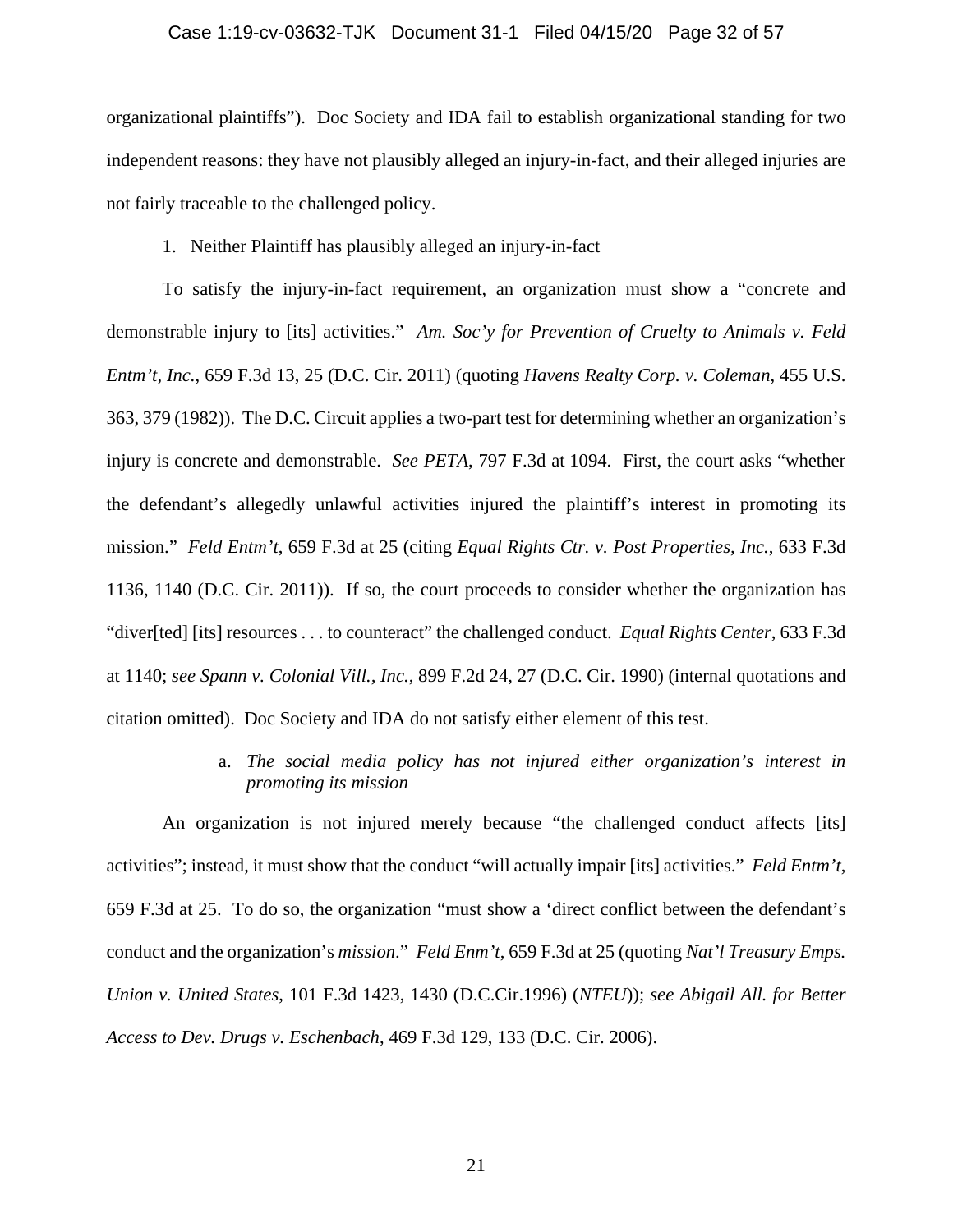#### Case 1:19-cv-03632-TJK Document 31-1 Filed 04/15/20 Page 33 of 57

The D.C. Circuit has found standing based on impairment of an organization's activities on several occasions, none pertinent here. For example, an organization with a mission "to assist its members and the public in accessing potentially life-saving drugs" was injured by a Government policy barring the sale of investigational new drugs, because the policy directly impaired the organization's efforts to carry out its mission. *Abigail Alliance*, 469 F.3d at 132-33; *see also Abigail Alliance*, 445 F.3d 470, 472 (D.C. Cir. 2006), *vacated on reh'g en banc*, 495 F.3d 695 (D.C. Cir. 2007) (describing the government policy). Similarly, an organization with a mission to "to prevent 'cruelty and inhumane treatment of animals'" had standing to challenge the U.S. Department of Agriculture's "allegedly unlawful failure to apply [protections of the Animal Welfare Act] to birds." *PETA*, 797 F.3d at 1095. The challenged government inaction "directly conflict[ed] with [the organization's] stated mission" and "precluded" it from protecting birds "through its normal process of submitting USDA complaints." *Id.* at 1094 (citation omitted).

In contrast, the D.C. Circuit has held that an organization lacks standing to challenge conduct that does not directly conflict with its mission or impair its activities, even if the conduct makes the organization's activities less efficient or effective. *See, e.g.*, *NTEU*, 101 F.3d at 1430; *Food & Water Watch, Inc. v. Vilsack*, 808 F. 3d 905, 919-21 (D.C. Cir. 2015). In *NTEU*, a labor union allege[d] that the Line Item Veto Act caused it to spend additional funds lobbying the President to achieve its desired policies. 101 F.3d at 1430. But the Act did not prevent the organization from lobbying or force it to change its normal course of operations; it merely "made [its] *activities* more difficult." *Id.* Nor was there a "direct conflict" between the union's mission and the law it sought to challenge. *Id.* Similarly, the plaintiff organization in *Food & Water Watch* alleged that a USDA regulation that caused it to increase the resources it spent advocating for safe food and educating the public about food safety. *See* 808 F.3d at 919-21. The D.C. Circuit held that there was no injury because the challenged regulation did not prevent the organization from engaging in these activities or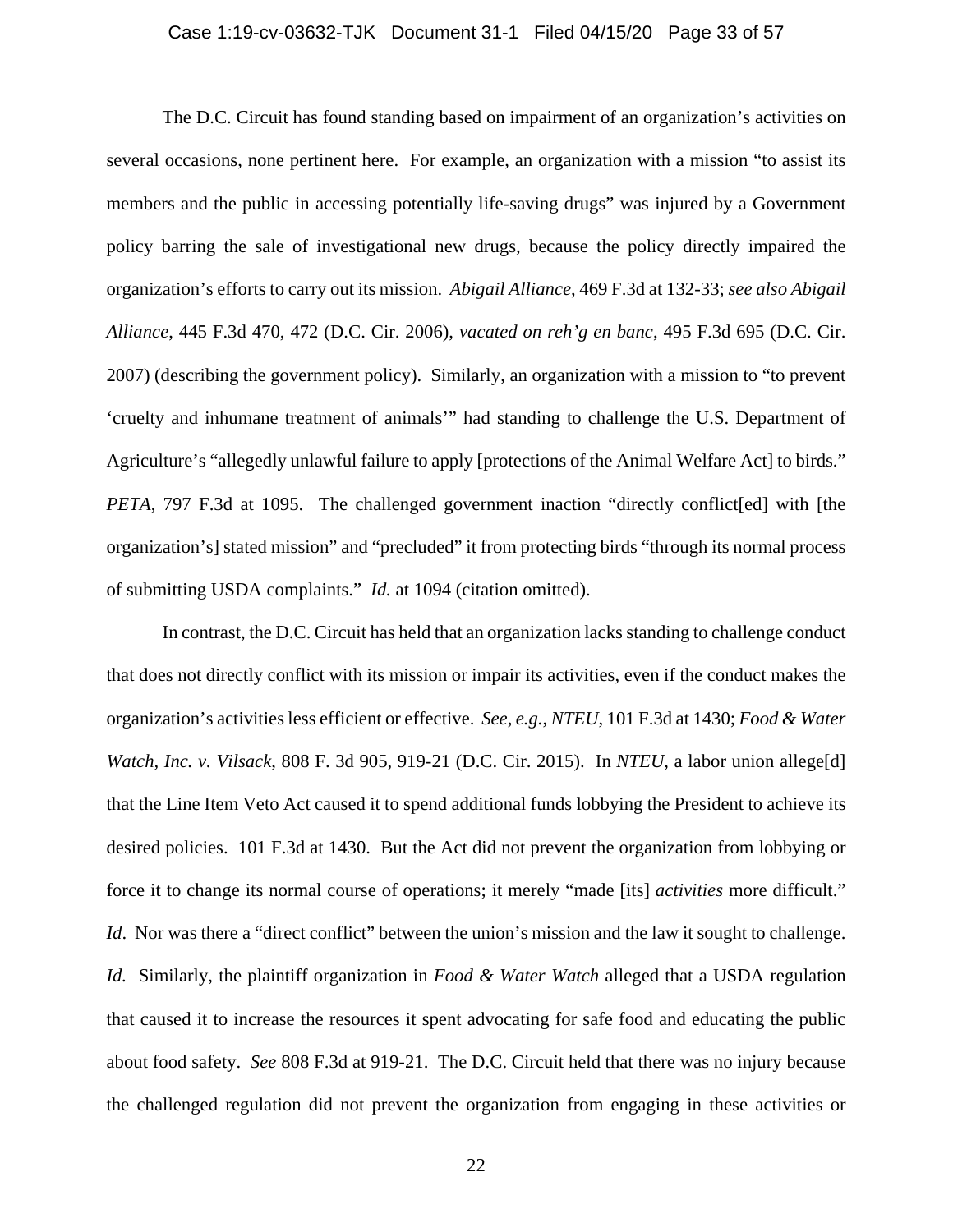#### Case 1:19-cv-03632-TJK Document 31-1 Filed 04/15/20 Page 34 of 57

otherwise "inhibit[] . . . [its] daily operations'"—in contrast to the government inaction in *PETA*. *Id.* at 919 (quoting *PETA*, 797 F.3d at 1094).

Citing *NTEU* and *Food & Water Watch*, this Court recently held that a Texas fair-housing organization was not injured by a federal agency's alleged failure "to require Houston to comply with its federal civil rights obligations." *Tex. Low Income Hous. Info. Serv. v. Carson*, --- F. Supp. 3d ----, No. 18-644 (TJK), 2019 WL 6498816, at \*5-\*8 (D.D.C. Dec. 3, 2019). The organization failed to show that "its ability to provide services" was impaired or that "its 'daily operations' were impeded," *id.* at \*6 (quoting *Food & Water Watch*, 808 F.3d at 919). It claimed that the agency's inaction had contributed to "persistent segregation" in Houston, which in turn "ma[de] it more difficult for [the organization] to accomplish its mission." *Id.* at \*5. This was "plainly insufficient"; as the Court explained, "standing must be based on more than an allegation that an agency's actions, or lack thereof, have put more distance between an organization and the ends it seeks." *Id.*

Here, Doc Society alleges that its mission is "to enable the creation of documentary films that drive social change and to connect those films to global audiences." Compl. ¶ 40. Similarly, IDA's alleged "mission is to support a global community of documentary filmmakers in order to foster a more informed, compassionate, and connected world." *Id*. ¶ 41. Plaintiffs claim that the social media policy makes it more difficult for them to use social media to "learn about the work of their members and partners across the world" and "foster cross-border discussion within their global communities," Compl. ¶ 66; to "identify[] films to honor at [Doc Society] awards ceremonies" and "measure the impact of these films," *id.* ¶ 67; and to "circulate information about resources available to [IDA] members" and "promote [IDA] events," *id.* ¶ 68. Plaintiffs further claim that the policy "jeopardizes the success" and "diminishes the impact" of their U.S.-based events that "depend[] on the in-participation of non-U.S." individuals. *Id.* ¶¶ 71-72.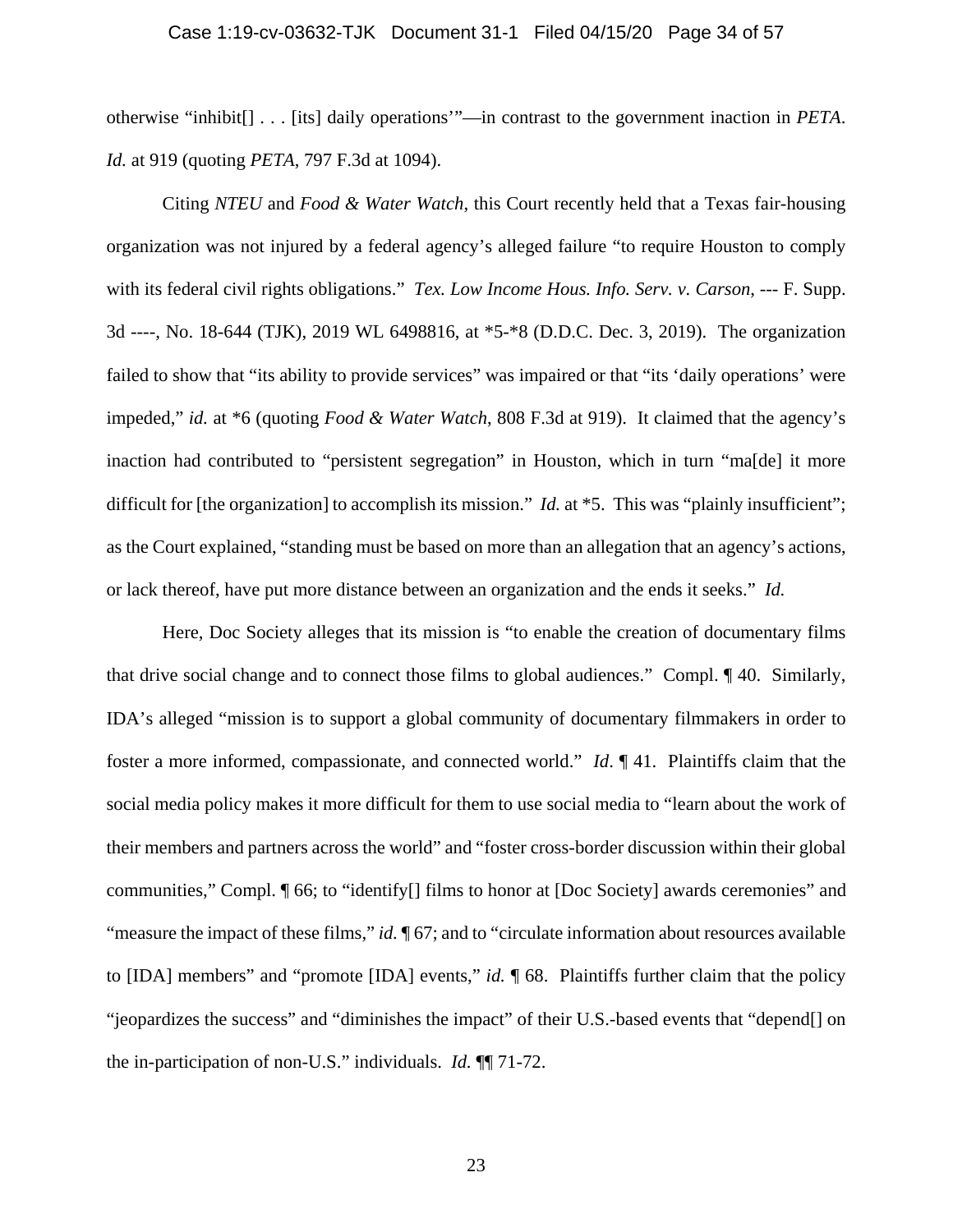#### Case 1:19-cv-03632-TJK Document 31-1 Filed 04/15/20 Page 35 of 57

These allegations fall short of establishing an organizational injury. The social media policy does not interfere with Plaintiffs' daily operations or otherwise impair Plaintiffs' ability to use social media and hold events in furtherance of their documentary-filmmaking missions. At most, Plaintiffs have alleged that the policy will diminish social media activity and future U.S. visa applications, thereby inhibiting their efforts to promote documentary filmmaking to some extent. This type of indirect effect on an organization's activities is "plainly insufficient" to create standing. *Tex. Low Income Housing*, 2019 WL 6498816, at \*5; *see NTEU*, 101 F.3d at 1430. Moreover, there is no "direct conflict" between the social media policy and Plaintiffs' documentary-filmmaking missions. *See NTEU*, 101 F.3d at 1430. Any conflict between the State Department's decision to ask visa applicants for their social media identifiers and Plaintiffs' missions is plainly indirect because it rests on speculative intervening steps, *i.e*., that foreign nationals significantly alter their behavior on social media or decline to apply for a visa based on speculative fears about what the government might do with information collected under the social media policy.

# b. *Doc Society and IDA have not adequately alleged that they diverted resources to counteract the effects of the social media policy*

The second element of the D.C. Circuit's test for organizational injury requires a plaintiff to show that it "diver[ted] [its] resources . . . to counteract" the challenged conduct. *Equal Rights Center*, 633 F.3d at 1140; *see Nat'l Fair Hous. All. v. Carson*, 330 F. Supp. 3d 14, 42 (D.D.C. 2018). The plaintiff must demonstrate that it has spent "operational costs beyond those normally expended" to carry out its mission. *Fair Hous. All.*, 330 F. Supp. 3d at 42 (quoting *Nat'l Ass'n of Home Builders v. EPA*, 667 F.3d 6, 12 (D.C. Cir. 2011)). Here, too, Plaintiffs' allegations fall short.

Plaintiffs allege that the social media policy "forces Doc Society and IDA to divert time, staff resources, and funding to find and engage with members and partners who are now reluctant to speak publicly on social media or travel to the United States; to support and promote the work of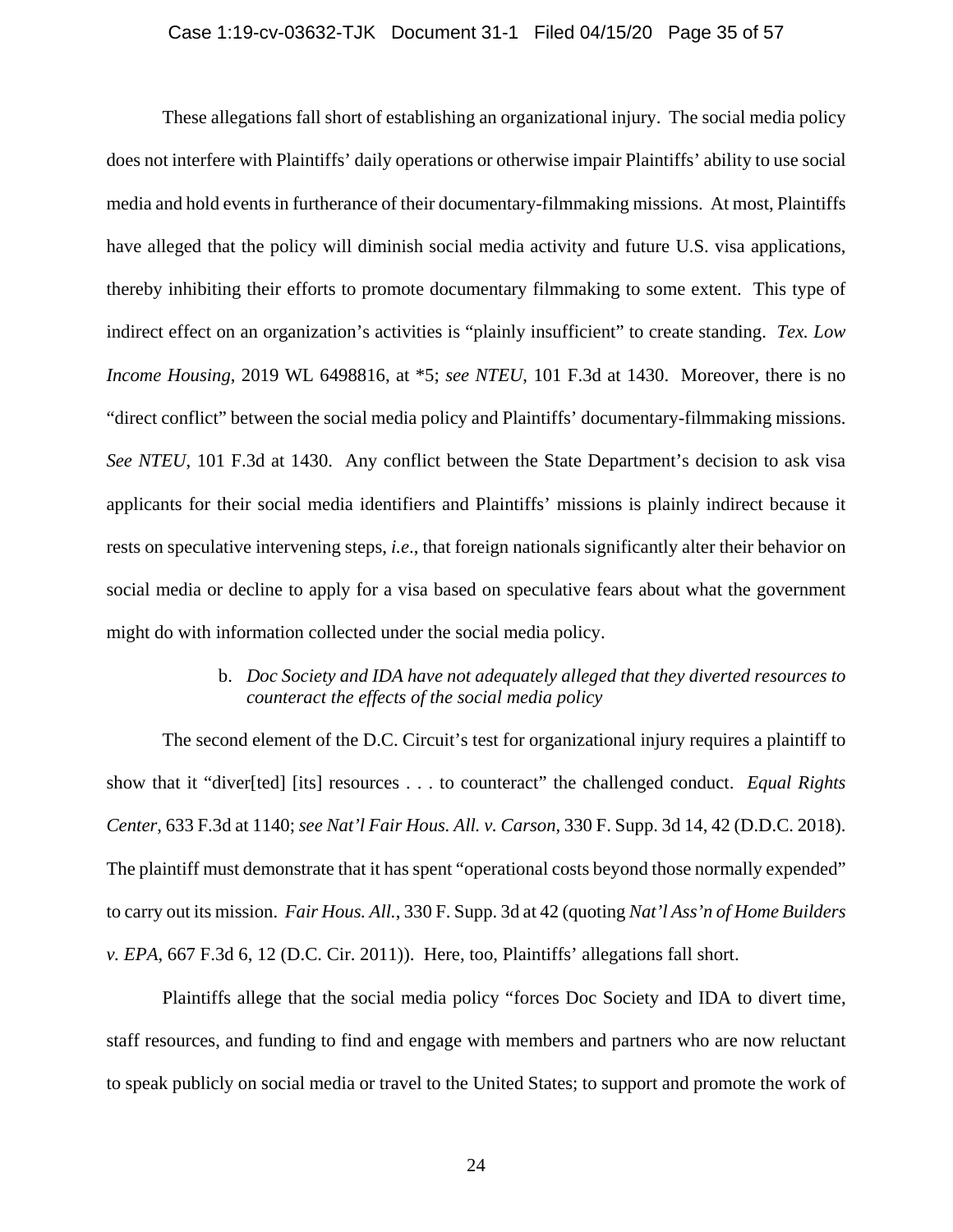## Case 1:19-cv-03632-TJK Document 31-1 Filed 04/15/20 Page 36 of 57

their members and partners; and to recruit new members, partners, and projects." Compl. ¶ 75. But engaging with members and partners, supporting their work, and inviting foreign filmmakers to travel to the United States for events are Plaintiffs' normal operating activities; they do not allege changing their normal operations or launching new programs. *Cf. Fair Hous. All.*, 330 F. Supp. 3d at 49 (rejecting organizational plaintiffs' diversion-of-resources allegation because "even without the [challenged Government action], they would be engaged in the same activity"). Plaintiffs speculate that non-U.S. individuals' fears about the policy will make Plaintiffs' activities less effective; but even if that were true, it would not require them to increase their operating costs. *Cf. id.* at 49-50. Accordingly, Plaintiffs' assertion that they have diverted resources in response to the social media policy is too conclusory to support standing. *See Arpaio v. Obama*, 797 F.3d 11, 19 (D.C. Cir. 2015) (explaining that "[t]hreadbare recitals of the elements of [standing], supported by mere conclusory statements, do not suffice" to survive a motion to dismiss (alterations in original) (quoting *Ashcroft v. Iqbal*, 556 U.S. 662, 678 (2009))).

# 2. Plaintiffs' alleged injuries were not caused by the social media policy

Even if Doc Society and IDA could show a "concrete and demonstrable injury," they would still need to satisfy the causation requirement of standing. *Feld Entm't*, 659 F.3d at 25-27; *see PETA*, 797 F.3d at 1093. Causation is "substantially more difficult to establish" where, as here, "the plaintiff is not himself the object of the government action or inaction he challenges." *Lujan*, 504 U.S. at 562; *see Clapper*, 568 U.S. at 413-14 (expressing "reluctance to endorse standing theories that rest on speculation about the decisions of independent actors" (citation omitted)). An organization that is not itself regulated by a Government policy cannot establish standing to challenge that policy by choosing to spend resources in response to its potential impact on others. *See, e.g.*, *Nat'l Taxpayers Union, Inc. v. United States*, 68 F.3d 1428, 1430-34 (D.C. Cir. 1995) (holding that an organization lacked standing to challenge a law, even though it had expended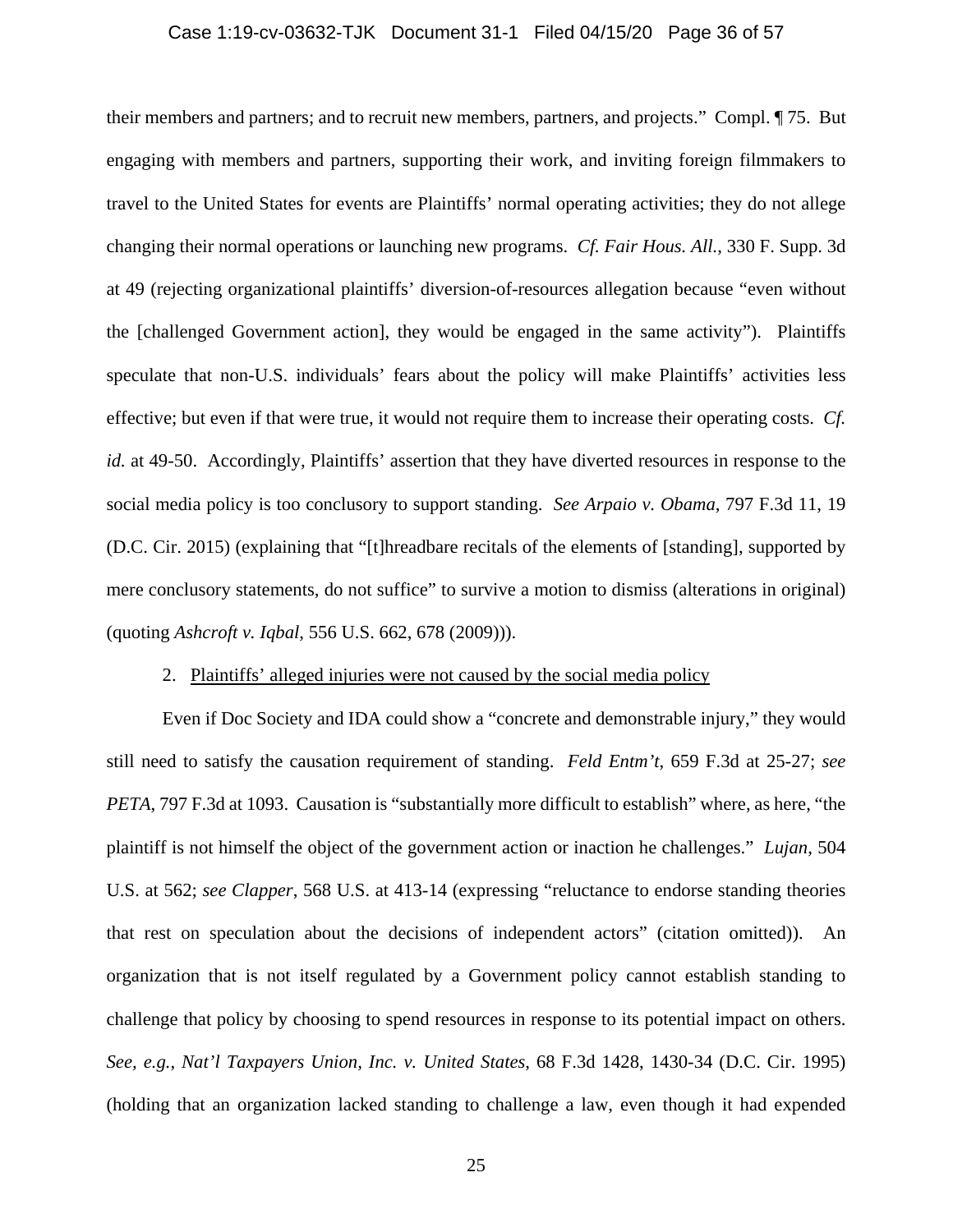## Case 1:19-cv-03632-TJK Document 31-1 Filed 04/15/20 Page 37 of 57

resources to educate its members and others about it, because the law did "not force[] [the organization] to expend [those] resources"); *Fair Emp't Council of Greater Wash., Inc. v. BMC Mktg. Corp.*, 28 F.3d 1268, 1276 (D.C. Cir. 1994) (holding that an organization cannot establish causation where its alleged injury stems from "own budgetary choices"); *Haitian Refugee Ctr. v. Gracey*, 809 F.2d 794, 801 (D.C. Cir. 1987) (rejecting claim of organizational standing where the alleged injury to the organization was "an unintended side effect" of a government policy of interdicting certain vessels carrying undocumented aliens); *see also La Asociacion de Trabajadores de Lake Forest v. City of Lake Forest*, 624 F.3d 1083, 1088 (9th Cir. 2010) (explaining that an organization "must . . . show that it would have suffered some other injury if it had not diverted resources to counteracting" the government action it wishes to challenge).

Plaintiffs' alleged organizational injuries were not caused by the social media policy, but by their own budgetary choices. *See BMC Marketing*, 28 F.3d at 1276. The policy does not regulate the organizations, require them to change their activities, or force them to expend resources. *See Nat'l Taxpayers Union*, 68 F.3d at 1434. Its alleged effect on Plaintiffs is contingent on speculation about how non-U.S. individuals will respond to the possibility that they may someday be asked to provide their social media identifiers on a U.S. visa application. That being so, Plaintiffs' alleged injuries were "incurred in response to a speculative threat." *Clapper*, 568 U.S. at 416. Organizations cannot "manufacture standing merely . . . based on their fears of hypothetical future harm that is not certainly impending," any more than individuals can. *Id.* (citation omitted).

Accepting Plaintiffs' theory of organizational injury would "take standing principles . . . over the brink." *PETA*, 797 F.3d at 1101 (Millett, J., dubitante) (punctuation omitted). If this type of speculative, indirect burden on online communications constitutes an Article III injury, practically any group with a social media presence would have standing to challenge a broad array of Government actions. *Cf. id.* at 1099 (expressing concern that courts are allowing "organizations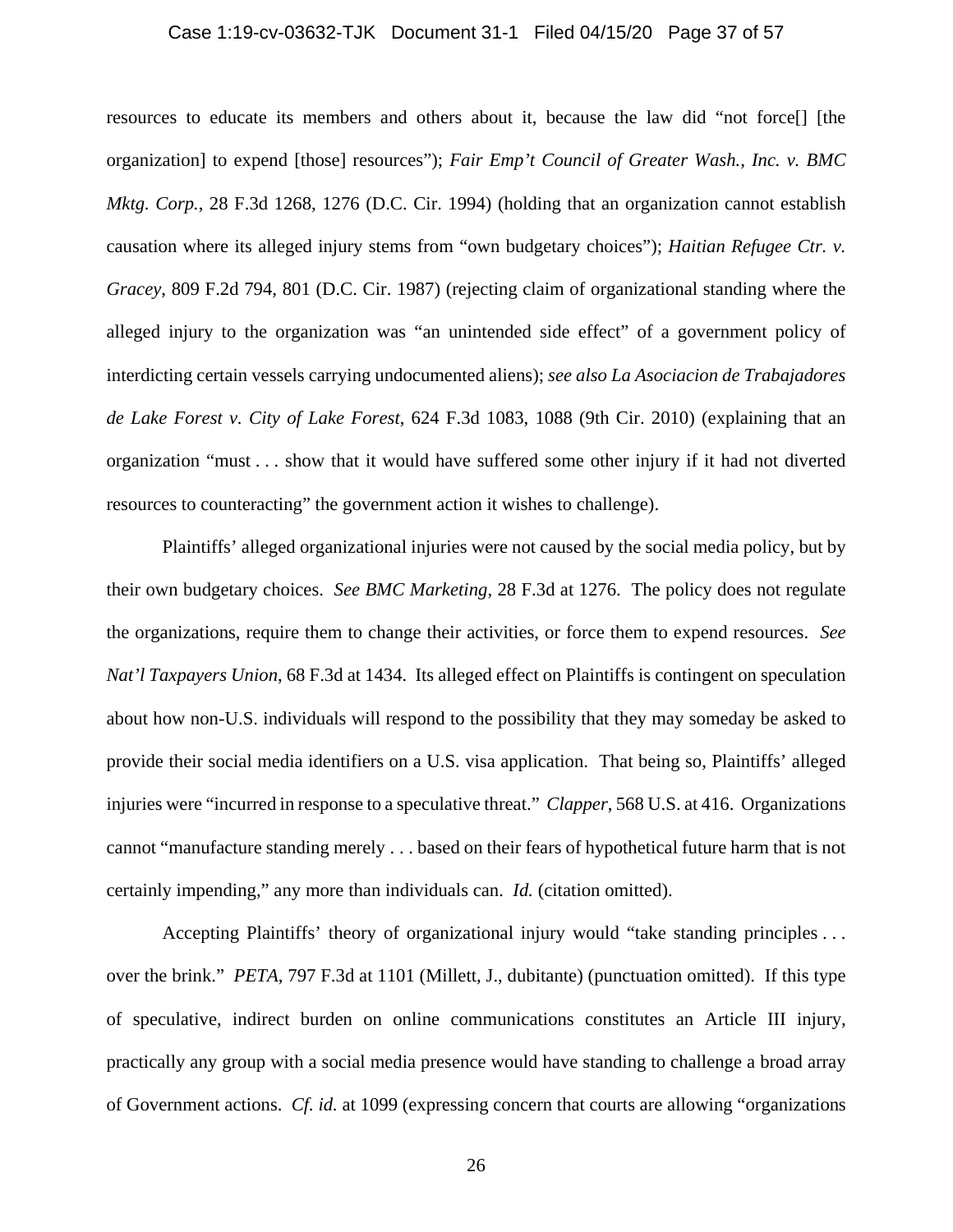[to] get standing on terms that the Supreme Court has said individuals cannot"). Accordingly, Plaintiffs have not plausibly alleged that they have organizational standing to challenge the social media policy.

# **II. PLAINTIFFS FAIL TO STATE A CLAIM UNDER EITHER THE APA OR FIRST AMENDMENT**

In addition to Plaintiffs' lack of standing, the Complaint should be dismissed pursuant to Rule 12(b)(6) because Plaintiffs have failed to plead a viable challenge to the social media policy under either the APA or the First Amendment. The APA challenge fails at the threshold of that analysis because the Secretary's authority to act is committed to agency discretion by law and because Plaintiffs are not within the statutory zone of interests. In any event, Plaintiffs' APA claims are legally not viable, nor is their First Amendment challenge to the social media policy and related data-retention requirements. Thus, even if Plaintiffs had Article III standing, their Complaint should still be dismissed.10

## **A. Standard of review for Rule 12(b)(6)**

A motion brought pursuant to Federal Rule of Civil Procedure 12(b)(6) "tests the legal sufficiency of a plaintiff's complaint." *Herron v. Fannie Mae*, 861 F.3d 160, 173 (D.C. Cir. 2017) (citation omitted). "In ruling on a motion to dismiss for failure to state a claim, the court must accept as true all of the factual allegations contained in the complaint, and construe the complaint in favor of the plaintiff . . . ." *Wells v. Hense*, 235 F. Supp. 3d 1, 6 (D.D.C. 2017) (citations and internal quotation marks omitted). However, the Court should neither draw inferences unsupported by wellpleaded allegations nor accept legal conclusions cast as factual allegations. *Id*. Rather, to survive

 $10$  Plaintiffs assert no cause of action against the Secretary of Homeland Security: their APA challenge expressly applies only to the Secretary of State, *see* Compl. ¶ 77, and their First Amendment claim fails to attribute any unconstitutional action to DHS, *see id*. ¶ 78. To the extent the Court concludes differently, Plaintiffs' claims against DHS still must be dismissed for the reasons discussed below.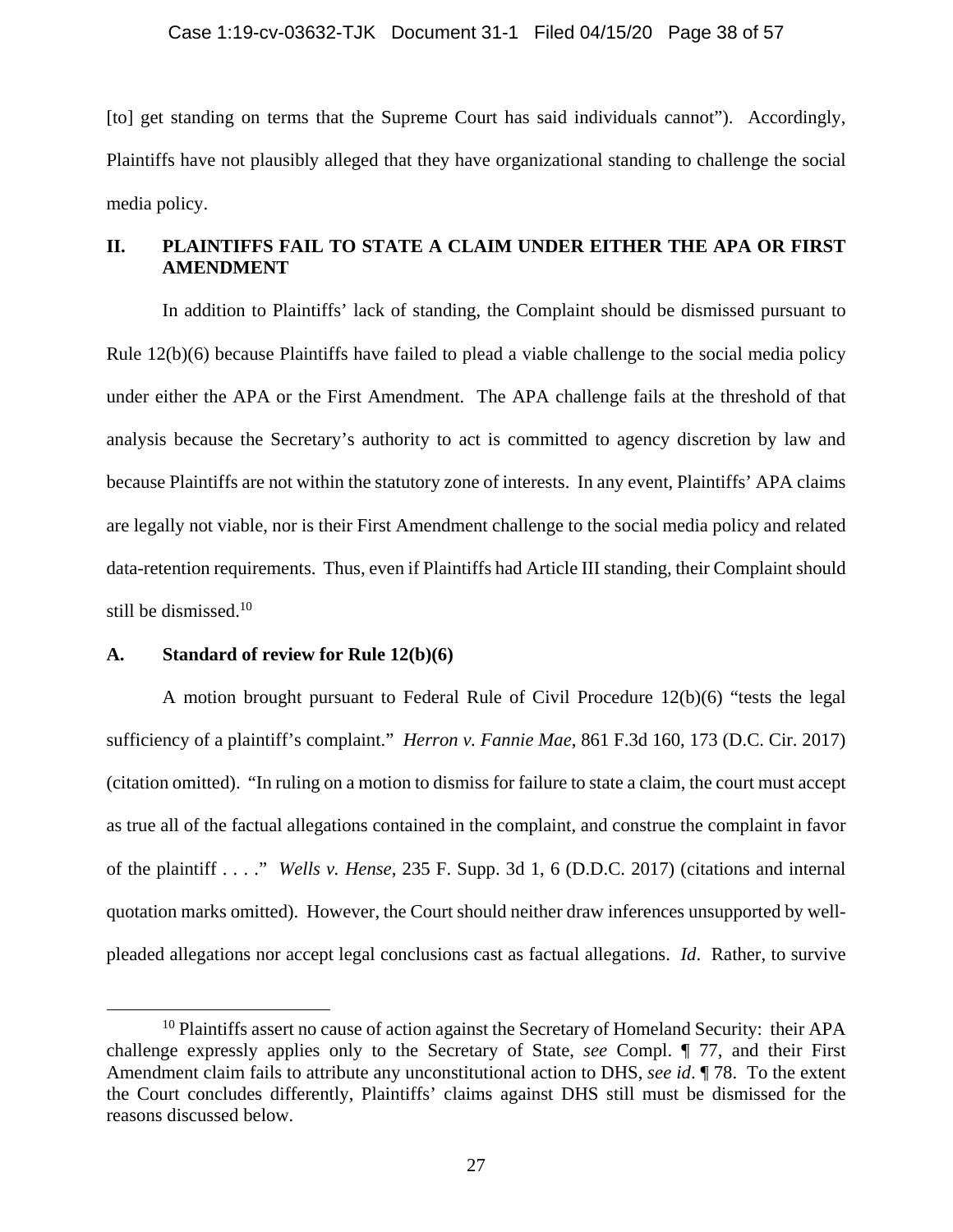a motion to dismiss, the complaint must "contain sufficient factual matter, accepted as true, to state a claim to relief that is plausible on its face." *Iqbal*, 556 U.S. at 678 (citation and internal quotation marks omitted). Plaintiffs' claims under the APA and First Amendment fail to meet this standard.

# **B. Plaintiffs' APA claims fail as a matter of law because they cannot overcome threshold barriers under the APA and because the claims are legally insufficient**

 Plaintiffs raise three APA challenges to the Secretary of State's promulgation of the social media policy: (1) that the policy exceeds the Secretary's statutory authority, (2) that the policy violates the First Amendment, and (3) that the policy is arbitrary and capricious. These claims fail as a matter of law because they cannot meet two key threshold requirements for APA review and because, even accepting Plaintiffs' allegations as true, the Secretary did not violate the APA.

# 1. Plaintiffs' claims are not subject to review under the APA

Judicial review of the social media policy is unavailable under the APA because (a) the Secretary's exercise of his statutory authority under 8 U.S.C. § 1202 is committed to agency discretion, thereby leaving the Court with no meaningful standard by which to review the policy, and (b) Plaintiffs are not within the zone of interests regulated by the statute. Each point is discussed in turn below.

# a. *The Secretary's authority under 8 U.S.C. § 1202 is committed to agency discretion by law, as the D.C. Circuit has recognized*

Dismissal of Plaintiffs' APA claims is first warranted because the decision about what information the Department of State may require on a visa application is committed to agency discretion by law. *See* 5 U.S.C. § 702(a)(2).<sup>11</sup> Action is committed to agency discretion where a statute is drawn in such a manner that a "court would have no meaningful standard against which to

 $11$  A claim challenging an agency decision committed to agency discretion by law is not jurisdictionally deficient and therefore must be dismissed pursuant to Rule 12(b)(6). *See Sierra Club v. Jackson*, 648, F.3d 848, 854 (D.C. Cir. 2011).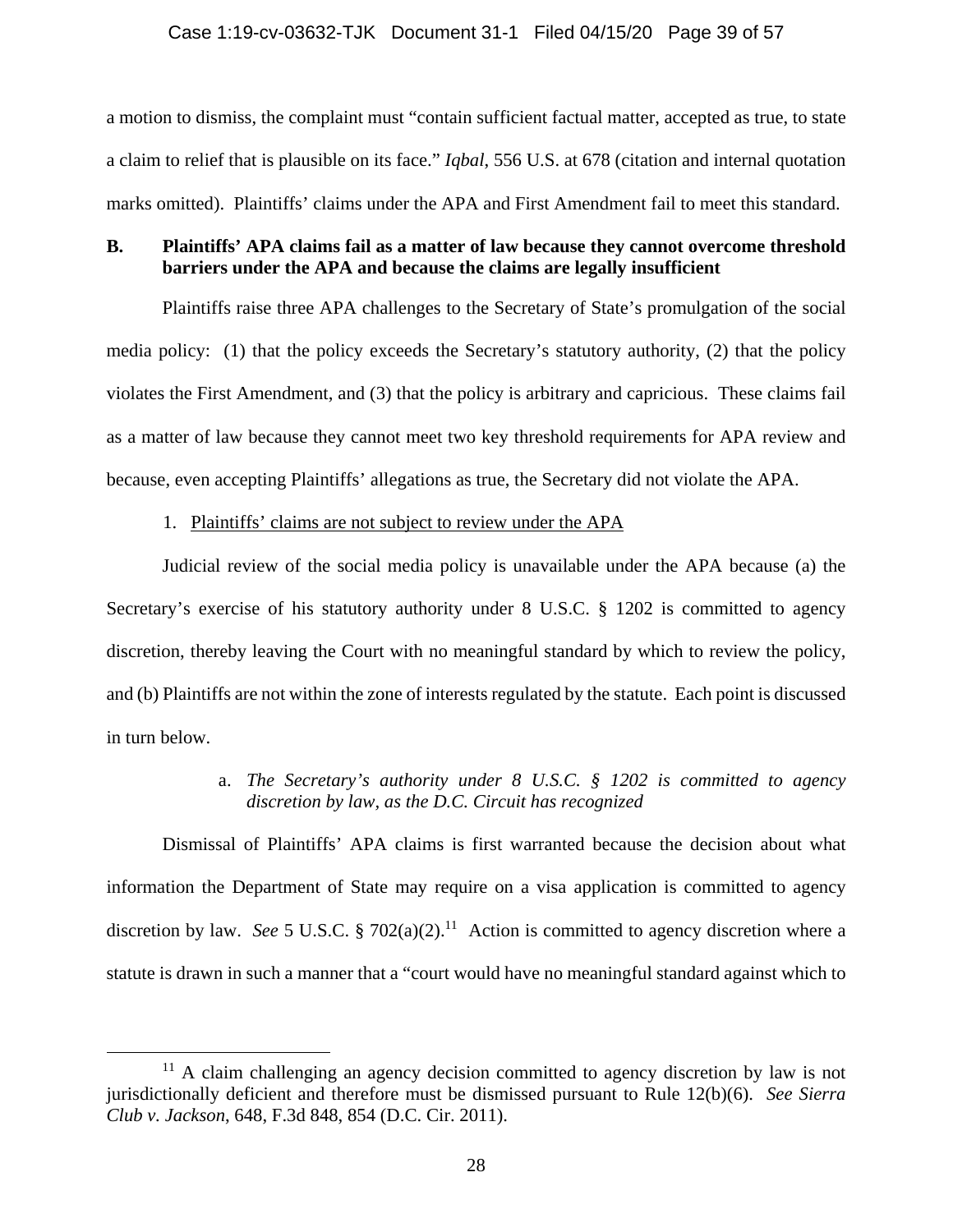## Case 1:19-cv-03632-TJK Document 31-1 Filed 04/15/20 Page 40 of 57

judge the agency's exercise of discretion." *Steenholdt v. FAA*, 314 F.3d 633, 638 (D.C. Cir. 2003) (citation omitted). In this situation, "meaningful judicial review is impossible." *Id.*; *see also Delta Air Lines, Inc. v. Ex.-Im. Bank of U.S*., 718 F.3d 974, 976-77 (D.C. Cir. 2013) ("[A]gency action is committed to agency discretion by law and thus judicially unreviewable when there is 'no law to apply.'" (citation omitted)). In determining whether an action is committed to agency discretion, courts consider "both the nature of the administrative action at issue and the language and structure of the statute that supplies the applicable legal standards for reviewing that action," taking account of formal and informal policy statements and regulations. *Styrene Info. & Research Ctr., Inc. v. Sebelius*, 944 F. Supp. 2d 71, 81 (D.D.C. 2013) (citation omitted).

Congress has given the Secretary of State broad discretion over the visa application process in 8 U.S.C. § 1202. In fact, the D.C. Circuit has previously held that § 1202(a)—one of the two statutory provisions that Plaintiffs claim was violated in this case—contains no judicially manageable standards that would allow for APA review*. Legal Assistance for Vietnamese Asylum Seekers v. Dep't of State, Bureau of Consular Affairs*, 104 F.3d 1349, 1353 (D.C. Cir. 1997) ("*LAVAS*"). That case concerned a challenge to the Department of State's consular venue policy for Vietnamese and Laotian nationals seeking immigrant visas. *Id*. at 1350. The venue policy was issued pursuant to § 1202(a), which states that applications for immigrant visas shall be made "in such form and manner and at such place as shall be by regulations prescribed." In dismissing the plaintiffs' APA claims, the D.C. Circuit held that venue decisions were committed to agency discretion for two reasons. First, the statutory language authorizes the Secretary of State to "prescribe the place at which aliens apply for immigrant visas without providing substantive standards against which the Secretary's determination could be measured." *Id*. at 1353. Such determinations are instead "left entirely to the discretion of the Secretary of State." *Id*. Second, the "nature of the administrative action counsels against review of plaintiffs' claim," namely that the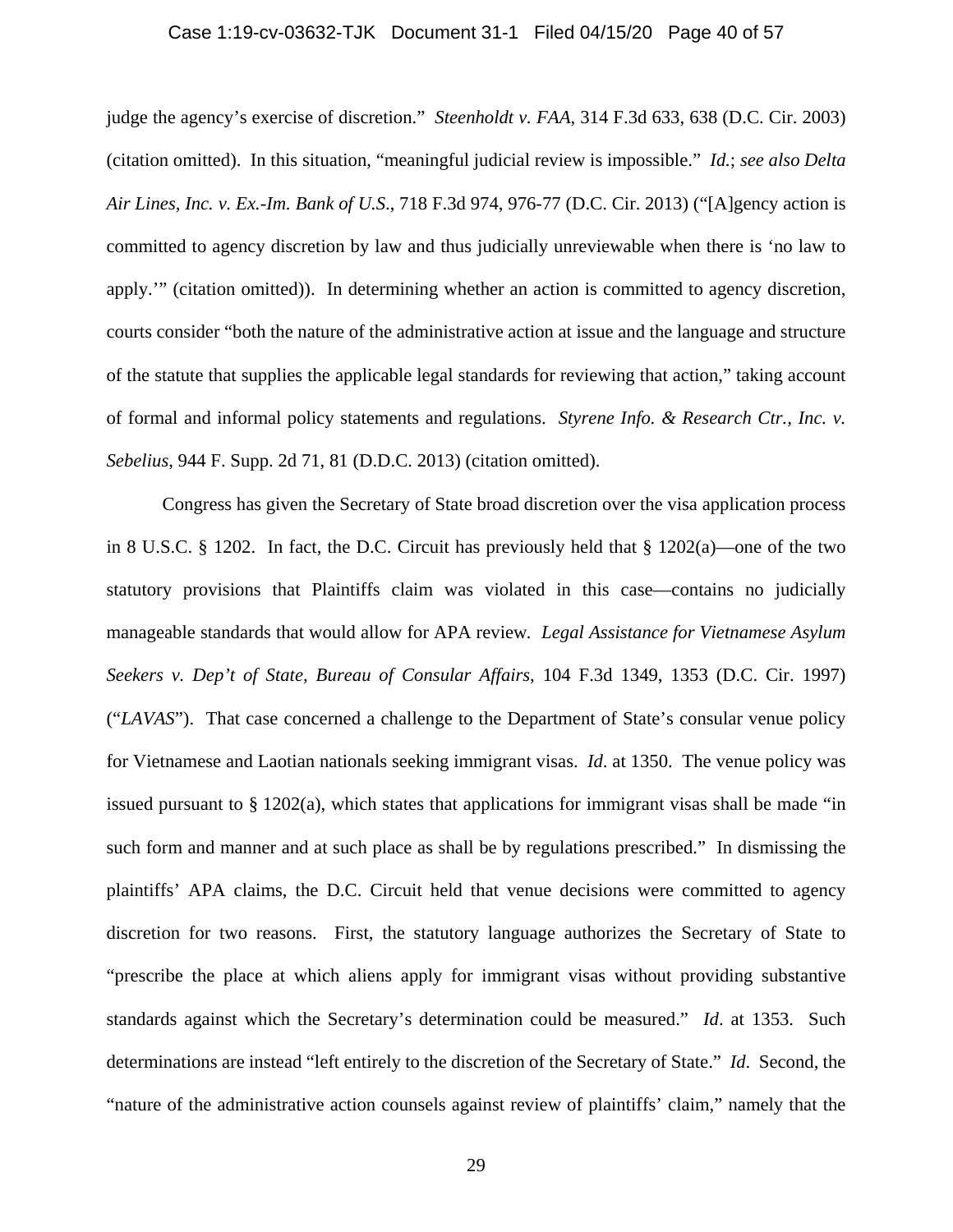#### Case 1:19-cv-03632-TJK Document 31-1 Filed 04/15/20 Page 41 of 57

Department of State "is entrusted by a broadly worded statute with balancing complex concerns involving security and diplomacy." *Id*. Consequently, the court held that the plaintiffs' APA claims were unreviewable because there is "no law to apply." *Id*.

 The D.C. Circuit's decision in *LAVAS* compels dismissal of the Plaintiffs' APA claims in this case. As in *LAVAS*, the agency's statutory authority for its action here is derived from § 1202(a) (for immigrant visa applications), as well as § 1202(c) (for nonimmigrant visa applications). The relevant language in these two provisions is nearly identical. The provisions stipulate that a foreign national completing a visa application must provide his or her full and true name, age, sex, date and place of birth, and—mirroring the language examined by the D.C. Circuit in *LAVAS*—"such additional information necessary to the identification of the applicant and the enforcement of the immigration and nationality laws as may be by regulations prescribed."12 § 1202(a). As in *LAVAS*, Congress's decision to empower the Secretary to ask visa applicants for whatever information he or deems "necessary" leaves the Court without any substantive standards against which to measure the Secretary's exercise of that authority. This conclusion is further bolstered by Congress's use of the word "may" in entrusting the Secretary with authority to determine the type of information to be sought from visa applications. *See Haig v. Agee*, 453 U.S. 280, 294 n.26 (1981) (observing that, in the context of statutory language, Congress's use of the word "'may' expressly recognizes substantial discretion" (citation omitted)). Congress gave the Secretary of State exclusive control

 $12$  The statutory requirements for information necessary on the application forms varies slightly, but that difference does not alter the analysis here. For example, applicants for immigrant visas must provide any aliases, while applicants for nonimmigrant visas must note their marital status. *See* § 1202(a), (c). The discretion afforded to the Secretary of State to ask for information on applications for nonimmigrant visas is also slightly broader: in addition to requesting information necessary to identify the application and enforce immigration laws, the Secretary may request information necessary to "the determination of [the applicant's] eligibility for a nonimmigrant visa." § 1202(c).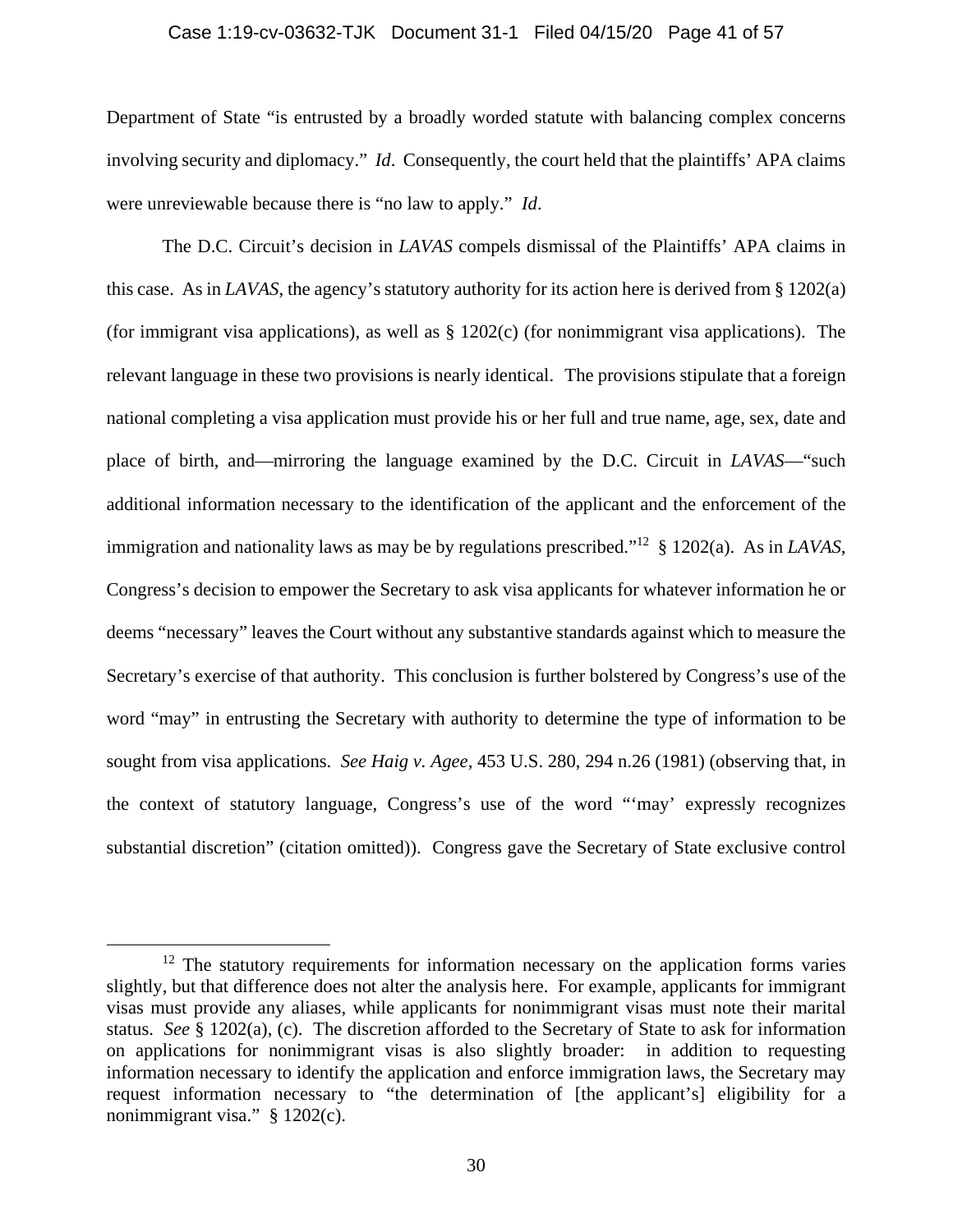## Case 1:19-cv-03632-TJK Document 31-1 Filed 04/15/20 Page 42 of 57

over what questions to ask in both immigrant and nonimmigrant visa application forms, without providing for any standard for reviewing the Secretary's exercise of that authority.

 The second factor relied upon by the D.C. Circuit in *LAVAS*—the nature of the administrative action—likewise weighs in favor of concluding that the decision about what information to seek on visa application forms is committed to agency discretion. Here, the visa application forms implicate the same balancing of "complex concerns involving security and diplomacy" that the *LAVAS* court concluded were not subject to judicial second-guessing, given the "complicated foreign policy matters" involved. *LAVAS*, 104 F.3d at 1353; *see also Detroit Int'l Bridge Co. v. Gov't of Canada*, 883 F.3d 895, 903 (D.C. Cir. 2018) ("In the foreign affairs arena, the court lacks a standard to review the agency action" because, generally, "judgments on questions of foreign policy and national interest . . . are not subjects fit for judicial involvement." (citation omitted)). If anything, the social media policy is deserving of more deference than the decision at issue in *LAVAS* given that it lies at the intersection of foreign policy and national security. *See Trump v. Hawaii*, 138 S. Ct. at 2421 (observing that Executive decision-making is entitled to particular deference where it concerns the "sensitive and weighty interests of national security and foreign affairs" (quoting *Holder v. Humanitarian Law Project*, 561 U.S. 1, 33-34 (2010)). Because of the lack of any judicially manageable standards by which to evaluate the social media policy, combined with the considerable deference afforded to the Executive in the area of foreign affairs and national security, the determination about what additional information is needed from immigrant and nonimmigrant visa applicants is committed to the Secretary's discretion. Plaintiffs' APA challenges to that decision must be dismissed.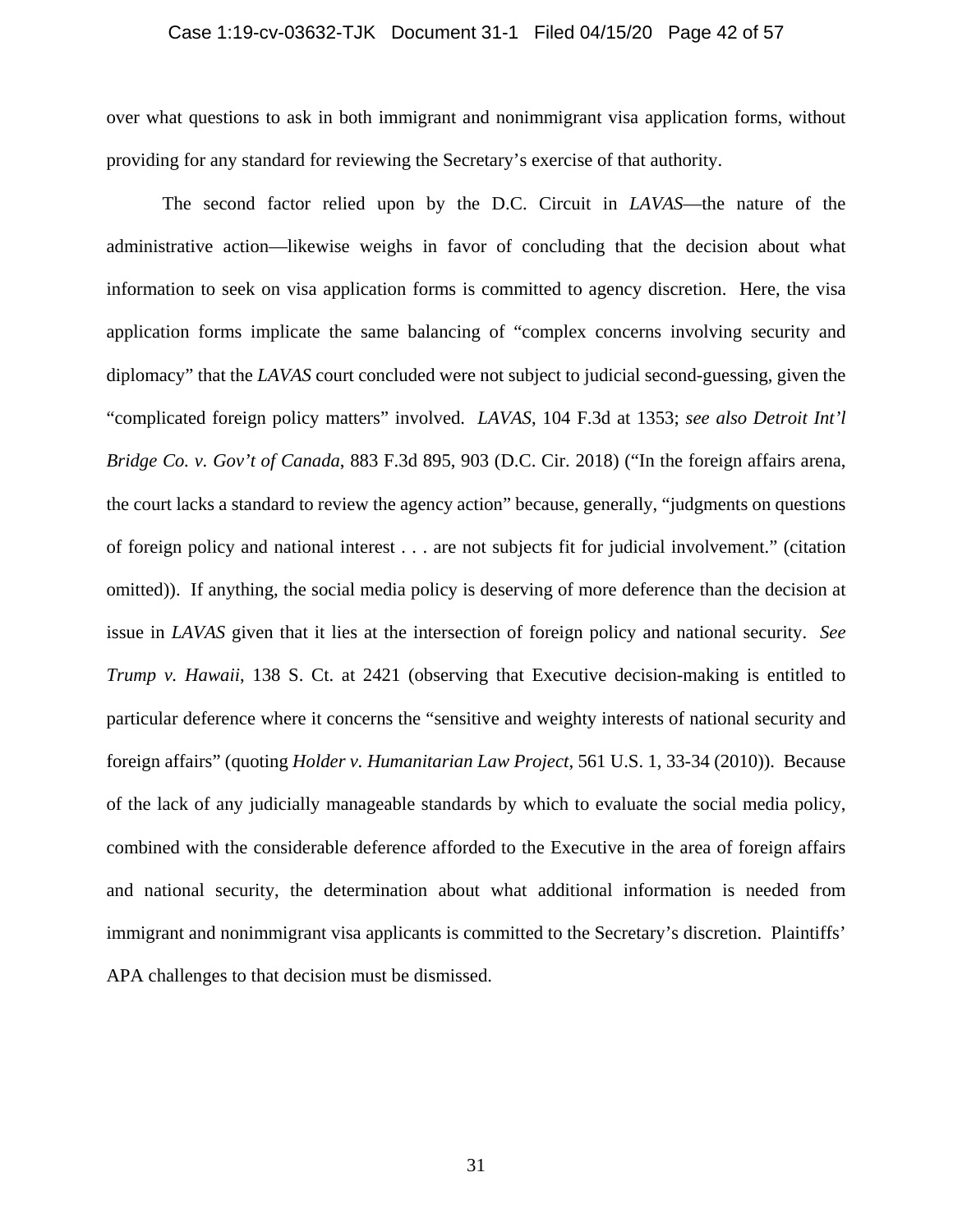# b. *Plaintiffs' Asserted Organizational Interests Fall Outside the Zone of Interests Regulated by § 1202*

Plaintiffs' APA claims fail for the additional reason that Plaintiffs are not within the zone of interests protected by § 1202. *See Haitian Refugee Ctr. v. Gracey*, 809 F.2d 794, 812 (D.C. Cir. 1987) (holding that to satisfy the zone-of-interests test, a plaintiff must show that "the particular interest [he or she is] asserting in [the] litigation" arguably falls within the "zone of interests" protected or regulated by the statute that has allegedly been violated (citation omitted)). A plaintiff need not show that his interest is directly protected or regulated by the statute; he need only assert an interest that has "more than a 'marginal[] relationship' to the statutory purpose." *Hazardous Waste Treatment Council v. Thomas*, 885 F.2d 918, 922 (D.C. Cir. 1989) (*HWTC*) (alterations omitted) (quoting *Clarke Clarke v. Sec. Indus. Ass'n*, 479 U.S. 388, 399 (1987)). The plaintiff's interest must only be "arguable from the face of the statute," *Haitian Refugee Center*, 809 F.2d at 812 (citation omitted); "the benefit of any doubt goes to the plaintiff," *Match-E-Be-Nash-She-Wish Band of Pottawatomi Indians v. Patchak,* 567 U.S. 209, 225 (2012). All the same, the zone-ofinterest limitation applies to every statutorily created cause of action and serves the important purpose of "prevent[ing] litigation by parties 'whose suits are more likely to frustrate than to further statutory objectives.'" *Twin Rivers Paper Co. v. SEC*, 934 F.3d 607, 616 (D.C. Cir. 2019) (quoting *HWTC*, 885 F.2d at 922).

Here, each Plaintiff asserts an organizational interest in collaborating with foreign. individuals, both online and in person, in furtherance of documentary filmmaking. *See* Compl. ¶¶ 40-41 (describing the organizations' documentary-filmmaking missions); *id.* ¶¶ 66-68, 70-72 (asserting that the social media policy harms their interest in collaborating with non-U.S. individuals both online and in person). Although § 1202(a) and (c) govern the visa application process, these provisions neither protect nor regulate *Plaintiffs*' own interest in collaborating with foreign nationals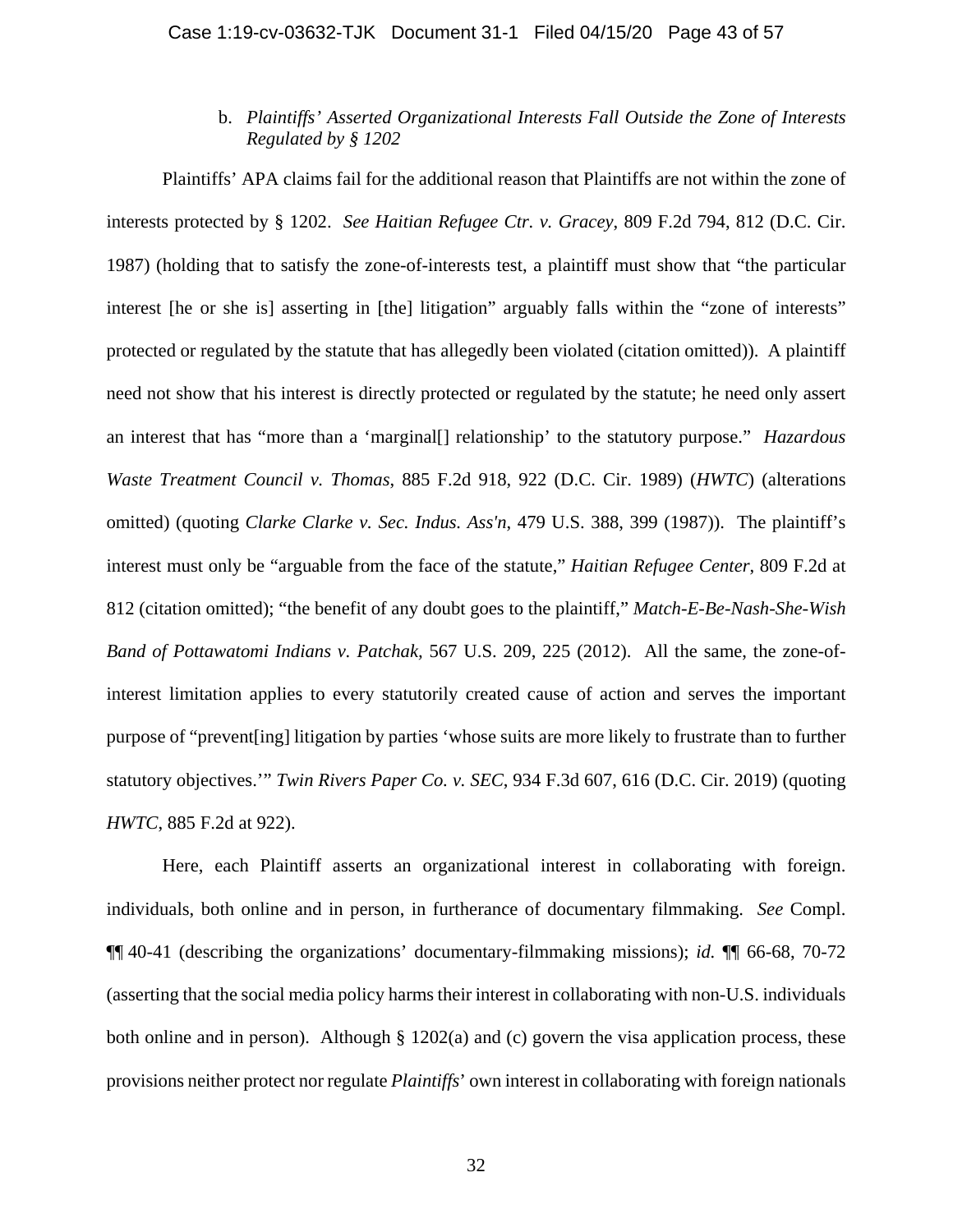#### Case 1:19-cv-03632-TJK Document 31-1 Filed 04/15/20 Page 44 of 57

on documentary-filmmaking projects. *See Haitian Refugee Center*, 809 F.2d at 813 ("[O]n its face, the statute appears to regulate or protect only the interest of aliens in applying for asylum."); *id.* at 815 (finding that a provision of the INA concerning asylum "evinces no intent to protect or regulate" U.S. persons' "interests in association with" non-U.S. individuals); *see also Fed'n for Am. Immigration Reform, Inc. v. Reno*, 93 F.3d 897, 900-04 (D.C. Cir. 1996) (immigration-restriction advocacy organization was outside the zone of interests of INA provisions governing the entry of foreign nationals).<sup>13</sup> Because Plaintiffs' interest in collaborating with foreign partners is only marginally related to the terms and conditions under which aliens may apply for U.S. visas, Plaintiffs fall outside the applicable zone of interests, and accordingly APA review is not available to them in this case. *See Haitian Refugee Center*, 809 F.2d at 815.

## 2. Plaintiffs' APA claims fail as a matter of law

Given that the Secretary's decisions under § 1202 are committed to agency discretion by law and that Plaintiffs fall outside the zone of interests that statute protects, the Court should dismiss Plaintiffs' APA claims without addressing them further. Even if that were not the case, however, dismissal would still be warranted because they fail as a matter of law. Plaintiffs' constitutional claim under 5 U.S.C. § 706(2)(B) is duplicative of their free-standing First Amendment challenge; Defendants explain below why that claim is legally deficient. *See infra* Section II(C).

With respect to Plaintiffs' other two APA claims—that the policy is arbitrary and capricious and that it was issued in excess of the Secretary's statutory authority, *see* § 706(2)(A), (C)—the Complaint is devoid of explanation as to why Plaintiffs contend the policy was issued in excess of statutory authority or why it is arbitrary and capricious, and these claims could be dismissed on this

 $13$  The zone-of-interests test might result in a different outcome if Plaintiffs demonstrated an interest in bringing a particular foreign national to this country *and* the challenged statute barred them from doing so. *See Abourezk v. Reagan*, 785 F.2d 1043, 1050-51 (D.C. Cir. 1986). The Complaint, however, contains no such allegation.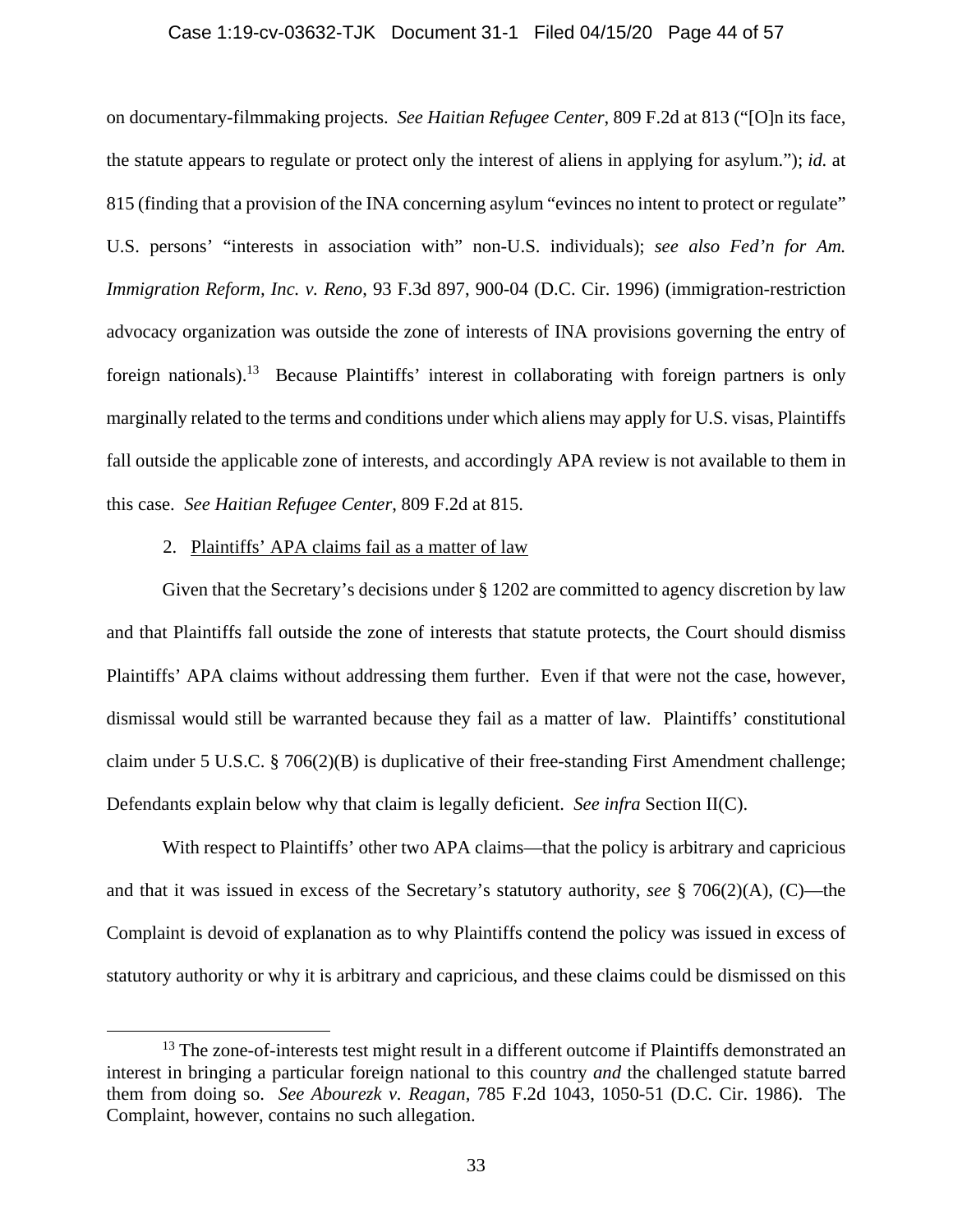#### Case 1:19-cv-03632-TJK Document 31-1 Filed 04/15/20 Page 45 of 57

basis alone. *See Iqbal*, 556 U.S. at 678 (ruling that dismissal is warranted where a complaint simply "tenders naked assertion[s] devoid of further factual enhancement." (citation omitted)); *Bell Atl. Corp. v. Twombly*, 550 U.S. 544, 555 (2007) (holding that a plaintiff must furnish "more than labels and conclusions" or "a formulaic recitation of the elements of a cause of action" in order to survive a Rule 12(b)(6) motion to dismiss). This deficiency is especially evident for Plaintiffs' excess-ofstatutory authority claim, which Plaintiffs mention just one time in their Complaint, as part of a laundry list of alleged APA violations. *See* Compl. ¶ 77. But even setting aside these pleading defects, both claims still fail as a matter of law.

# a. *The Secretary's decision to issue the social media policy was not arbitrary or capricious but was instead the product of reasoned decision-making*

Accepting the allegations in the Complaint as true, the record from the Secretary's decisionmaking process cited by the Plaintiffs makes clear that the social media policy was neither arbitrary nor capricious. When evaluating an APA claim, a "reviewing court must consider whether the decision was based on a consideration of the relevant factors and whether there has been a clear error of judgment." *Marsh v. Ore. Nat. Res. Council*, 490 U.S. 360, 378 (1989) (citation omitted). "This inquiry must be searching and careful, but the ultimate standard of review is a narrow one." *Id.* (citation and internal quotation marks omitted). As the Supreme Court has cautioned, a reviewing "court is not to substitute its judgment for that of the agency," and it should uphold even "a decision of less than ideal clarity" so long as "the agency's path may reasonably be discerned." *FCC v. Fox Television Stations, Inc*., 556 U.S. 502, 513-14 (2009) (citation and internal quotation marks omitted). Ultimately, the question is whether the agency's decision is "within the bounds of reasoned decisionmaking." *Balt. Gas & Elec. Co. v. NRDC*, 462 U.S. 87, 105 (1983).

Generally speaking, there exist four scenarios where an agency's final action can be adjudged to be arbitrary or capricious: where it (1) "relied on factors which Congress has not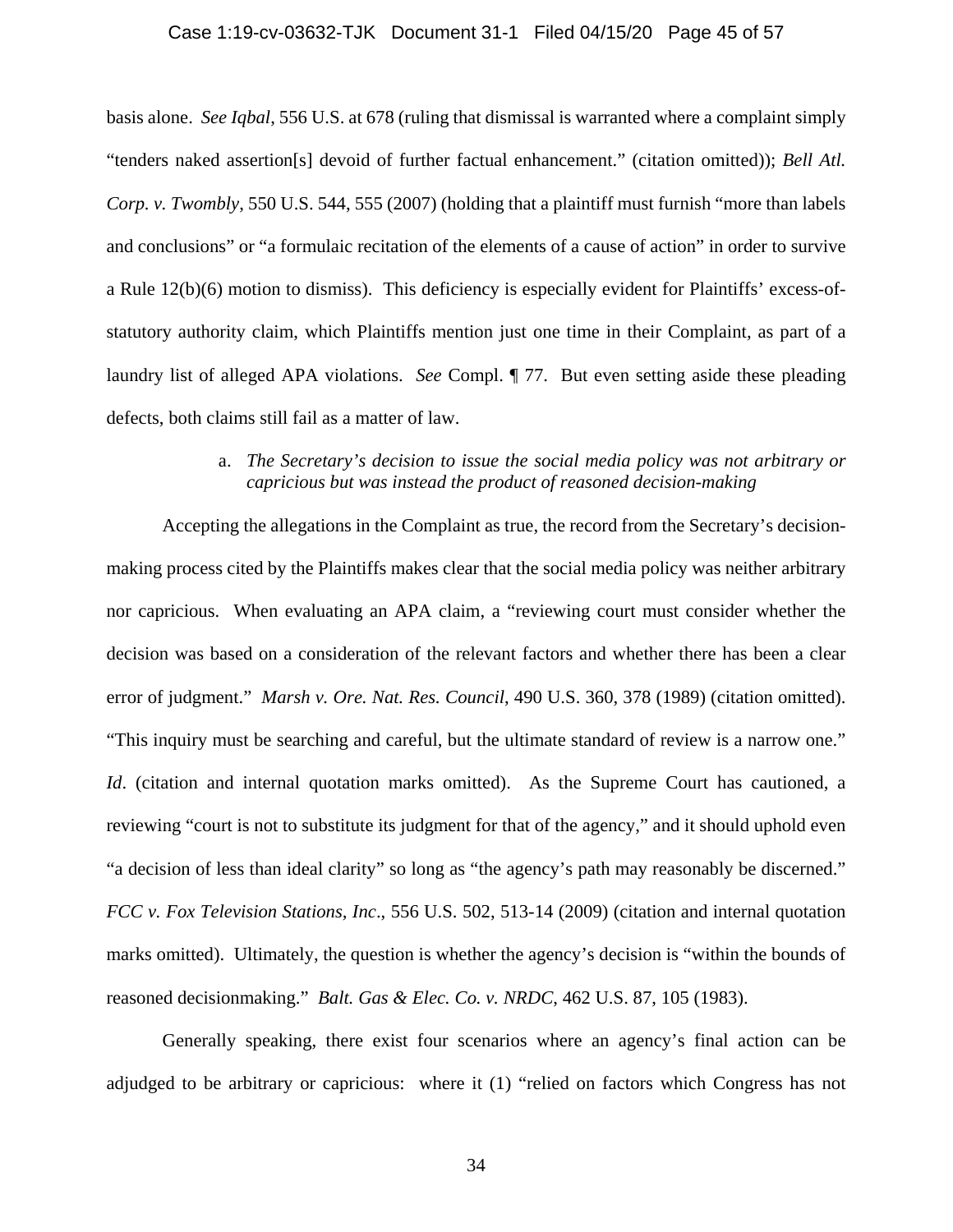## Case 1:19-cv-03632-TJK Document 31-1 Filed 04/15/20 Page 46 of 57

intended it to consider," (2) "entirely failed to consider an important aspect of the problem," (3) "offered an explanation for its decision that runs counter to the evidence before the agency," or (4) reached a decision "so implausible that it could not be ascribed to a difference in view or the product of agency expertise." *Motor Vehicle Mfrs. Ass'n of U.S. v. State Farm Mut. Auto. Ins*., 463 U.S. 29, 43 (1983). Tellingly, Plaintiffs do not allege in their Complaint that any of these four scenarios are present in this case and, indeed, none are.

Regarding the first scenario, Plaintiffs cannot plausibly claim the Department of State relied on factors Congress precluded it from considering. The statutory authority gives the Department the discretion to solicit information from visa applicants as the Department deems "necessary" to confirm the identity of the applicant, make eligibility determinations, and enforce immigration laws. 8 U.S.C. § 1202(a), (c). As discussed throughout this brief, the Executive enjoys broad discretion in exercising this authority given its implications for both foreign policy and national security. *See, e.g.*, *Trump v. Hawaii*, 138 S. Ct. at 2421. The final decisional documents make clear that the Secretary focused expressly on these factors when requiring the additional data collection. *See* IVSS at 3; NIVSS at 3 ("This information collection is essential for confirming the applicant's identity and determining whether an applicant is eligible for a [] visa."). Nor do Plaintiffs claim that the Secretary failed to consider an important aspect of the problem, the second *State Farm* scenario indicative of arbitrariness. To the contrary, the Secretary explained the rationale for the decision in the Supporting Statements, responding in full to the questions posed by the Office of Management and Budget. *See generally* IVSS; NIVSS. Moreover, the Secretary provided advanced notice of the changes to both immigrant and nonimmigrant visa applications, solicited comments on the proposed changes, and responded to those comments in the final supporting statements. *Id*.; s*ee also New LifeCare Hosps. of N.C., LLC v. Azar*, 416 F. Supp. 3d 11, 21 (D.D.C. 2019) (observing that an agency's decision is entitled to a "presumption of regularity" (quoting *Citizens to Preserve Overton*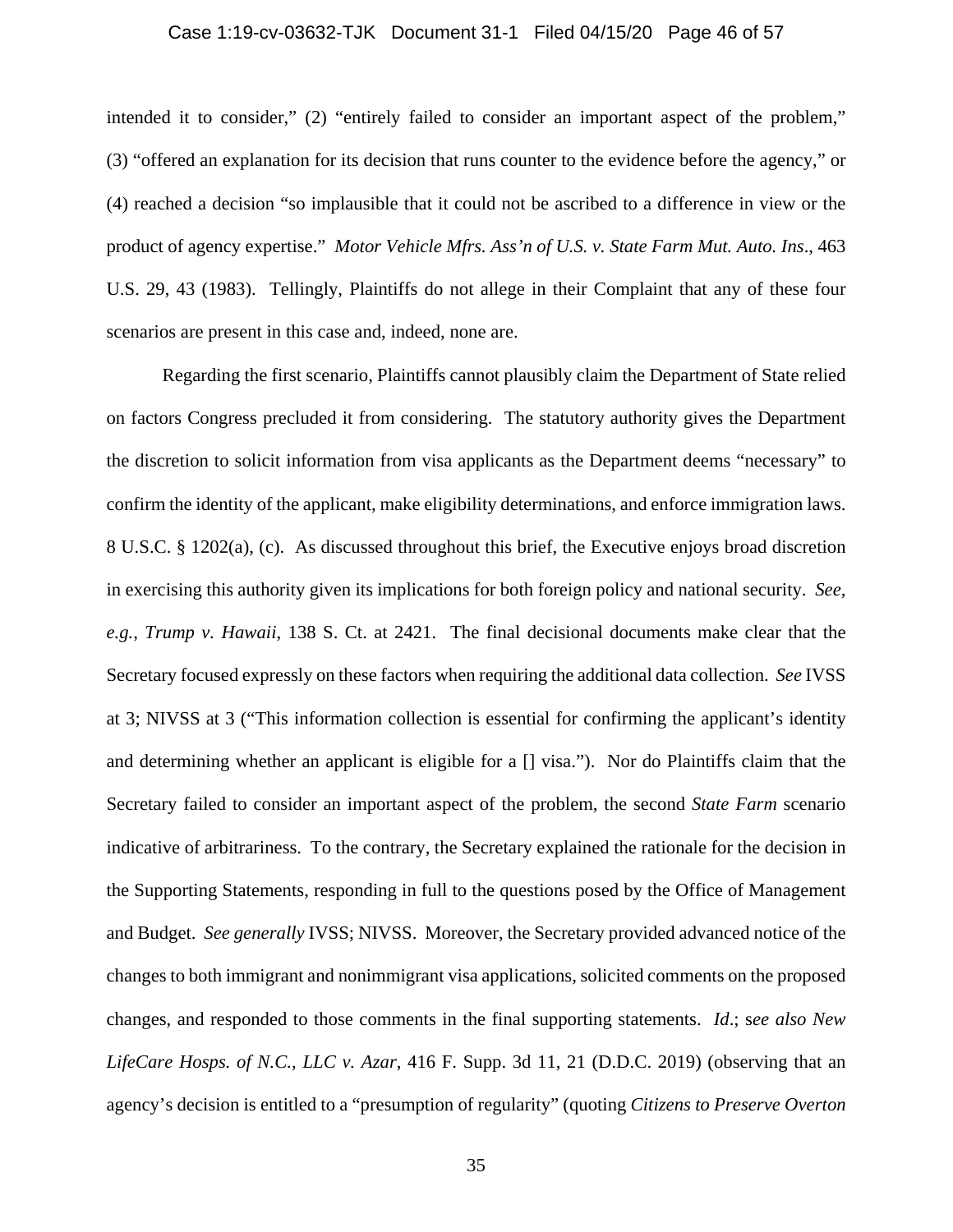*Park, Inc. v. Volpe*, 401 U.S. 402, 415-16 (1971)). Neither the first nor the second *State Farm* ground for invalidating an agency action is present in this case.

Plaintiffs likewise fail to mention the latter two *State Farm* scenarios in their Complaint, and the Supporting Statements make clear that neither exists. Regarding the third factor, the bases cited for the social media policy do not run counter to the evidence before the agency. Comments on the proposed policy largely focused on privacy and free speech issues, with commenters presenting the agency with hypothetical scenarios and generalized concerns. *See* INVSS at 3-19; NIVSS at 3-19. The Department of State responded to these comments in the Supporting Statements. *Id.* Finally, the fourth *State Farm* scenario is not analogous to the instant case. Far from being "so implausible" as to not be the product of agency expertise, the social media policy is part of a broader Executive Branch effort to strengthen screening and vetting tools, and the Executive is considered to have considerable expertise in the areas of immigration and national security..

Rather than explaining why they believe the social media policy to be arbitrary or capricious, Plaintiffs make passing references to a purported lack of evidence in support of the policy, *see* Compl. ¶ 27, all of which fail on the face of the Complaint and the referenced documents. Plaintiffs first assert that the Secretary "cited no evidence indicating that social media screening . . . is a reliable means of identifying visa applicants or determining their visa eligibility." *Id*. But that is not a sufficient basis on which an APA challenge may proceed, particularly in the areas of national security and foreign policy. *See Humanitarian Law Project*, 561 U.S. at 34 (explaining that, in these fields, "information can be difficult to obtain and the impact of certain conduct difficult to assess," such that demands for "hard proof" or "specific evidence" would be a "dangerous requirement," one squarely at odds with the deference afforded to the Executive). Instead, "conclusions must often be based on informed judgments rather than concrete evidence, and that reality affects what [courts] may reasonably insist on from the Government." *Id*. at 34-35.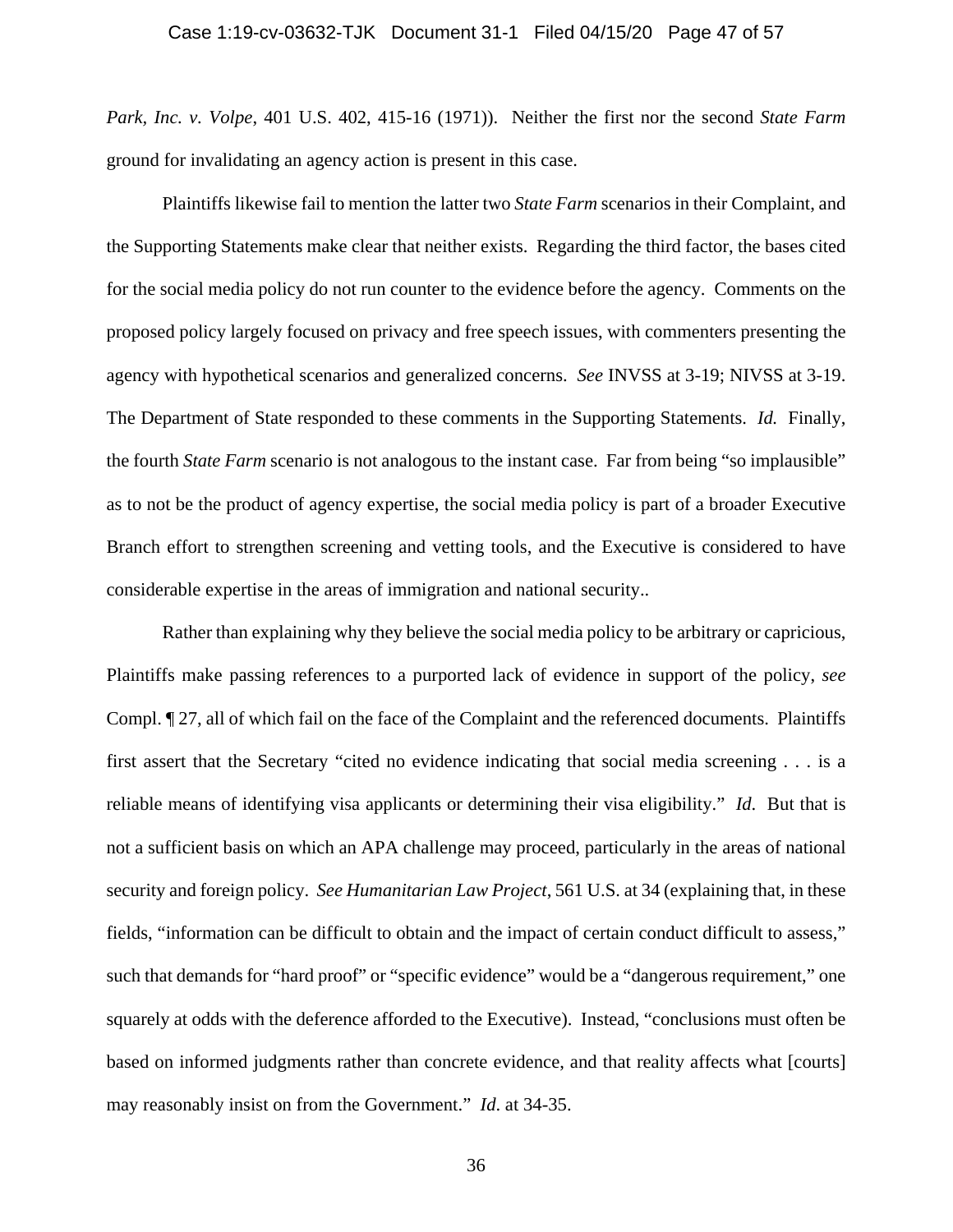## Case 1:19-cv-03632-TJK Document 31-1 Filed 04/15/20 Page 48 of 57

 Plaintiffs next fault the Secretary for allegedly not explaining why social media identifiers need to be collected from nearly all visa applicants, rather than just those applicants who pose difficulties for consular officers' identification and eligibility determinations. Compl. ¶ 27. This argument is meritless: the very purpose of visa applications is to "obtain *all* information necessary to appropriately screen" applicants. IVSS at 13; NIVSS at 13 (emphasis added). Social media information can be used to detect identify fraud and other grounds that render an applicant ineligible to enter the country, and in some instances an applicant's social media profile may be the only source of that information. But the Department of State cannot know *ex ante* whether someone presents identification and eligibility concerns, and cannot be expected to assess the value of information from a social media profile without first looking at the profile itself.

 Plaintiffs' final grievance—that the Secretary failed to explain why the retention of social media information beyond visa eligibility determinations is necessary, *see* Compl. ¶ 27—ignores the authorizing statutory language as well as the Secretary's stated justification for collecting the information. Section 1202(a) and (c) permit the Secretary to request information from visa applicants necessary for "the enforcement of the immigration and nationality laws," a use that is not limited to the visa eligibility determination process. The Presidential Memorandum directing the Secretary to strengthen the screening and vetting protocols echoes this post-visa use of information, instructing that any new protocols should focus on, among other things, collecting "all information necessary to rigorously evaluate all grounds of inadmissibility or *deportability, or grounds for the denial of immigration benefits*." Pres. Mem., 82 Fed. Reg. at 16279 (emphasis added). The Supporting Statements for both immigrant and nonimmigrant visa applications expressly reference these authorities when explaining why the information collection and retention is necessary. *See* IVSS at 1; NIVSS at 1. Far from devoid of explanation, the decision-making record referred to in the Complaint makes clear that the Secretary's decision as it pertains to the retention of information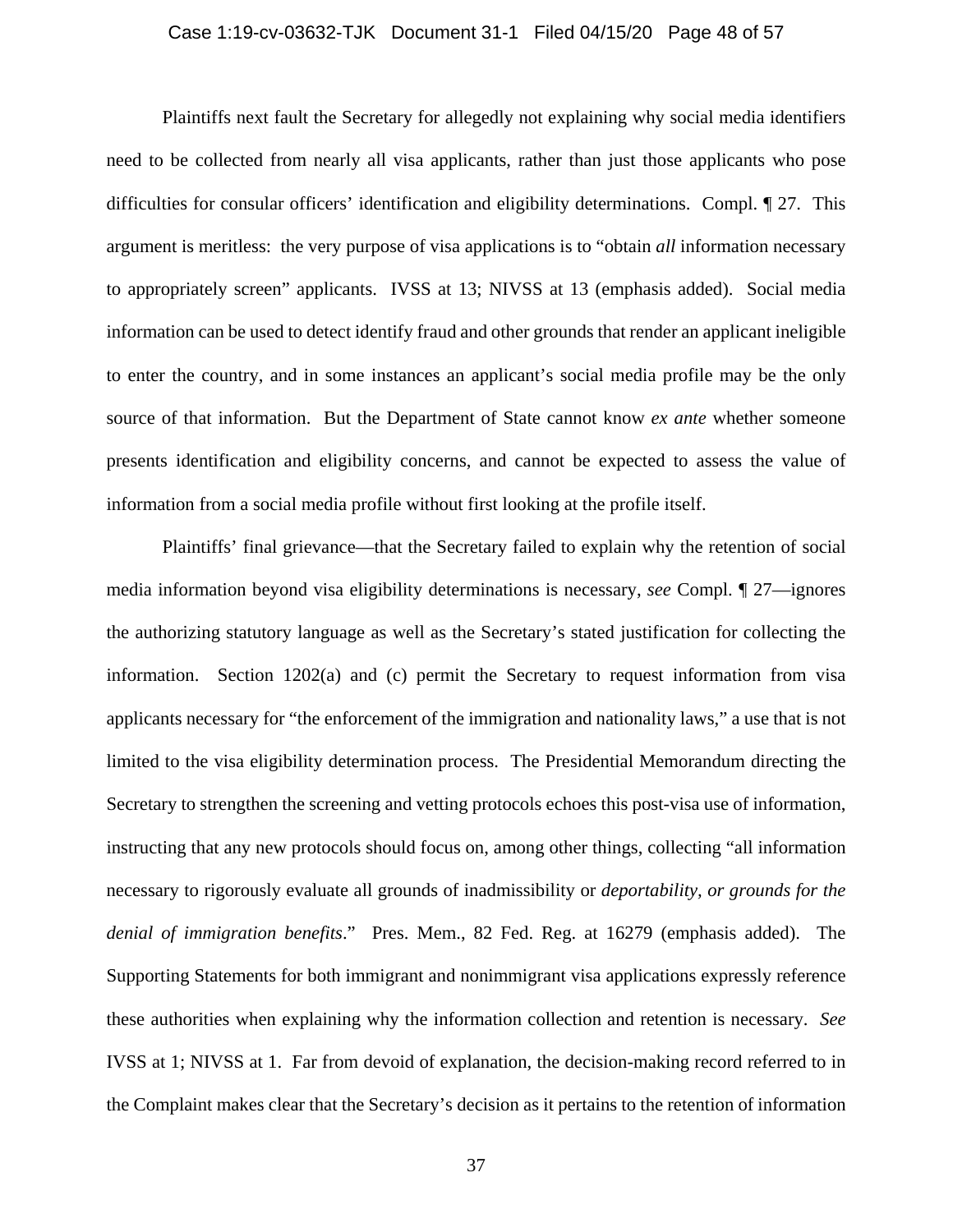#### Case 1:19-cv-03632-TJK Document 31-1 Filed 04/15/20 Page 49 of 57

is firmly rooted in the authorizing authorities and supporting documents for the social media policy.14 For all of these reasons, Plaintiffs' arbitrary-and-capricious claim fails as a matter of law. Dismissal of this claim is therefore warranted.

# b. *The Secretary's decision to issue the social media policy was not in excess of statutory authority*

 Plaintiffs' claim that the Secretary exceeded his statutory authority in issuing the social media policy is equally deficient as a matter of law. As discussed above,  $\S$  1202(a) and (c) give the Secretary broad discretion to request information from visa applicants "necessary to" (1) identification of the applicant, (2) enforcing immigration and nationality laws, or (3) determining eligibility for a nonimmigrant visa. The social media requirement stemmed directly from the Secretary's determination that such information is necessary for identification and eligibility purposes. *See* IVSS at 3; NIVSS at 3. "Congress knows to speak in plain terms when it wishes to circumscribe, and in capacious terms when it wishes to enlarge, agency discretion," *City of Arlington v. FCC*, 569 U.S. 290, 296 (2013), and here Congress gave the Secretary the authority to request information he believes is "necessary" to fulfill these congressionally-mandated missions. As the D.C. Circuit noted in *LAVAS*, § 1202 contains "a congressional grant of discretion as broadly worded as any we are likely to see," and because "the exercise of that discretion occurs in the area of foreign affairs," courts should be extremely reluctant to second-guess the Secretary's exercise of that authority. *LAVAS*, 104 F.3d 1353 (quoting *DKT Memorial Fund Ltd.*, 887 F.2d at 282). The Court

<sup>&</sup>lt;sup>14</sup> To the extent Plaintiffs' arbitrary-and-capricious claim is based on the proportion of supportive versus critical comments received by the agency in response to the public notice, *see* Compl. ¶ 26 ("Only eighty-seven comments expressed support for the Registration Requirement."), it would still fail. An agency is obligated to "consider and respond to significant comments received during the period for public comment," *Perez v. Mortg. Bankers Ass'n*, 575 U.S. 92, 96 (2015) (citation omitted), but there is no obligation to cease rulemaking just because an agency receives critical comments. That is especially true in this case, where the Secretary received more than 2,000 comments opposed to the policy change but that offered no explanation for that opposition. *See* IVSS at 3; NIVSS at 4.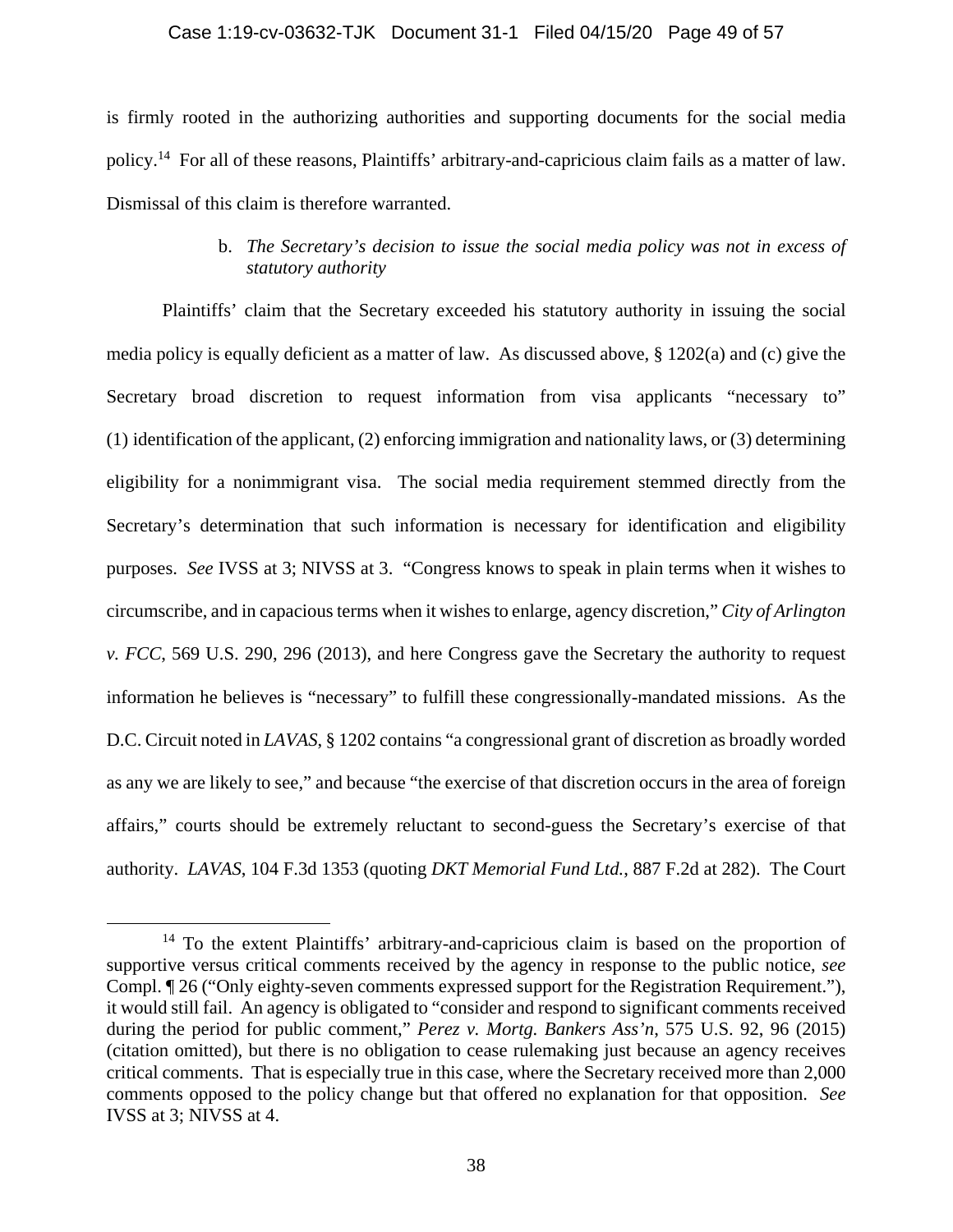#### Case 1:19-cv-03632-TJK Document 31-1 Filed 04/15/20 Page 50 of 57

should accordingly dismiss Plaintiffs' unexplained and unsupported claim that the Secretary exceeded his statutory authority.

#### **C. Plaintiffs fail to state a First Amendment claim**

 In addition to their claims under the APA, Plaintiffs bring a free-standing First Amendment challenge to the social media policy as well as to the "related retention and dissemination policies." Compl. ¶ 78. To the extent Plaintiffs have standing to challenge these policies, well-established Supreme Court precedent, including the Court's recent decision in *Trump v. Hawaii*, makes clear that the Court's inquiry is limited given that the policy concerns a condition of entry into the United States by a foreign national. The challenged policies pass muster under this deferential standard.

# 1. Supreme Court precedent makes clear that a deferential standard of review applies to the social media policy, given its foreign affairs and national security implications

On multiple occasions, the Supreme Court has observed that "the responsibility for regulating the relationship between the United States and our alien visitors has been committed to the political branches of the Federal Government." *Mathews v. Diaz*, 426 U.S. 67, 81 (1976). The rationale for affording Congress and the Executive significant latitude in this area is two-fold: first, immigration policy "may implicate [the United States'] relations with foreign powers" and second, such policy "must be defined in the light of changing political and economic circumstances." *Id*. Accordingly, decisions about the nation's immigration laws "are frequently of a character more appropriate to either the Legislature or the Executive than to the Judiciary." *Id*.; *accord Fiallo v. Bell*, 430 U.S. 787, 798 (1977) ("[I]t is clear from our cases . . . that [challenged immigration policies] are policy questions entrusted exclusively to the political branches of our Government, and we have no judicial authority to substitute our political judgment for that of the Congress."); *Hampton v. Mow Sun Wong*, 426 U.S. 88, 101 n.21 (1976) ("[T]he power over aliens is of a political character and therefore subject only to narrow judicial review." (citation omitted)).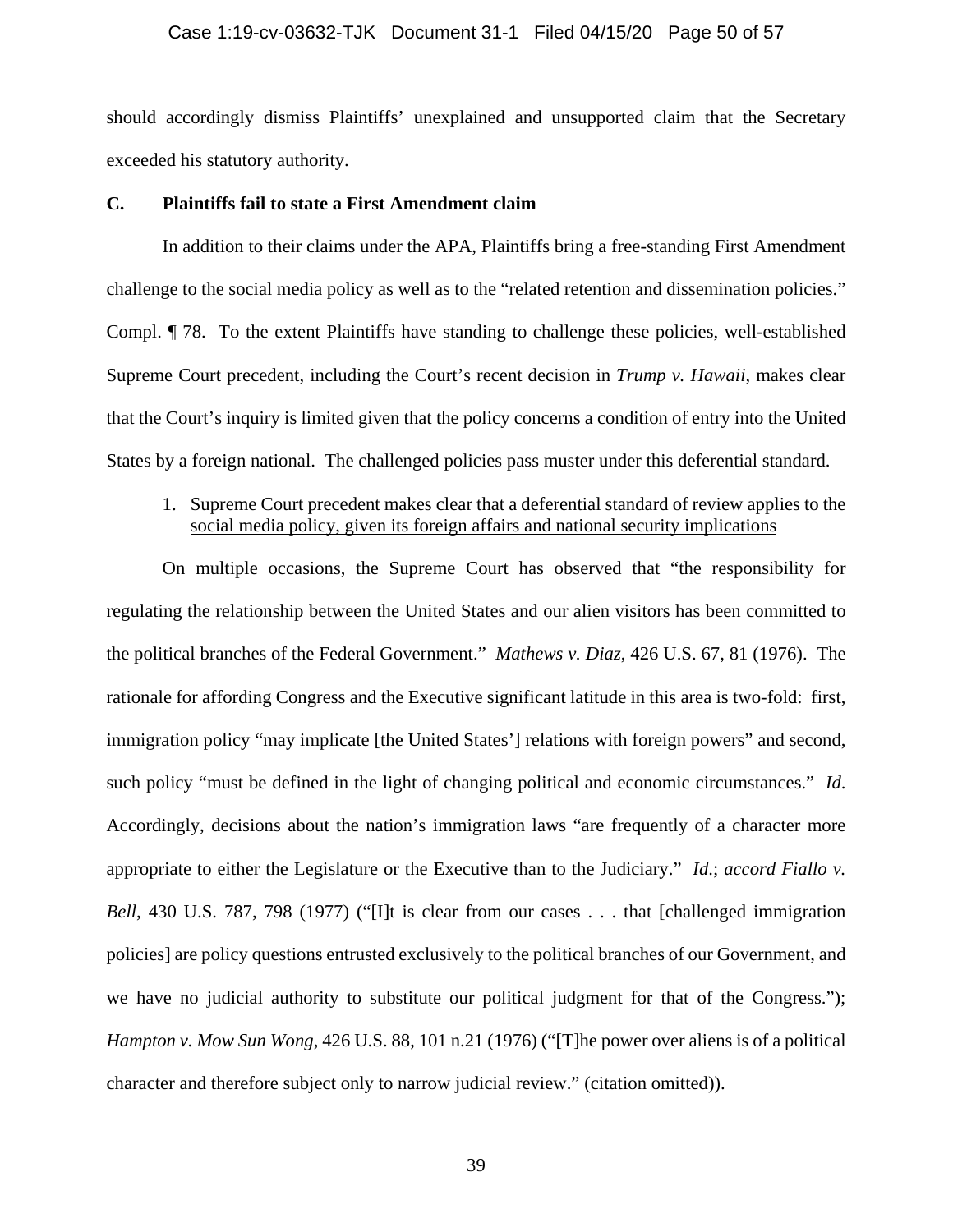Given that "plenary congressional power to make policies and rules for exclusions of aliens has long been firmly established," *Kleindienst v. Mandel*, 408 U.S. at 769-70, the Court applies a deferential standard of review in cases challenging Executive actions taken pursuant to congressionally delegated authority. *Id*. at 769-70. As here, the constitutional right at stake in *Mandel* was a First Amendment right—the right of U.S. citizens to hear from and meet with a Belgian-Marxist and academic invited to embark on a U.S. speaking tour whose request for a waiver of ineligibility for a temporary nonimmigrant visa had been denied. *Id*. at 759. Reviewing the Plaintiffs' claim, the Court was satisfied that the reason given for the waiver denial was "facially legitimate and bona fide" and ended its inquiry there. *Id*. at 769-70. ("[T]he courts will neither look behind the exercise of [an agency's discretion over immigration law], nor test it by balancing its justification against the First Amendment interests of [the challengers]."). Such limitations on a court's review "has particular force in the area of national security, for which Congress has provided specific statutory directions pertaining to visa applications by noncitizens who seek entry to this country." *Kerry v. Din*, 576 U.S. 86, 135 S. Ct. 2128, 2140 (2015) (Kennedy, J., concurring); *see also Narenji v. Civiletti*, 617 F.2d 745, 748 (D.C. Cir. 1979).

 The Supreme Court recently reaffirmed the principle that control over admission of foreign nationals into the United States is vested in the political branches and that a court's "inquiry into matters of entry and national security is highly constrained." *Trump v. Hawaii*, 138 S. Ct. at 2420 & n.5 (rejecting application of a "free-ranging inquiry . . . in the national security and foreign affairs context"). In that case, the plaintiffs brought, among other claims, a First Amendment challenge to a Presidential Proclamation placing restrictions on the ability of nationals of eight foreign countries to enter the United States, based on the Executive's assessment that the targeted countries lacked sufficient information-sharing and identity-management protocols and practices to identify security threats. *Id*. at 2403-06. Rejecting plaintiffs' Establishment Clause claim under the First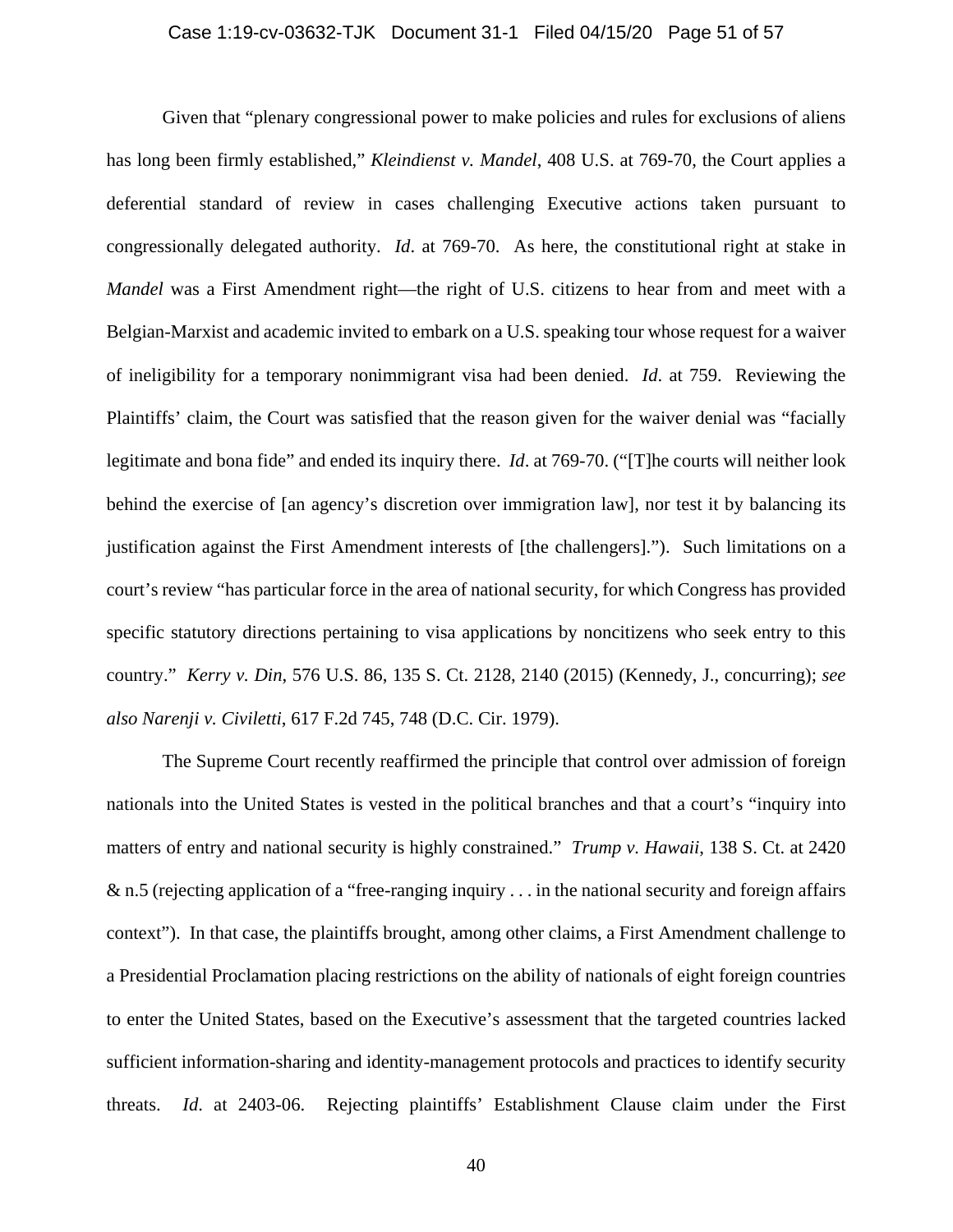## Case 1:19-cv-03632-TJK Document 31-1 Filed 04/15/20 Page 52 of 57

Amendment, the Court declined to rule whether the *Mandel* standard of review applied. *Id*. at 2420. The Court instead held that Plaintiffs' claim failed even assuming that courts may "look behind the face of" Executive action to the extent of applying rational basis review. *Id*. Under that standard, a court asks whether the challenged action "is plausibly related to the Government's stated objective to protect the country and improve the vetting processes." *Id*. at 2420. Such a policy passes constitutional muster, moreover, "so long as it can reasonably be understood to result from a justification independent of unconstitutional grounds." *Id*.

 Whether it be the *Mandel* test or rational basis review as employed by the Court in *Trump v. Hawaii*, the challenged policies are plainly entitled to a deferential standard of review here. To begin, the social media policy was initiated as part of an Executive branch-wide effort to guard against terrorist attacks, including such acts committed by foreign nationals. Exec. Order No. 13780, 82 Fed. Reg. at 13,209. This Executive Order served as a basis for the Presidential Proclamation at issue in *Trump v. Hawaii*, which the Court evaluated pursuant to rational basis review in light of its "legitimate grounding in national security concerns" and foreign affairs dimension. *Trump v. Hawaii*, 138 S. Ct. at 2418-21. Because the social media policy at issue here stems from the same Executive Branch effort to improve screening and vetting protocols, it is entitled to review under the same standard previously employed by the Supreme Court.

 The social media policy, furthermore, constitutes the type of "condition[] of entry" that the Supreme Court has long entrusted to the judgment of the political branches. *See Harisiades v. Shaughnessy*, 342 U.S. 580, 596-97 (1952) (Frankfurter, J., concurring) ("The conditions for entry for every alien . . . have been recognized as matters solely for the responsibility of the Congress and wholly outside the power of this Court to control."); *accord Trump v. Hawaii*, 138 S. Ct. at 2419 (clarifying that a deferential standard of review applies "across different contexts and constitutional claims," including to "broad executive action" related to admission and immigration law). *See*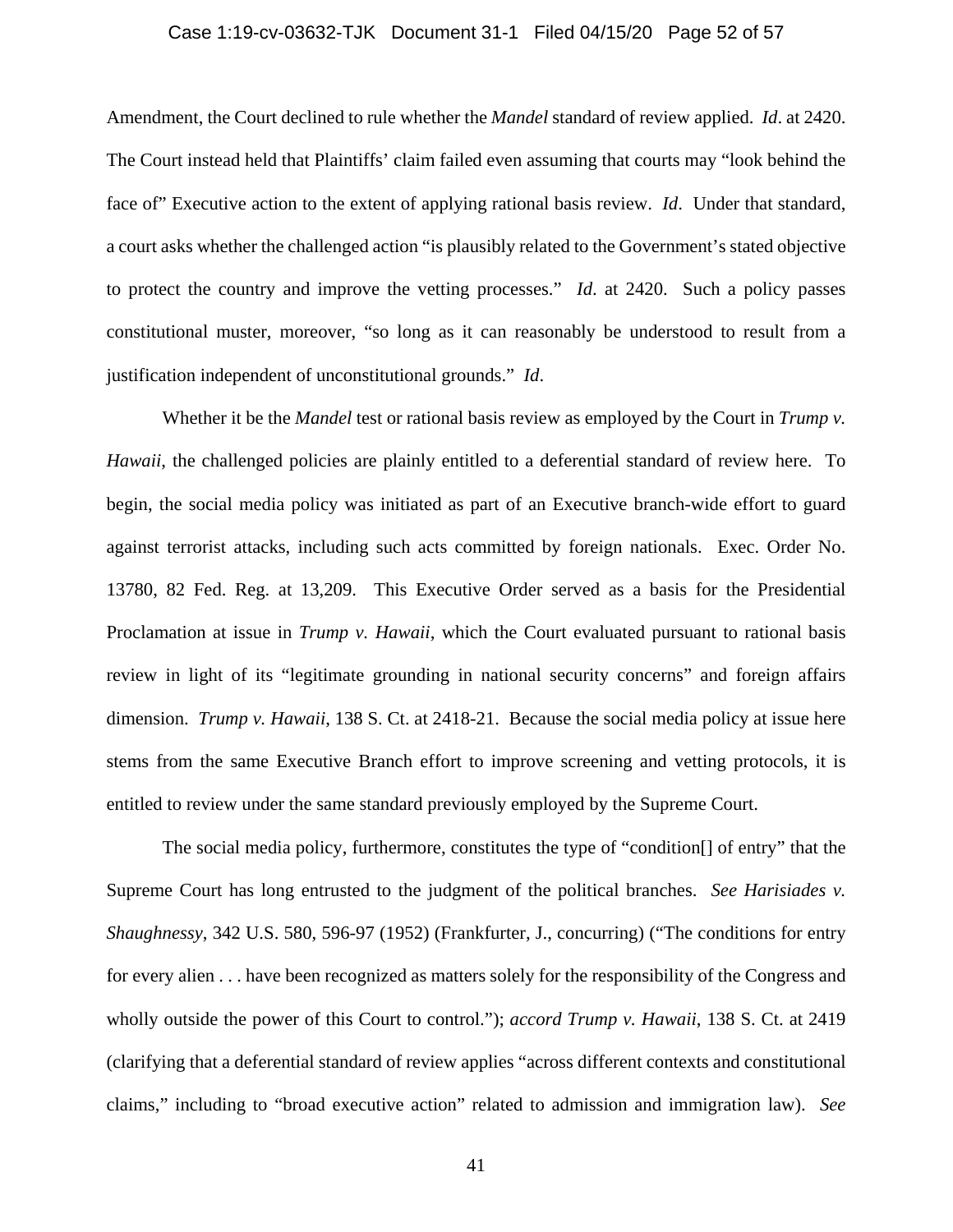#### Case 1:19-cv-03632-TJK Document 31-1 Filed 04/15/20 Page 53 of 57

*Mayor & City Council of Balt. v. Trump*, 416 F. Supp. 3d 452, 514 (D. Md. 2019) (observing that "[t]here is little daylight" between *Trump v. Hawaii* and the plaintiffs' "constitutional challenge to an Executive Branch policy concerning the entry of foreign nationals into the country" in determining that rational basis review applies).

# 2. Because they are plausibly related to the objectives of strengthening screening protocols and enforcing immigration law, the social media policy and related uses of information collected satisfy rational basis review

The Complaint and documents cited therein make clear that the challenged policies pass constitutional muster, even if rational basis review applies.<sup>15</sup> Under that standard, Defendants need only show that the challenged policies are "plausibly related to the Government's stated objectives." *Trump v. Hawaii*, 138 S. Ct. at 2420. Accepting of Plaintiffs' allegations as true, the challenged policies satisfy this standard. *See id.* ("[I]t should come as no surprise that the Court hardly ever strikes down a policy as illegitimate under rational basis scrutiny.").

 The social media policy plausibly relates to the broader Executive Branch goal of strengthening screening and vetting protocols of foreign nationals entering the country. As in *Trump v. Hawaii*, the request for additional information is "expressly premised on [the] legitimate purpose[]" of ensuring that foreign nationals who seek to enter the United States can be "adequately vetted." 138 S. Ct. at 2421. Screening and vetting protocols associated with the visa process "play a crucial role in detecting foreign nationals who may commit, aid, or support acts of terrorism and in preventing those individuals from entering the United States." Exec. Order 13,780, 82 Fed. Reg. at 13,209, and the social media policy was part of a greater effort aimed at "preventing the entry into the United States of foreign nationals who may aid, support, or commit violent, criminal, or

<sup>&</sup>lt;sup>15</sup> For purposes of this motion, Defendants assume that rational basis review applies. Because the *Mandel* standard of review is more deferential to the Government, the challenged policies would likewise satisfy that standard.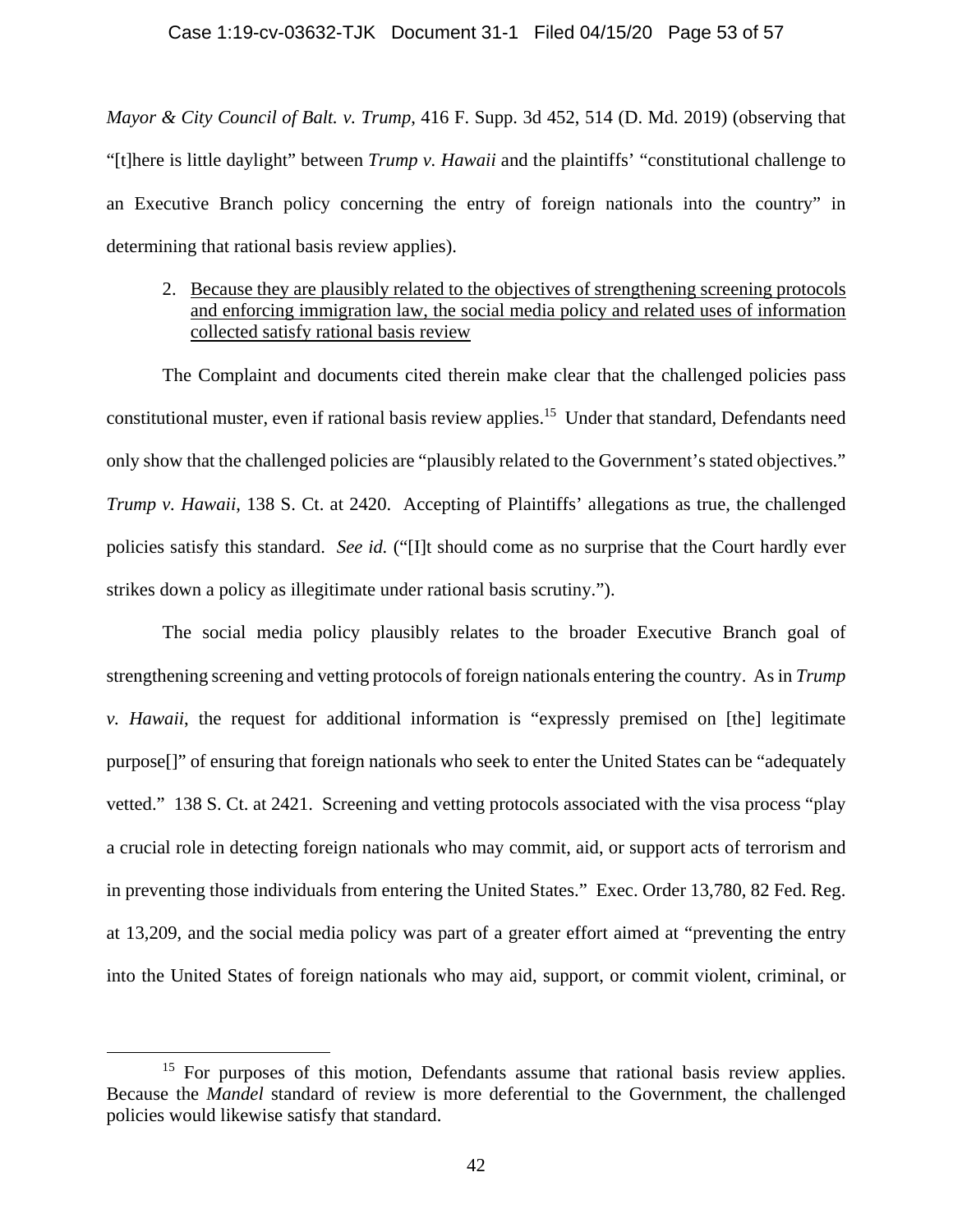#### Case 1:19-cv-03632-TJK Document 31-1 Filed 04/15/20 Page 54 of 57

other terrorist acts," and "ensuring the proper collection of all information necessary to rigorously evaluate all grounds of inadmissibility or deportability, or grounds for the denial of other immigration benefits." Pres. Mem., 82 Fed. Reg. at 16,279.

 The social media policy advances the Government's legitimate interest in strengthening its screening and vetting protocols. Information from social media profiles is used for two main purposes: (1) confirming a visa applicant's identity and (2) determining the visa eligibility of the applicant. IVSS at 3; NIVSS at 3. With respect to identity verification, publicly available social media information may be used to assess potential visa fraud, which is relevant to a visa eligibility determination. IVSS at 5; NIVSS at 6 (citing need to have information to validate legitimate relationships or employment status and to detect misrepresentations that disguise potential threats). In addition to fraud, information gleaned from social media activity can be evidence of activity, ties, or intent that are related to these bases for visa denials. IVSS at 10; NIVSS at 10. An applicant's social media profile may contain information that is relevant to any of the visa eligibility criteria. *See* 8 U.S.C. § 1182 (listing grounds for ineligibility, including a foreign national's health, criminal record, risk of being a security threat, and likelihood of becoming a public charge).<sup>16</sup>

Any challenge Plaintiffs purport to assert regarding Defendants' retention and dissemination of information obtained from the social media policy—which does not provide access to information that is not generally available to the public on a social media platform—does nothing to rescue their First Amendment claim.<sup>17</sup> The Government plainly has a legitimate national-security interest in

 $16$  The timing of the request for this information, furthermore, is designed to ensure that officials evaluating visa applications have as much current information about an applicant as possible. A visa applicant is required to complete only one form per visa application, so requiring disclosure as part of that application process ensures that consular officials who evaluate an applicant's eligibility have up-to-date information. *Id*. at 3.

<sup>&</sup>lt;sup>17</sup> This aspect of Plaintiffs' First Amendment claim is insufficiently pled. To begin, Plaintiffs fail to identify which policies they believe to be "related" to the social media policy and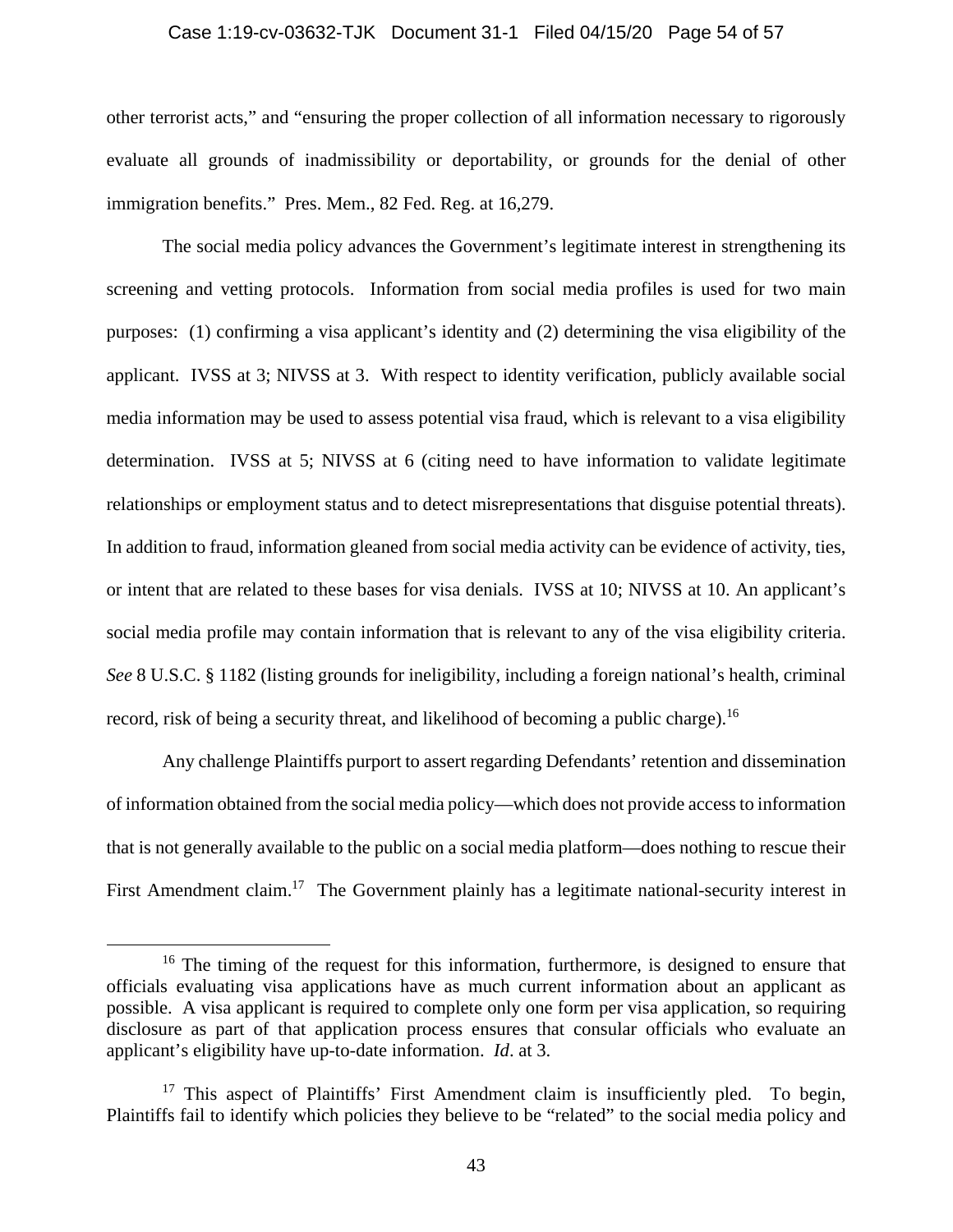#### Case 1:19-cv-03632-TJK Document 31-1 Filed 04/15/20 Page 55 of 57

"detecting foreign nationals who may commit, aid or support acts of terrorism," Exec. Order 13,780, 82 Fed. Reg. at 13,209, as well as in assessing the grounds for deportability of foreign nationals in the country or for the denial of immigration benefits, *see* Pres. Mem, 82 Fed. Reg. at 16,279. And cooperative sharing of information collected from the social media policy plausibly advances these interests by ensuring that each agency has as much available information as possible when seeking to detect security threats and enforce immigration laws. The Government's retention and use of information collected via the social media policy therefore satisfies rational basis review.

 Plaintiffs offer three conclusory assertions in support of their First Amendment claim, all of which have been addressed above and thus warrant only brief mention here. First, Plaintiffs claim that the social media policy "den[ies] the right to anonymous speech and private expressive association." Compl. ¶ 78. But, as explained, the social media policy applies only to individuals who choose to apply for visas and enables access only to the public-facing sections of an applicant's social media account. *See supra*, Section I(B)(2)(b). Second, Plaintiffs assert that the social media policy "deters expressive and associational activity" in a manner that is "not sufficiently tailored to any legitimate government interest." Compl. ¶ 78. Again, as explained above, the social media policy is tailored to meet significant policy concerns in the areas of foreign policy and national security. Finally, Plaintiffs allege, without elaboration, that the policy is "overbroad," *id.*;

 $\overline{a}$ 

thus unconstitutional. *See Jefferson v. Harris*, 170 F. Supp. 3d 194, 219-20 (D.D.C. 2016) (holding that the plaintiff's failure to identify "any part of a rule, regulation, policy, procedure, or guidance document" that he believed to be unlawful deprived the defendant of having "fair notice" of his claim and "the grounds upon which it rests" (citation omitted)). Plaintiffs fail to specify whether it is the Department of State or Department of Homeland Security policies being challenged, and which policies specifically. This lack of detail leaves Defendants to guess as to what exactly Plaintiffs are challenging.<sup>17</sup> In addition, Plaintiffs fail to provide any explanation as to how and why the Government's policies violate the First Amendment. *See Twombly*, 550 U.S at 555 ("[T]he pleading must contain something more ... than ... a statement of facts that merely creates a suspicion [of] a legally cognizable right of action." (quoting 5 C. Wright & A. Miller, Federal Practice and Procedure § 1216, pp. 235-236 (3d ed. 2004)).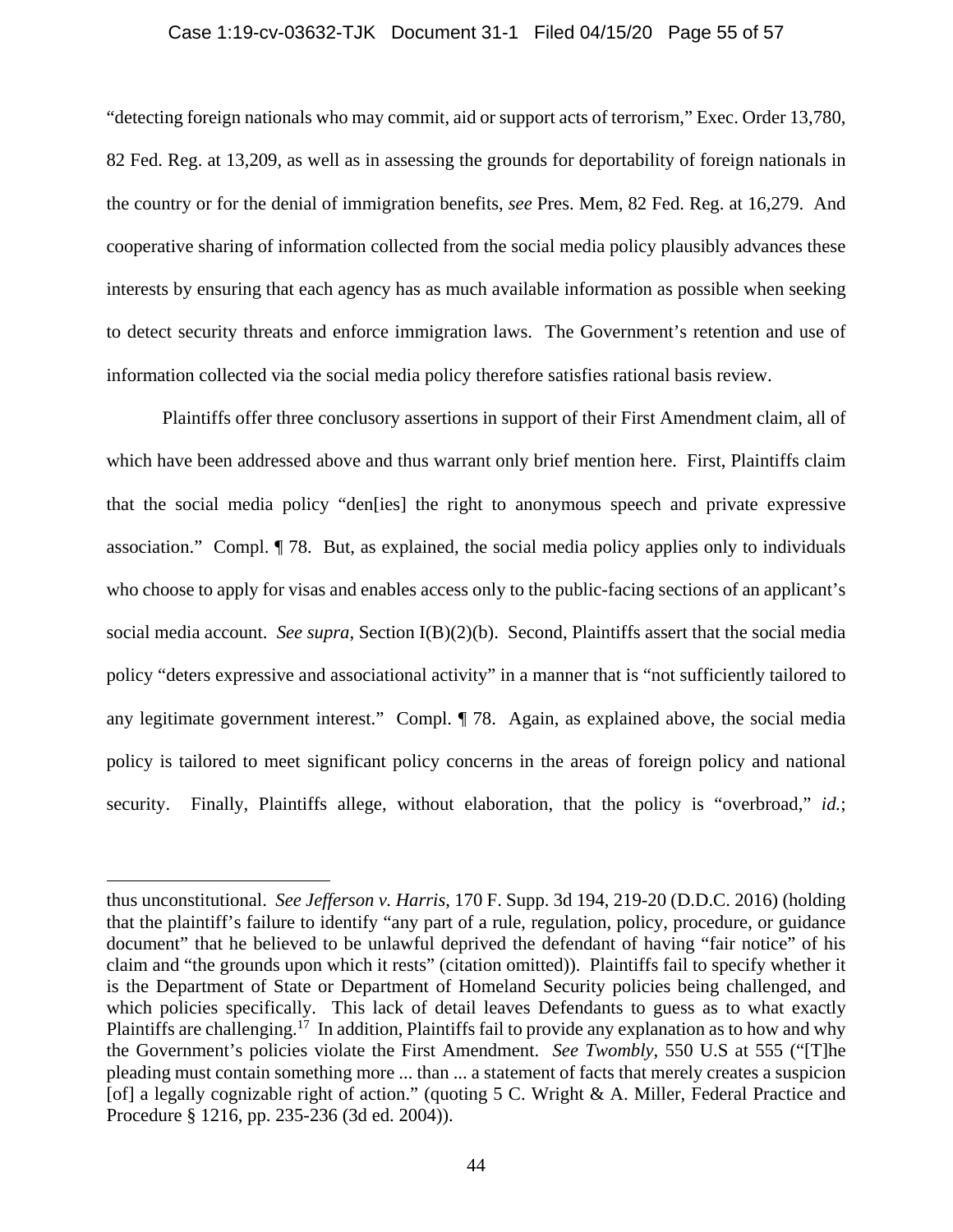#### Case 1:19-cv-03632-TJK Document 31-1 Filed 04/15/20 Page 56 of 57

elsewhere, they suggest that the policy is not sufficiently tailored because it applies to "millions of visa applicants each year whose identifications and eligibility determinations pose no difficulties for consular officials," *id*. ¶ 27. As explained, this contention puts the cart before the horse: the information enhances a consular officer's ability to make a final determination about an applicant's identity and eligibility. *See supra*, Section II(B)(2)(a). For some applicants, the only source of potentially disqualifying information may be information gleaned from their public-facing social media profiles. *Id*. Thus, none of the supporting reasons Plaintiffs offer for their claim have merit.

 In sum, the social media policy and use of the information collected advance the Government's legitimate national-security interest in sufficiently screening and vetting foreign nationals before they are allowed to enter the country by ensuring that the Department is able "to obtain all information necessary to appropriately screen all prospective travelers." IVSS at 13; NIVSS at 13. Plaintiffs' First Amendment challenge must accordingly be dismissed.

## **CONCLUSION**

 For the foregoing reasons, the Court should grant Defendants' motion and dismiss Plaintiff's Complaint pursuant to Rule 12(b)(1) for lack of standing. Alternatively, the Court should dismiss Plaintiffs' Complaint for failure to state a claim under Rule 12(b)(6).

Dated: April 15, 2020 Respectfully submitted,

 JOSEPH H. HUNT Assistant Attorney General

 ANTHONY J. COPPOLINO Deputy Branch Director

 /s/ *Nathan M. Swinton*  NATHAN M. SWINTON JOSEPH DeMOTT Trial Attorneys U.S. Department of Justice